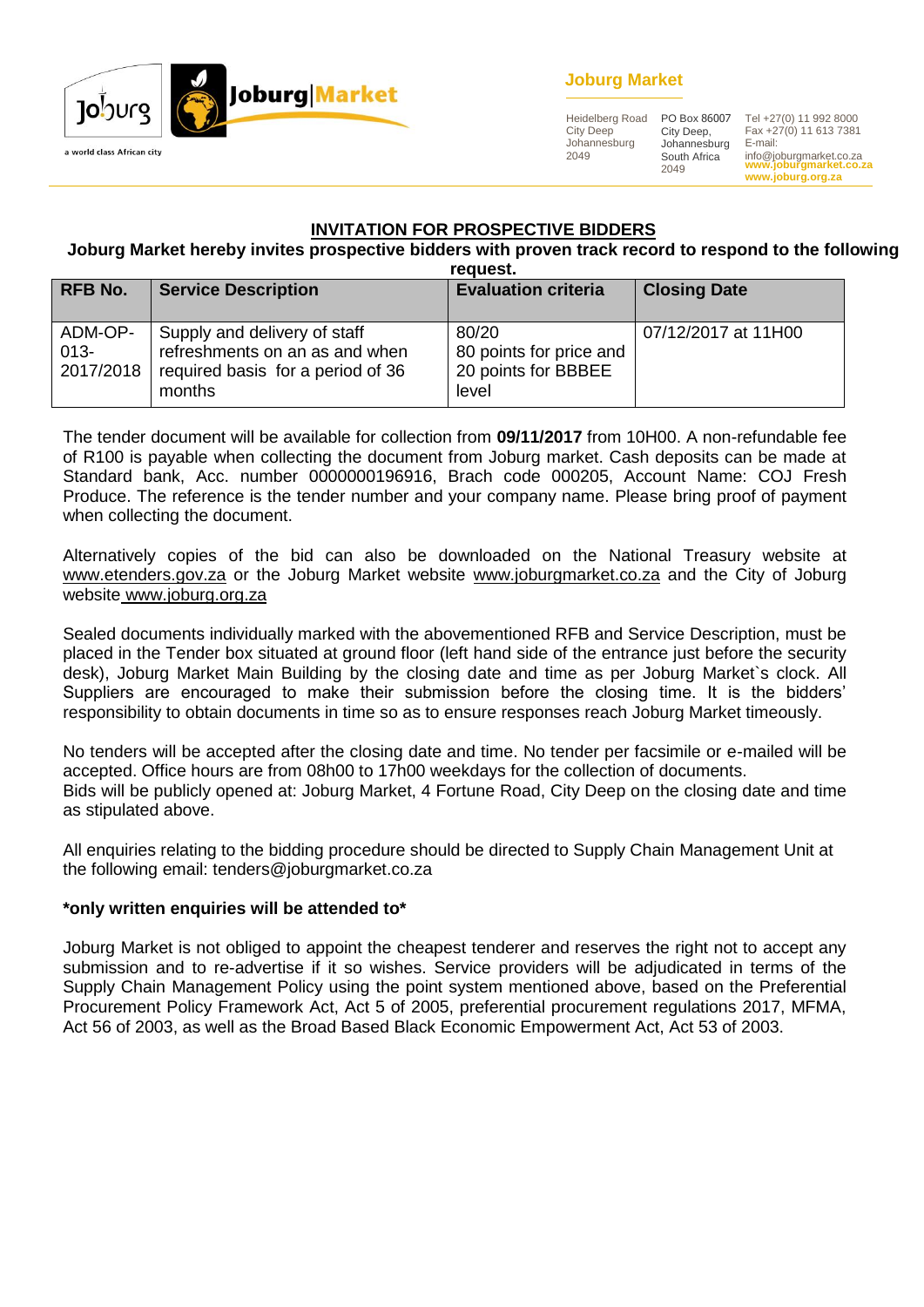#### **IMPORTANT NOTICE**

- 1. Bidders are reminded that for any and all alterations in the bid document must be initialled / signed in full by the bidder's authorised signatory and or provide an accompanying letter on the bidder's official letterhead will indicate such alterations.
- 2. This bid, correctly endorsed, is to be addressed to the Supply Chain Management and must be deposited into the tender/ bid box at the Ground Floor: Main Entrance, Joburg Market, 04 Fortune Street, City Deep, at the time and date shown herein. Under no circumstance will late tenders be accepted.
- 3. Registration on the Central Supplier Database.
- 4. Failure to attend the compulsory briefing session (if applicable to the bid l) will result in disqualification of the bid.
- 5. Failure to submit samples, if requested will result in disqualification of the bid.
- 6. The bid document is to be completed in ink and in full. It is not to be re-typed at all.
- 7. The bid document is to be submitted in full in the same order as issued, with all the sections attached.
- 8. In bid where Consortiums and Joint Ventures are involved, an agreement endorsed with signatures of all parties involved, must be submitted.
- 10. Micro Exempted Enterprises (EME's) are required to submit a certificate issued by an Auditor Or Accounting Officer on a letter head with a practise number and contact number clearly Specified on the face of the certificate

#### **FAILURE TO COMPLY WITH THE ABOVE REQUIREMENTS MAY DISQUALIFY THE BID**

|--|--|--|

| Cell:……………………………………………… E-Mail:………………………………………………… |
|----------------------------------------------------|
|                                                    |

# **INDEX**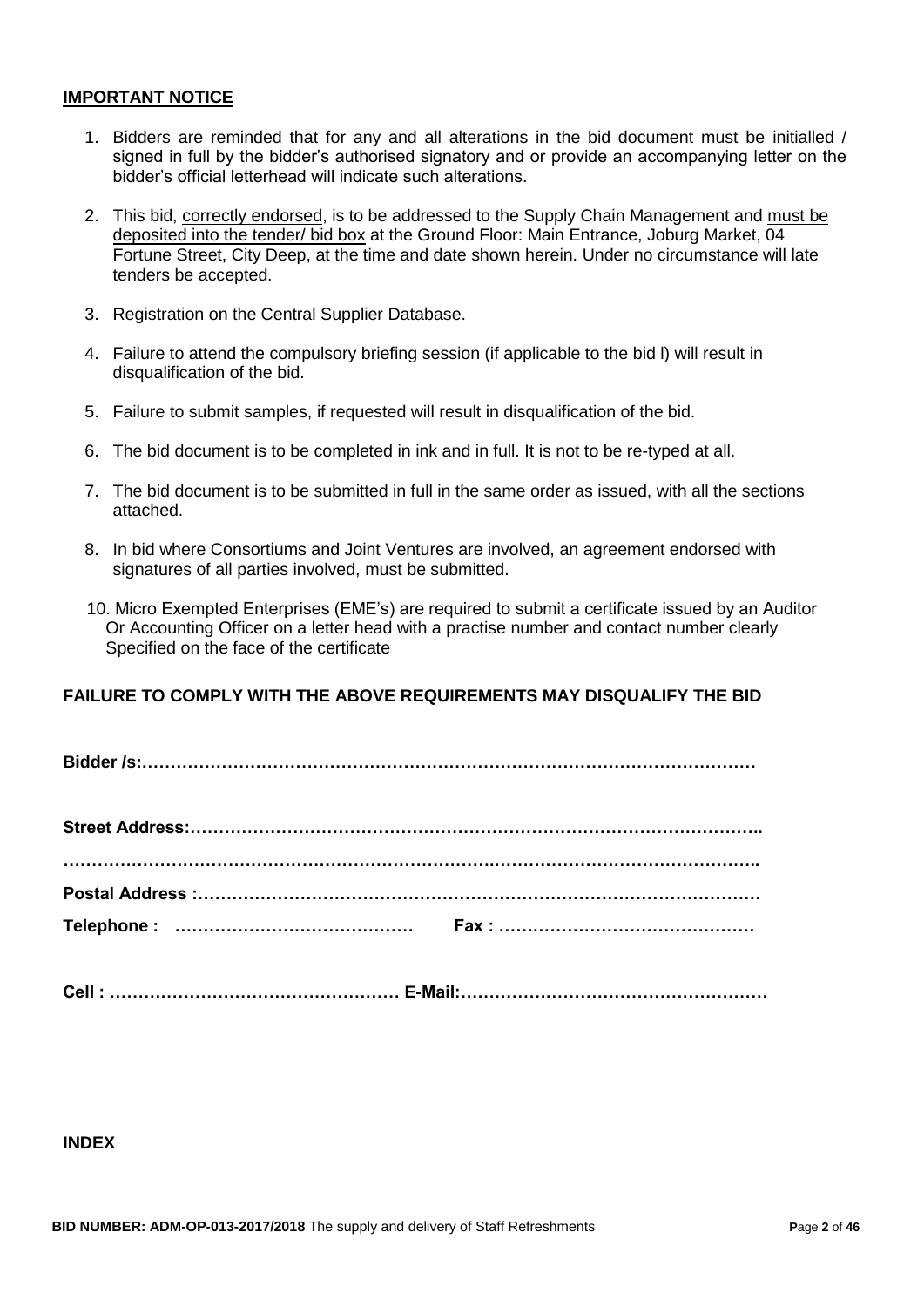| No.            | <b>TABLE OF CONTENTS</b>                            | <b>SOURCE DOCUMENT</b> |
|----------------|-----------------------------------------------------|------------------------|
| $\mathbf{1}$ . | <b>INVITATION TO BID</b>                            | MBD <sub>1</sub>       |
| 2.             | TAX CLEARANCE CERTIFICATE REQUIREMENTS              | MBD <sub>2</sub>       |
| 3.             | <b>DECLARATION OF INTEREST</b>                      | MBD <sub>4</sub>       |
| 4.             | <b>PREFERENCE POINTS CLAIMS</b>                     | <b>MBD 6.1</b>         |
| 5.             | <b>DECLARATION OF BIDDERS PAST SCM PRACTICE</b>     | <b>MBD8</b>            |
| 6.             | <b>CERTIFICATE OF INDEPENDENT BID DETERMINATION</b> | MBD <sub>9</sub>       |
| 7.             | <b>GENERAL CONDITIONS OF CONTRACT</b>               |                        |
| 8.             | <b>TERMS OF REFERENCE</b>                           |                        |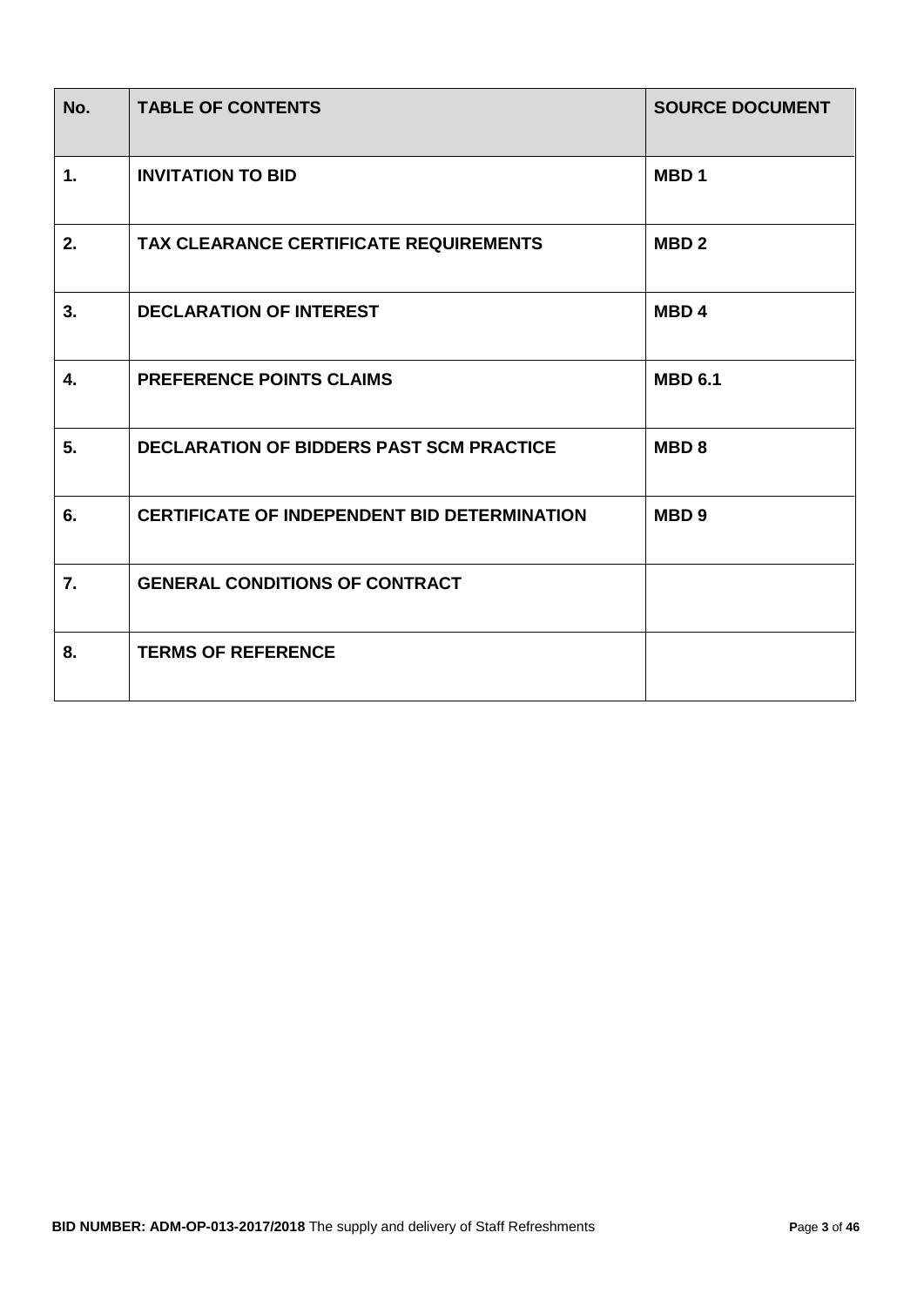# **BID DOCUMENTS CHECK LIST:**

**A completed and signed BID document must be submitted in a sealed envelope. The BID document must be submitted as issued with attachments on a separate file with dividers between every attachment. The dividers must be in the form and numbered according to the numbering stated below. That is:**

| <b>Item</b>    | <b>Description</b>                                                                                                                                                                                                                  | Submitted -         |
|----------------|-------------------------------------------------------------------------------------------------------------------------------------------------------------------------------------------------------------------------------------|---------------------|
|                |                                                                                                                                                                                                                                     | <b>Indicate YES</b> |
|                |                                                                                                                                                                                                                                     | or NO               |
| $\mathbf{1}$   | Completed Registration on the National Treasury Central Supplier Database                                                                                                                                                           |                     |
| $\mathbf{2}$   | Completed and signed MBD 1,4,6.1, 8, 9,                                                                                                                                                                                             |                     |
| <b>NB</b>      | Failure to fully complete all sections will lead to a disqualification of the bid.                                                                                                                                                  |                     |
| 3              | General Condition of Contract (GCC) to be signed                                                                                                                                                                                    |                     |
| $\overline{4}$ | Rates and taxes account not older than three months or lease agreement                                                                                                                                                              |                     |
| 5              | ID copies of shareholders / directors and share certificates; certification not older<br>than three months                                                                                                                          |                     |
| 6              | Signed JV agreement for Joint Venture companies. Separate National Treasury<br>Central Supplier Database registration and consolidated BBBEE certificate (where<br>applicable)                                                      |                     |
| $\overline{7}$ | Initial / sign for all alterations in the tender document                                                                                                                                                                           |                     |
| 8              | Registration with CIDB (where applicable)                                                                                                                                                                                           |                     |
| 9              | B-BBEE Status Level of Contribution certificate OR SWORN AFFIDAVIT - B-BBEE<br><b>EXEMPTED MICRO ENTERPRISE</b> OR an Accounting Officer as contemplated in the<br>Close Corporation Act (CCA) in order to claim preference points. |                     |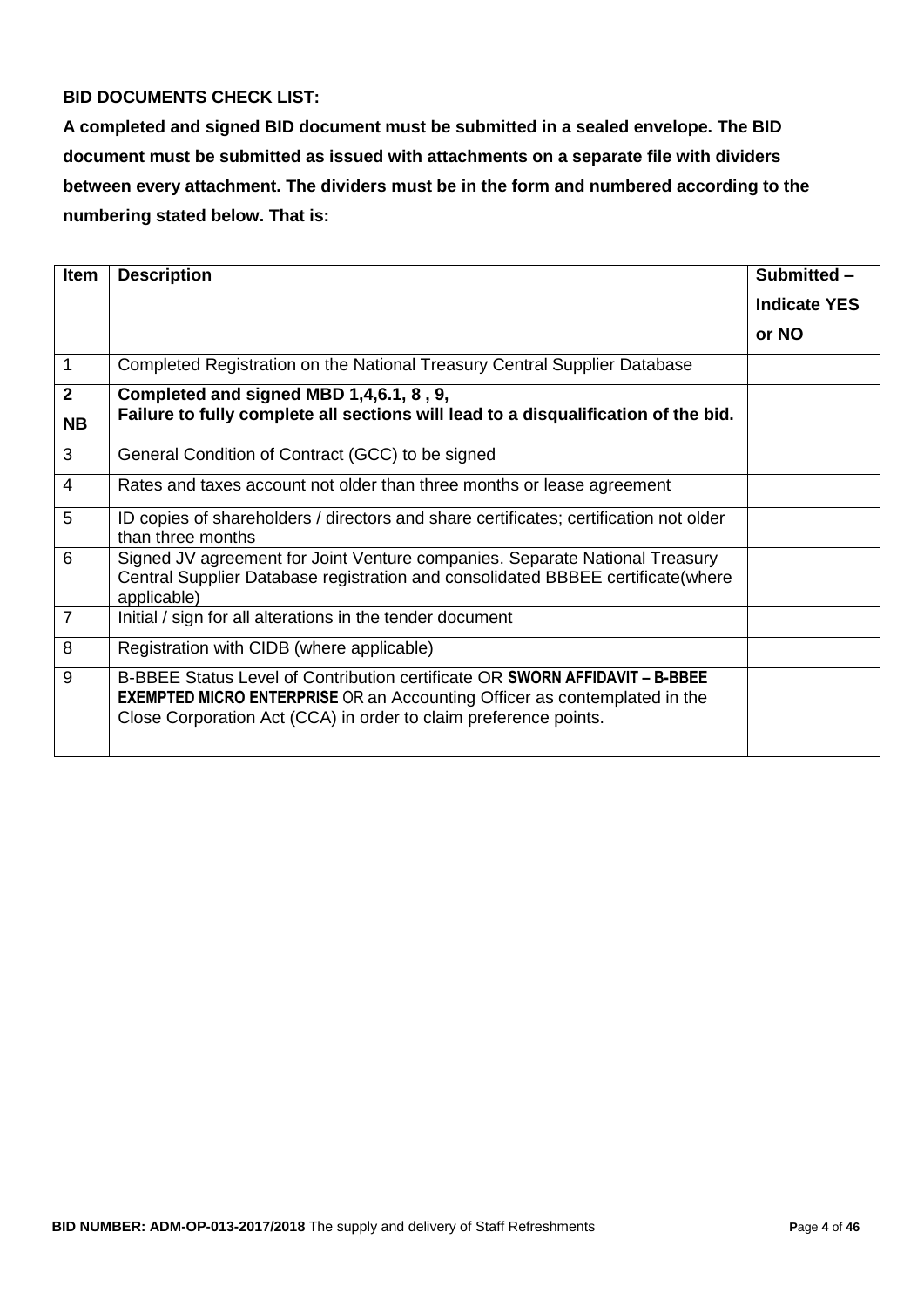#### **REQUEST FOR BID**

YOU ARE HEREBY INVITED TO BID FOR THE FOLLOWING REQUIREMENTS OF THE JOBURG MARKET

#### **RFB NUMBER: ADM-OP-013-2017/2018**

#### Closing Date: 07/12/2017 Closing Time: 11h00

**DESCRIPTION: Supply and delivery of staff refreshments on an as and when required basis for a period of 36 months** 

BID DOCUMENTS MAY BE POSTED TO:

**Attention: Head of Supply Chain Management PO BOX 86007 City Deep Johannesburg 2049**

**OR**

**DEPOSITED IN THE BID BOX SITUATED AT GROUND FLOOR** (left hand side of the entrance just before the security desk), **Joburg Market Main Building by the closing date and time as per Joburg Market`s clock. All Suppliers are encouraged to make their submission before the closing time.**

**4 Fortune Road City Deep Johannesburg** 

**Bidders should ensure that bids are delivered timeously to the correct address. If the bid is late, it will not be accepted for consideration.**

The bid box is open 24 hours a day, 7 days a week.

**ALL BIDS MUST BE SUBMITTED ON THE OFFICIAL FORMS (NOT TO BE RE-TYPED or TAMPERED WITH)**

**THIS BID IS SUBJECT TO THE PREFERENTIAL PROCUREMENT POLICY FRAMEWORK ACT AND THE PREFERENTIAL PROCUREMENT REGULATIONS, 2011, THE GENERAL CONDITIONS OF CONTRACT (GCC) AND, IF APPLICABLE, ANY OTHER SPECIAL CONDITIONS OF CONTRACT**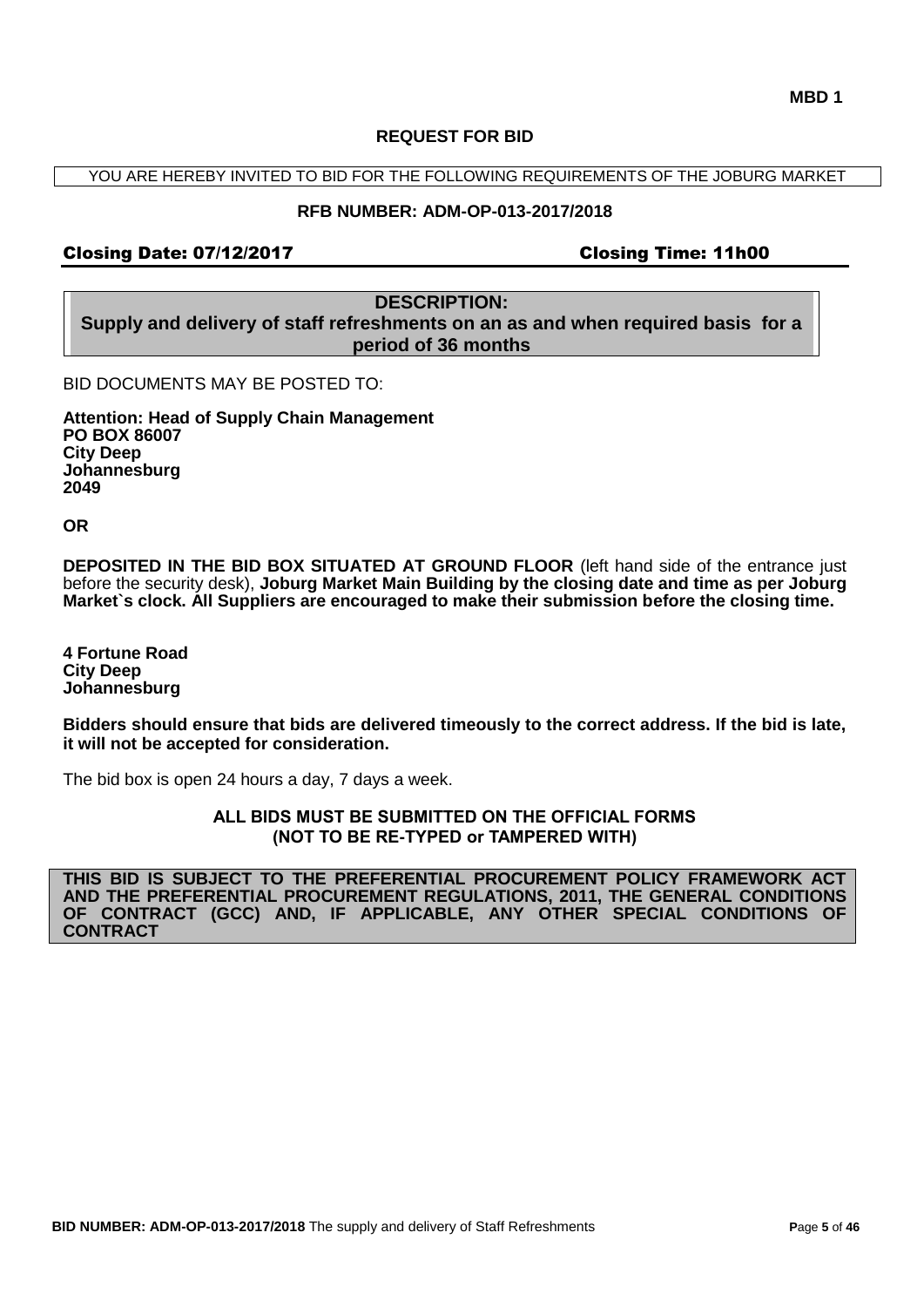#### THE FOLLOWING PARTICULARS MUST BE FURNISHED **(FAILURE TO DO SO MAY RESULT IN YOUR BID BEING DISQUALIFIED)**

| NAME OF BIDDING ENTITY                                                                                                      |  |                      |            |           |     |  |
|-----------------------------------------------------------------------------------------------------------------------------|--|----------------------|------------|-----------|-----|--|
| <b>POSTAL ADDRESS</b>                                                                                                       |  |                      |            |           |     |  |
|                                                                                                                             |  |                      |            |           |     |  |
| <b>STREET ADDRESS</b>                                                                                                       |  |                      |            |           |     |  |
| <b>TELEPHONE NUMBER</b>                                                                                                     |  |                      |            |           |     |  |
| <b>CELLPHONE NUMBER</b>                                                                                                     |  |                      |            |           |     |  |
| <b>FACSIMILE NUMBER</b>                                                                                                     |  |                      |            |           |     |  |
| <b>E-MAIL ADDRESS</b>                                                                                                       |  |                      |            |           |     |  |
| <b>VAT REGISTRATION NUMBER</b>                                                                                              |  |                      |            |           |     |  |
| HAS AN ORIGINAL VAT CERTIFICATE BEEN ATTACHED? Please tick appropriate box                                                  |  |                      |            |           |     |  |
|                                                                                                                             |  |                      | <b>YES</b> | <b>NO</b> | N/A |  |
|                                                                                                                             |  |                      |            |           |     |  |
| ARE YOU THE ACCREDITED REPRESENTATIVE IN SOUTH AFRICA FOR THE GOODS/SERVICES<br>OFFERED BY YOU? Please tick appropriate box |  | IF YES ENCLOSE PROOF |            |           |     |  |
|                                                                                                                             |  |                      | YES   NO   |           | N/A |  |
| CENTRAL SUPPIER DATABASE NUMBER                                                                                             |  |                      |            |           |     |  |
| <b>SIGNATURE OF BIDDER</b>                                                                                                  |  |                      |            |           |     |  |
| <b>DATE</b>                                                                                                                 |  |                      |            |           |     |  |
|                                                                                                                             |  |                      |            |           |     |  |
|                                                                                                                             |  |                      |            |           |     |  |
|                                                                                                                             |  |                      |            |           |     |  |
|                                                                                                                             |  |                      |            |           |     |  |
|                                                                                                                             |  |                      |            |           |     |  |
| ALL QUERIES REGARDING THE BIDDING PROCEDURE MAY BE DIRECTED TO THE SUPPLY                                                   |  |                      |            |           |     |  |
| <b>CHAIN MANAGEMENT DEPARTMENT:</b>                                                                                         |  |                      |            |           |     |  |

[tenders@joburgmarket.co.za](mailto:tenders@joburgmarket.co.za)

**\*only written enquiries will be attended to.**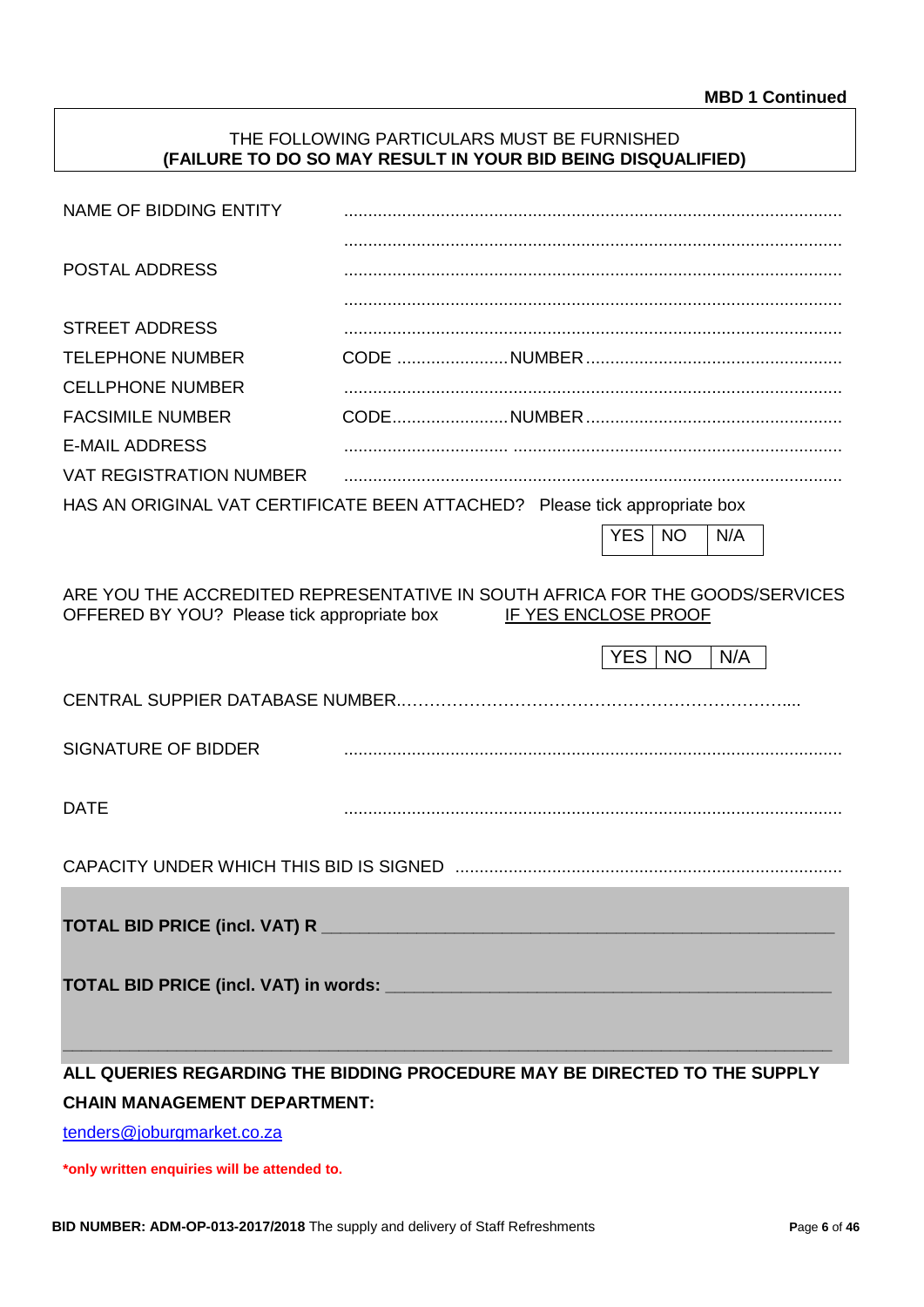# **TAX CLEARANCE CERTIFICATE REQUIREMENTS**

**It is a condition of bid that the taxes of the successful bidder must be in order, or that satisfactory arrangements have been made with South African Revenue Service (SARS) to meet the bidder's tax obligations.**

- 1. In order to meet this requirement bidders are required to submit the valid Tax Clearance Certificate
- 2. SARS will then furnish the bidder with a Tax Clearance Certificate that will be valid for a period of 1 (one) year from the date of approval.
- 3. The valid Tax Clearance Certificate must be submitted together with the bid. Failure to submit the valid Tax Clearance Certificate will result in the invalidation of the bid.
- 4. In bids where Consortia / Joint Ventures / Sub-contractors are involved, each party must submit a separate Tax Clearance Certificate.
- 5. Copies of the TCC 001 "Application for a Tax Clearance Certificate" form are available from any SARS branch office nationally or on the website [www.sars.gov.za.](http://www.sars.gov.za/)
- 6. Applications for the Tax Clearance Certificates may also be made via eFiling. In order to use this provision, taxpayers will need to register with SARS as eFilers through the website [www.sars.gov.za.](http://www.sars.gov.za/)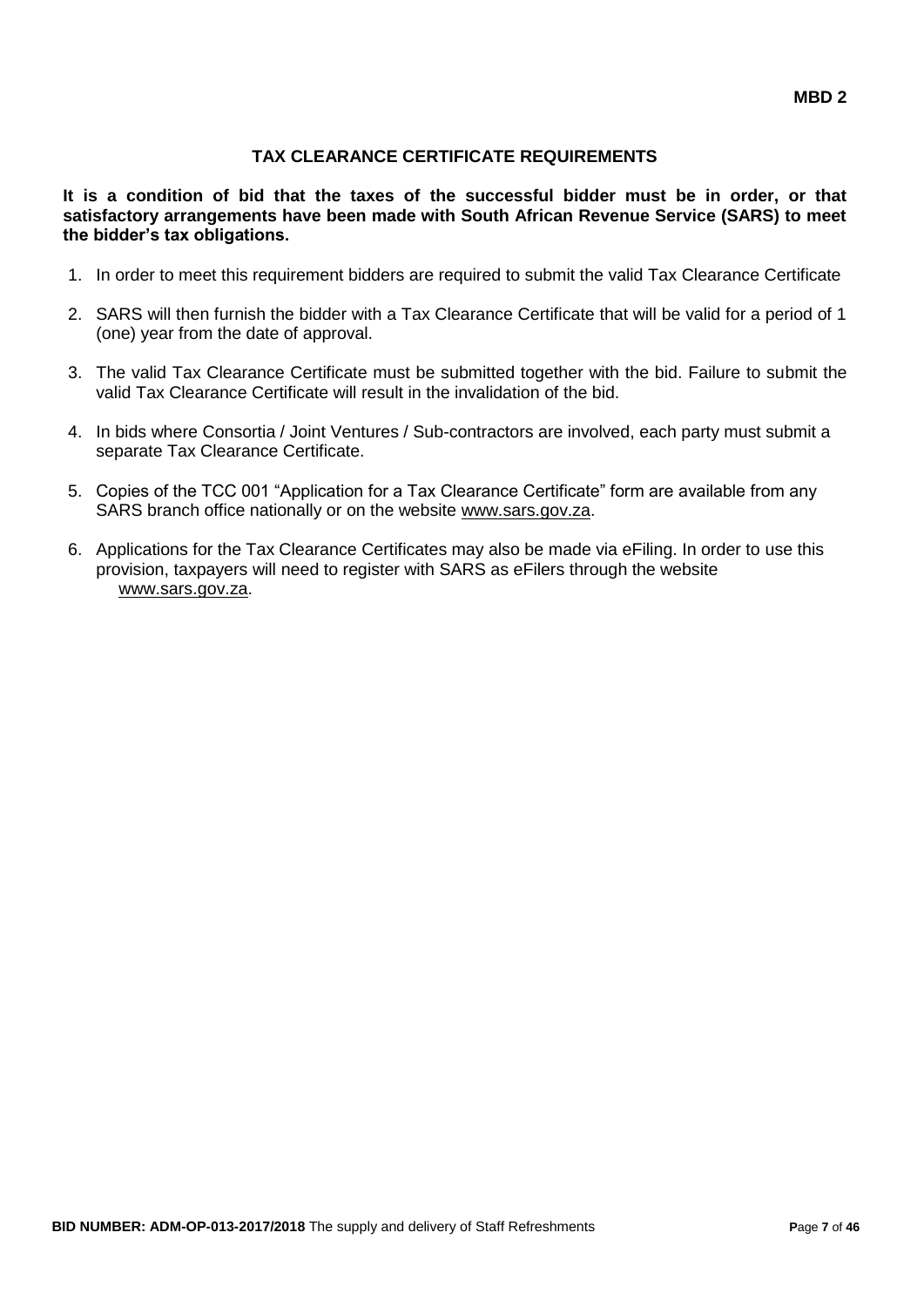#### **DECLARATION OF INTEREST**

- 1. No bid will be accepted from persons in the service of the state<sup>1</sup>.
- 2. Any person, having a kinship with persons in the service of the state, including a blood relationship, may make an offer or offers in terms of this invitation to bid. In view of possible allegations of favouritism, should the resulting bid, or part thereof, be awarded to persons connected with or related to persons in service of the state, it is required that the bidder or their authorised representative declare their position in relation to the evaluating/adjudicating authority.
- 3. In order to give effect to the above, the following questionnaire must be completed and submitted with the bid.

| 3.3. Position occupied in the Company (director, trustee, shareholder <sup>2</sup> ):    |
|------------------------------------------------------------------------------------------|
|                                                                                          |
|                                                                                          |
|                                                                                          |
| 2.7 The nomes of all directors (trustees) aborahalders members their individual identity |

3.7. The names of all directors / trustees / shareholders members, their individual identity numbers and state employee numbers must be indicated in paragraph 4 below.

3.8. Are you presently in the service of the state?

YES INO

3.8.1. If yes, furnish particulars. ….…………………………………………………  $1$ MSCM Regulations: "in the service of the state" means to be  $-$ 

- (a) a member of –
- (i) any municipal council;
- (ii) any provincial legislature; or
- (iii) the national Assembly or the national Council of provinces;
- (b) a member of the board of directors of any municipal entity;
- (c) an official of any municipality or municipal entity;

(d) an employee of any national or provincial department, national or provincial public entity or constitutional institution within the meaning of the Public Finance Management Act, 1999 (Act No.1 of 1999);

- (e) a member of the accounting authority of any national or provincial public entity; or
- (f) an employee of Parliament or a provincial legislature.

² Shareholder" means a person who owns shares in the company and is actively involved in the management of the company or business and exercises control over the company.

3.9 Have you been in the service of the state for the past twelve months?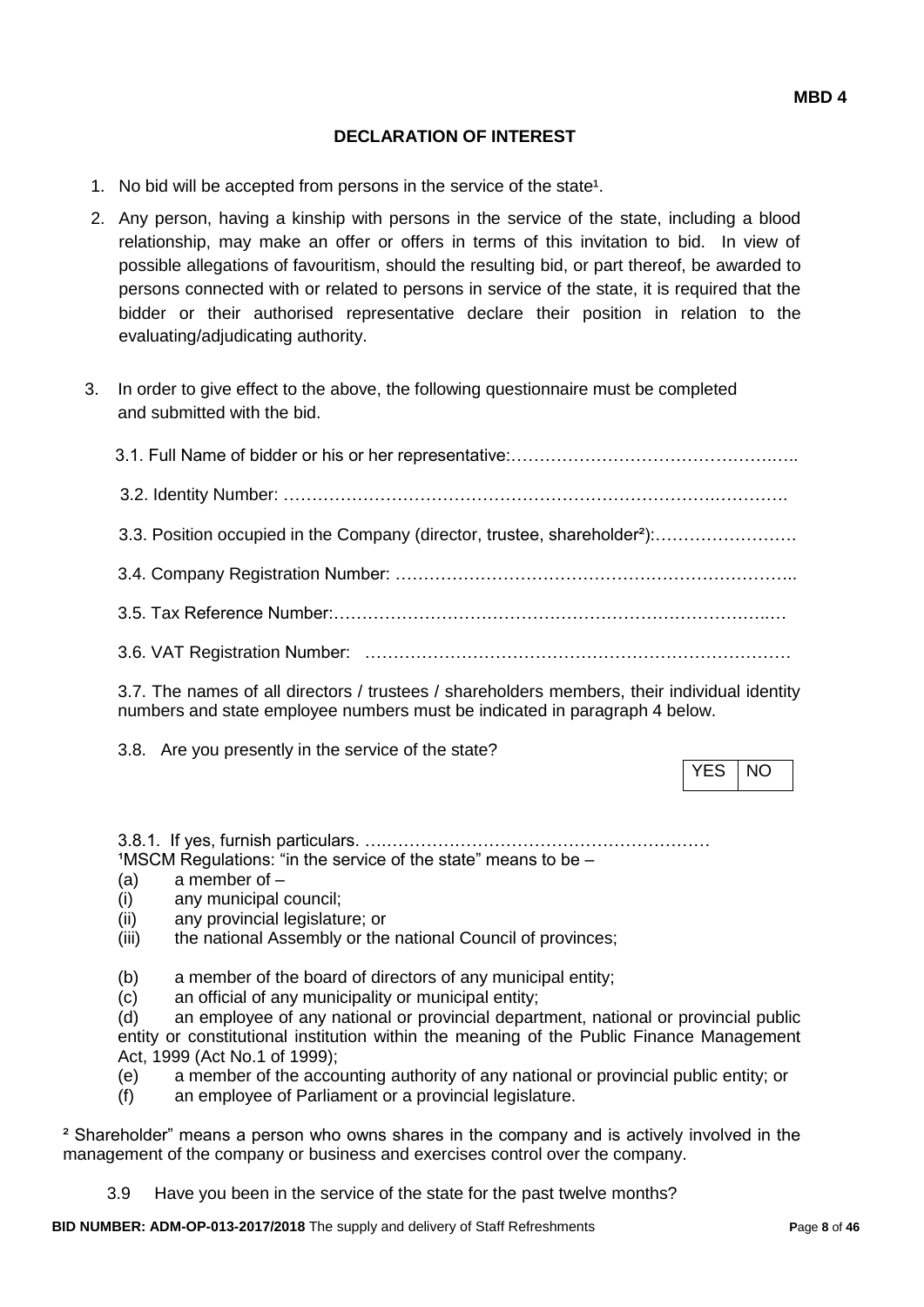|                                                                                                                                                                                                                                        | YES        | NO        |
|----------------------------------------------------------------------------------------------------------------------------------------------------------------------------------------------------------------------------------------|------------|-----------|
|                                                                                                                                                                                                                                        |            |           |
| 3.10<br>Do you have any relationship (family, friend, other) with persons in the service<br>of the state and who may be involved with the evaluation and or adjudication of<br>this bid?                                               | <b>YES</b> | NO        |
| 3.10.1. If yes, furnish particulars.                                                                                                                                                                                                   |            |           |
| 3.11<br>Are you, aware of any relationship (family, friend, other) between any other<br>bidder and any persons in the service of the state who may be involved with the<br>evaluation and or adjudication of this bid?                 | <b>YES</b> | NO        |
| 3.11.1. If yes, furnish particulars                                                                                                                                                                                                    |            |           |
| 3.12 Are any of the company's directors, trustees, managers, principle shareholders<br>or stakeholders in service of the state?                                                                                                        | <b>YES</b> | NO        |
|                                                                                                                                                                                                                                        |            |           |
| Are any spouse, child or parent of the company's directors trustees, managers,<br>3.13<br>principle shareholders or stakeholders in service of the state?                                                                              | <b>YES</b> | NO        |
|                                                                                                                                                                                                                                        |            |           |
| 3.14 Do you or any of the directors, trustees, managers, principle shareholders, or<br>stakeholders of this company have any interest in any other related companies<br>or business whether or not they are bidding for this contract. | YES.       | <b>NO</b> |
|                                                                                                                                                                                                                                        |            |           |

4. **Full details of directors / trustees / members / shareholders**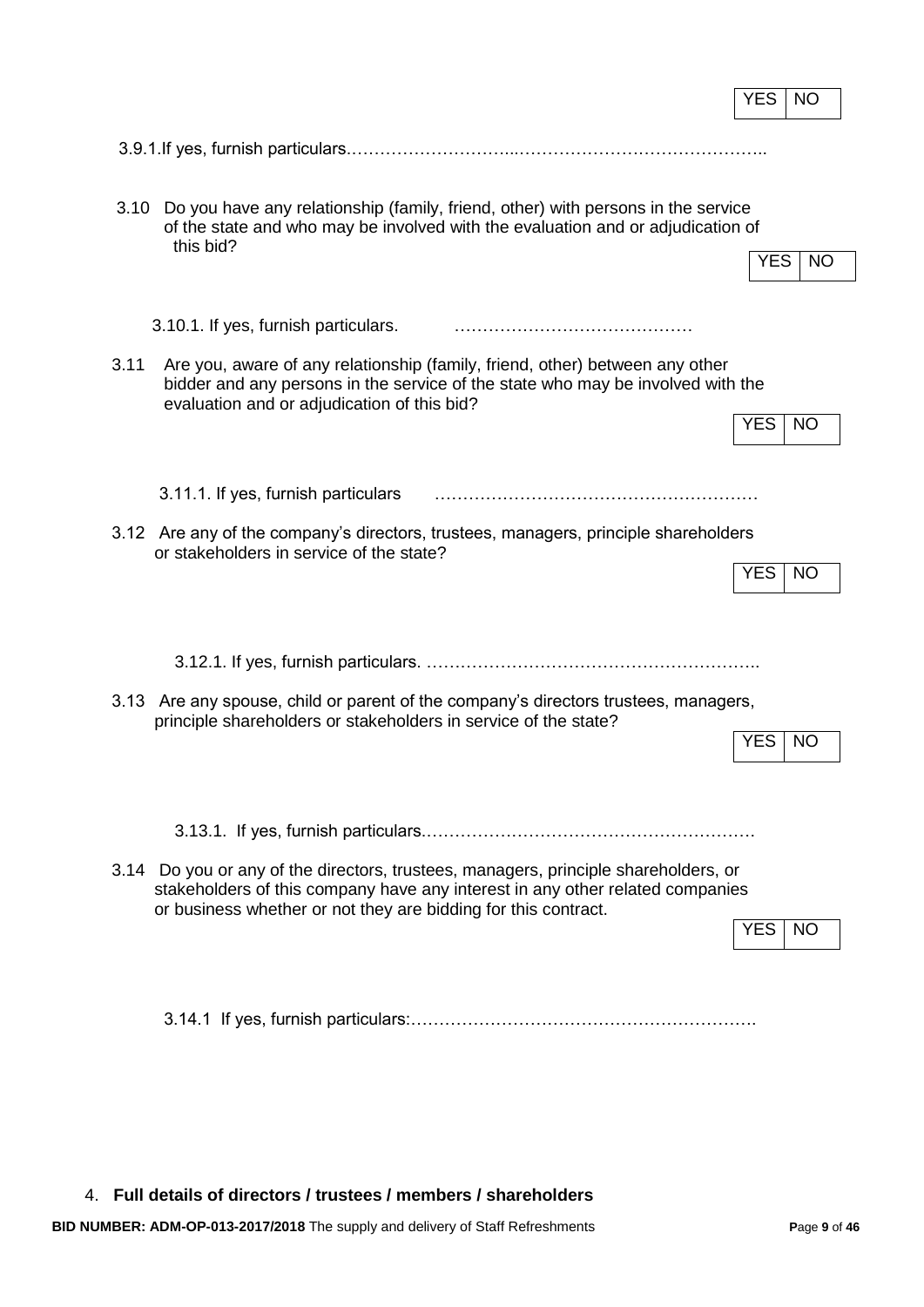| <b>Full Name</b> | <b>Identity Number</b> | <b>State Employee Number</b> |
|------------------|------------------------|------------------------------|
|                  |                        |                              |
|                  |                        |                              |
|                  |                        |                              |

 **……………………………. …………………………………** Signature **Date** 

 **…………………………..... …………………………………… Capacity Capacity Capacity Capacity Name of Bidder**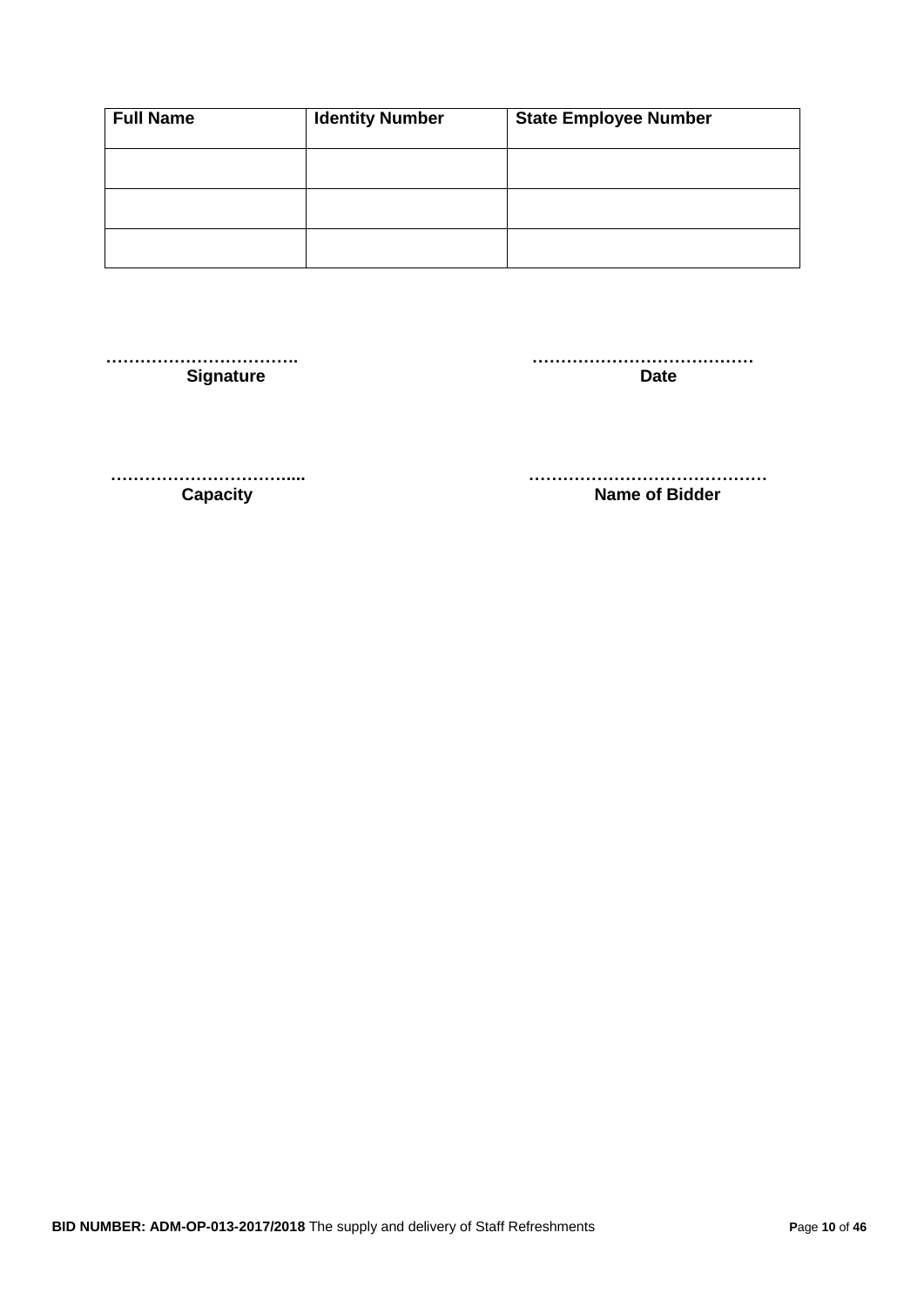#### **PREFERENCE POINTS CLAIM FORM IN TERMS OF THE PREFERENTIAL PROCUREMENT REGULATIONS 2017**

This preference form must form part of all bids invited. It contains general information and serves as a claim form for preference points for Broad-Based Black Economic Empowerment (B-BBEE) Status Level of Contribution

#### **NB: BEFORE COMPLETING THIS FORM, BIDDERS MUST STUDY THE GENERAL CONDITIONS, DEFINITIONS AND DIRECTIVES APPLICABLE IN RESPECT OF B-BBEE, AS PRESCRIBED IN THE PREFERENTIAL PROCUREMENT REGULATIONS, 2017.**

#### **1. GENERAL CONDITIONS**

- 1.1 The following preference point systems are applicable to all bids:
	- the 80/20 system for requirements with a Rand value of up to R50 000 000 (all applicable taxes included); and
	- the 90/10 system for requirements with a Rand value above R50 000 000 (all applicable taxes included).
- 1.2 The value of this bid is estimated to not exceed R50 000 000 (all applicable taxes included) and therefore the 80/20 preference point system shall be applicable;
- 1.3 Points for this bid shall be awarded for:
	- (a) Price; and
	- (b) B-BBEE Status Level of Contributor.
- 1.4 The maximum points for this bid are allocated as follows:

|                                                      | <b>POINTS</b> |
|------------------------------------------------------|---------------|
| <b>PRICE</b>                                         | 80            |
| <b>B-BBEE STATUS LEVEL OF CONTRIBUTOR</b>            | 20            |
| Total points for Price and B-BBEE must not<br>exceed | 100           |

- **1.5 Failure on the part of a bidder to submit proof of B-BBEE Status level of contributor together with the bid, will be interpreted to mean that preference points for B-BBEE status level of contribution are not claimed.**
- 1.6 The purchaser reserves the right to require of a bidder, either before a bid is adjudicated or at any time subsequently, to substantiate any claim in regard to preferences, in any manner required by the purchaser.

#### **2. DEFINITIONS**

- (a) **"B-BBEE"** means broad-based black economic empowerment as defined in section 1 of the Broad-Based Black Economic Empowerment Act;
- (b) "**B-BBEE status level of contributor"** means the B-BBEE status of an entity in terms of a

**BID NUMBER: ADM-OP-013-2017/2018** The supply and delivery of Staff Refreshments **P**age **11** of **46**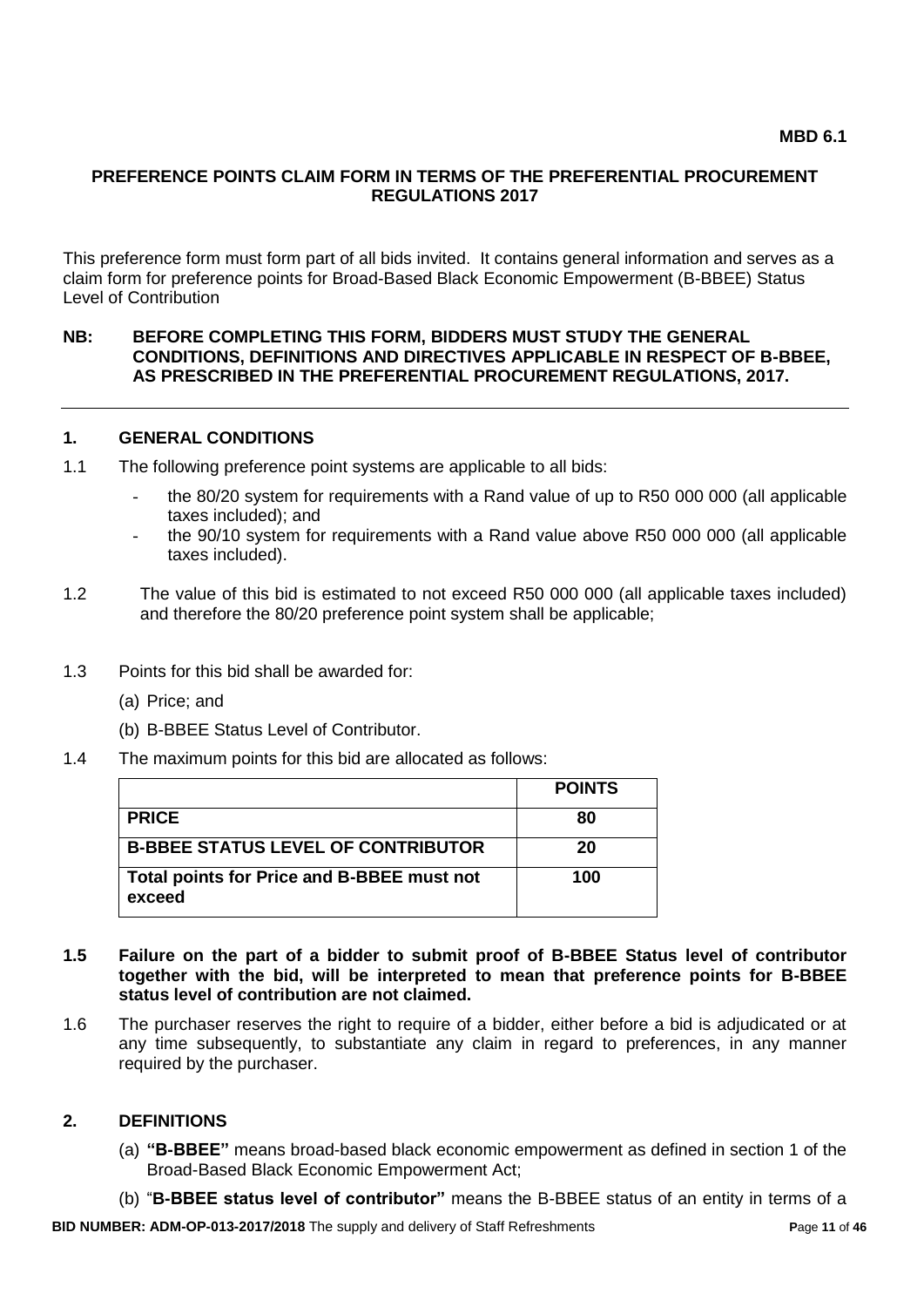code of good practice on black economic empowerment, issued in terms of section 9(1) of the Broad-Based Black Economic Empowerment Act;

- (c) **"bid"** means a written offer in a prescribed or stipulated form in response to an invitation by an organ of state for the provision of goods or services, through price quotations, advertised competitive bidding processes or proposals;
- (d) **"Broad-Based Black Economic Empowerment Act"** means the Broad-Based Black Economic Empowerment Act, 2003 (Act No. 53 of 2003);
- **(e) "EME"** means an Exempted Micro Enterprise in terms of a code of good practice on black economic empowerment issued in terms of section 9 (1) of the Broad-Based Black Economic Empowerment Act;
- (f) **"functionality"** means the ability of a tenderer to provide goods or services in accordance with specifications as set out in the tender documents.
- (g) **"prices"** includes all applicable taxes less all unconditional discounts;
- (h) **"proof of B-BBEE status level of contributor"** means:
	- **1)** B-BBEE Status level certificate issued by an authorized body or person;
	- **2)** A sworn affidavit as prescribed by the B-BBEE Codes of Good Practice;
	- **3)** Any other requirement prescribed in terms of the B-BBEE Act;
- (i) **"QSE"** means a qualifying small business enterprise in terms of a code of good practice on black economic empowerment issued in terms of section 9 (1) of the Broad-Based Black Economic Empowerment Act;
- *(j)* **"rand value"** means the total estimated value of a contract in Rand, calculated at the time of bid invitation, and includes all applicable taxes;

#### **3. POINTS AWARDED FOR PRICE**

# **3.1 THE 80/20 OR 90/10 PREFERENCE POINT SYSTEMS**

A maximum of 80 or 90 points is allocated for price on the following basis: **80/20 or 90/10**

$$
Ps = 80\left(1 - \frac{Pt - P \min}{P \min}\right) \qquad \text{or} \qquad \qquad Ps = 90\left(1 - \frac{Pt - P \min}{P \min}\right)
$$

**Where** 

- Ps = Points scored for price of bid under consideration
- $Pt =$  Price of bid under consideration

Pmin = Price of lowest acceptable bid

#### **4. POINTS AWARDED FOR B-BBEE STATUS LEVEL OF CONTRIBUTOR**

4.1 In terms of Regulation 6 (2) and 7 (2) of the Preferential Procurement Regulations, preference points must be awarded to a bidder for attaining the B-BBEE status level of contribution in accordance with the table below: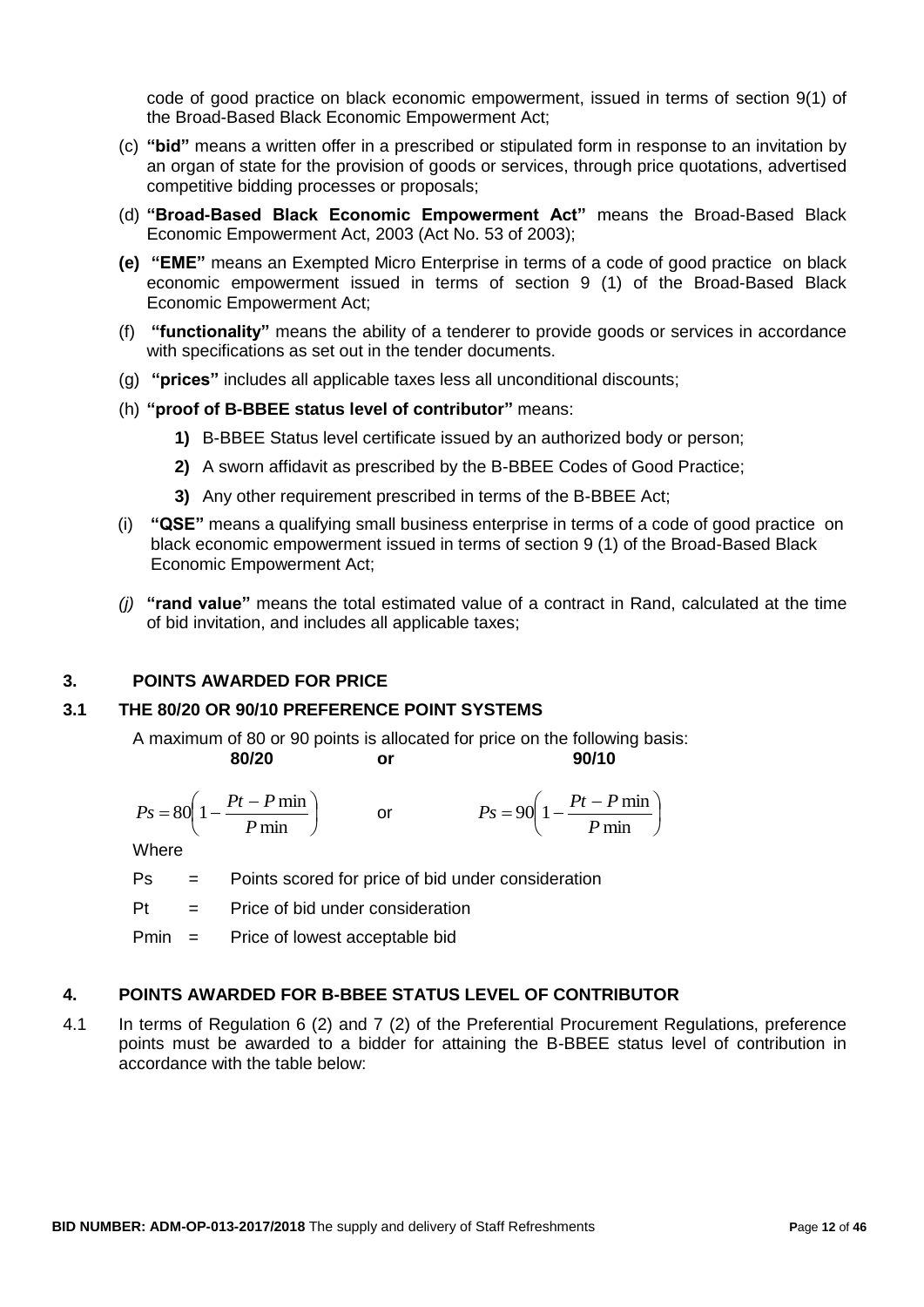| <b>B-BBEE Status Level of</b><br><b>Contributor</b> | <b>Number of points</b><br>(90/10 system) | <b>Number of points</b><br>(80/20 system) |
|-----------------------------------------------------|-------------------------------------------|-------------------------------------------|
|                                                     | 10                                        | 20                                        |
| 2                                                   |                                           | 18                                        |
| 3                                                   | 6                                         | 14                                        |
| 4                                                   | 5                                         | 12                                        |
| 5                                                   |                                           | 8                                         |
| 6                                                   | 3                                         | 6                                         |
| 7                                                   | 2                                         | 4                                         |
| 8                                                   |                                           | 2                                         |
| Non-compliant<br>contributor                        |                                           |                                           |

#### **5. BID DECLARATION**

5.1 Bidders who claim points in respect of B-BBEE Status Level of Contribution must complete the following:

#### **6. B-BBEE STATUS LEVEL OF CONTRIBUTOR CLAIMED IN TERMS OF PARAGRAPHS 1.4 AND 4.1**

6.1 B-BBEE Status Level of Contributor: . = ………(maximum of 20 points)

(Points claimed in respect of paragraph 7.1 must be in accordance with the table reflected in paragraph 4.1 and must be substantiated by relevant proof of B-BBEE status level of contributor.

### **7. SUB-CONTRACTING**

7.1 Will any portion of the contract be sub-contracted?

#### (*Tick applicable box*)



#### 7.1.1 If yes, indicate:

- i) What percentage of the contract will be subcontracted............…………….…………%
- ii) The name of the sub-contractor…………………………………………………………..
- iii) The B-BBEE status level of the sub-contractor......................................……………..
- iv) Whether the sub-contractor is an EME or QSE
	- *(Tick applicable box*) YES NO
- v) Specify, by ticking the appropriate box, if subcontracting with an enterprise in terms of Preferential Procurement Regulations,2017:

| Designated Group: An EME or QSE which is at last 51% owned by: |  | OSE |
|----------------------------------------------------------------|--|-----|
|                                                                |  |     |
| Black people                                                   |  |     |
| Black people who are youth                                     |  |     |
| Black people who are women                                     |  |     |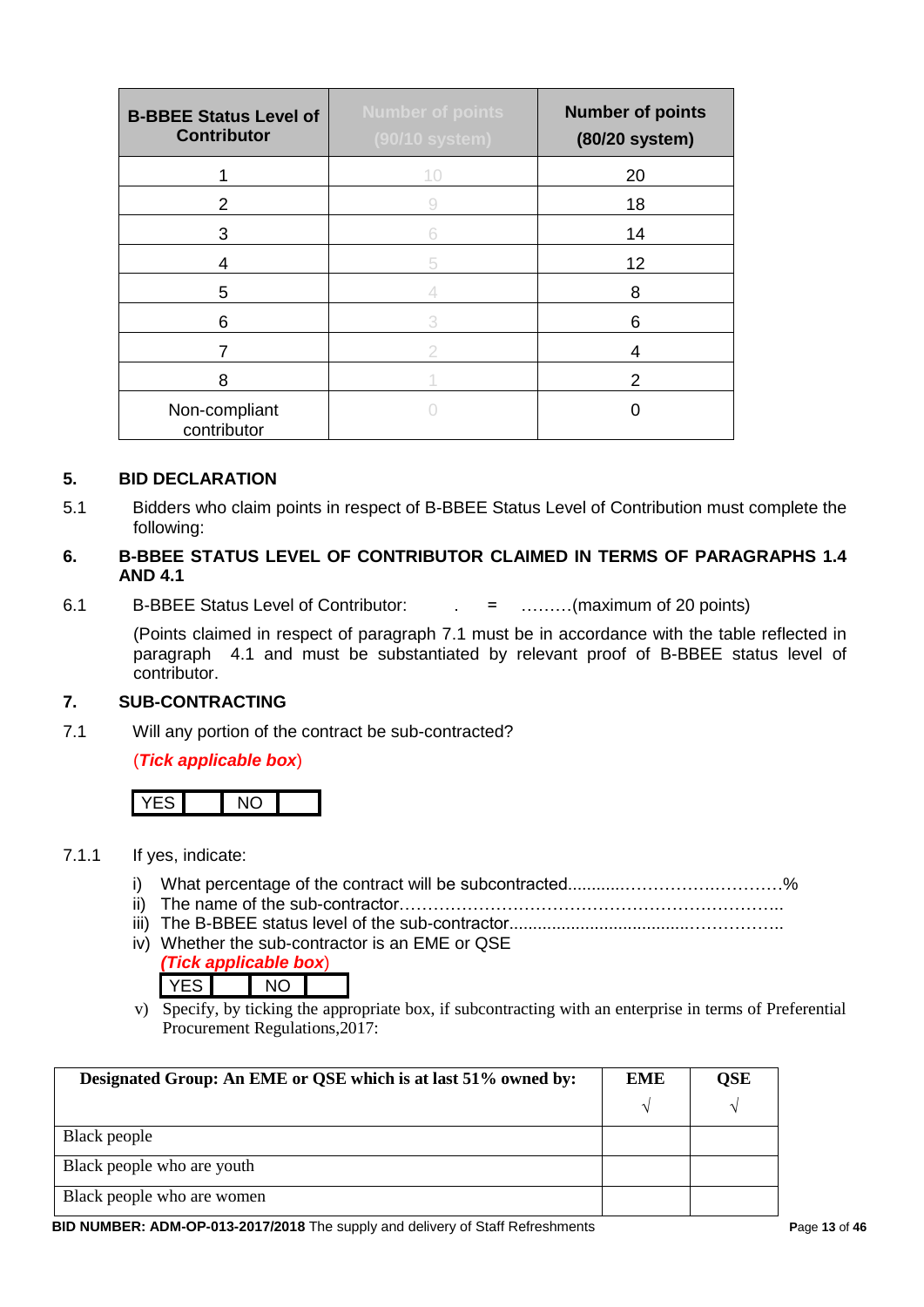| Black people with disabilities                                    |  |  |
|-------------------------------------------------------------------|--|--|
| Black people living in rural or underdeveloped areas or townships |  |  |
| Cooperative owned by black people                                 |  |  |
| Black people who are military veterans                            |  |  |
|                                                                   |  |  |
| <b>OR</b>                                                         |  |  |
| Any EME                                                           |  |  |
| Any QSE                                                           |  |  |

# 8. **DECLARATION WITH REGARD TO COMPANY/FIRM** 8.1 Name of company/firm:………………………………………………………………………….. 8.2 VAT registration number:……………………………………….………………………………… 8.3 Company registration number:…………….……………………….……………………………. 8.4 TYPE OF COMPANY/ FIRM D Partnership/Joint Venture / Consortium □ One person business/sole propriety D Close corporation D Company (Pty) Limited [TICK APPLICABLE BOX] 8.5 DESCRIBE PRINCIPAL BUSINESS ACTIVITIES  $\mathcal{L}^{\text{max}}$ …………………………………………………………………………………………………………… …………………………………………………………………………………………………………… ………………………………………………………………………………….. 8.6 COMPANY CLASSIFICATION Manufacturer **Supplier** D Professional service provider  $\Box$  Other service providers, e.g. transporter, etc. [*TICK APPLICABLE BOX*] 8.7 MUNICIPAL INFORMATION Municipality where business is situated: ….………………………………………………. Registered Account Number: …………………………. Stand Number:………………………………………………. 8.8 Total number of years the company/firm has been in business:……………………………

8.9 I/we, the undersigned, who is / are duly authorised to do so on behalf of the company/firm, certify that the points claimed, based on the B-BBE status level of contributor indicated in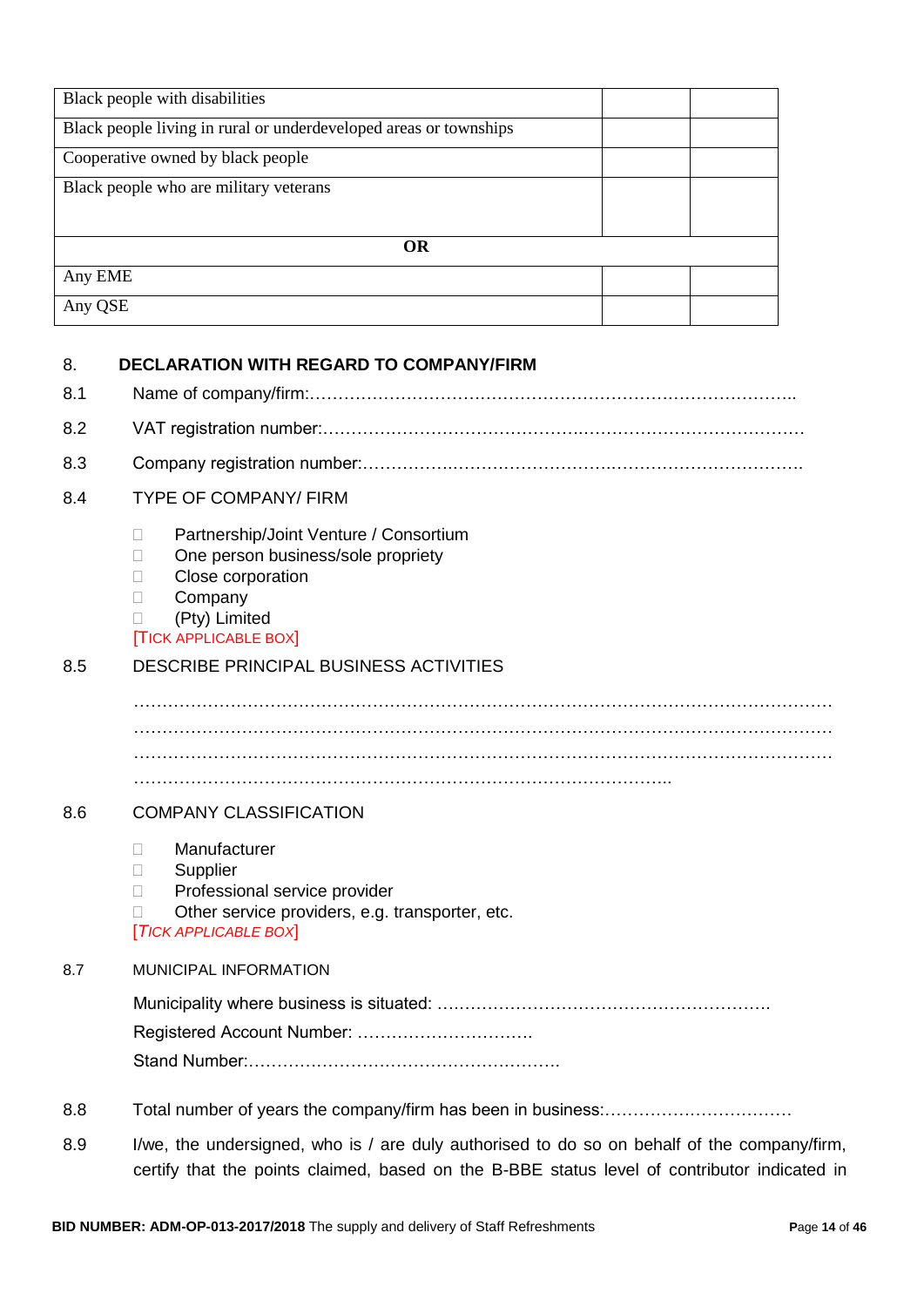paragraphs 1.4 and 6.1 of the foregoing certificate, qualifies the company/ firm for the preference(s) shown and I / we acknowledge that:

- i) The information furnished is true and correct;
- ii) The preference points claimed are in accordance with the General Conditions as indicated in paragraph 1 of this form;
- iii) In the event of a contract being awarded as a result of points claimed as shown in paragraphs 1.4 and 6.1, the contractor may be required to furnish documentary proof to the satisfaction of the purchaser that the claims are correct;
- iv) If the B-BBEE status level of contributor has been claimed or obtained on a fraudulent basis or any of the conditions of contract have not been fulfilled, the purchaser may, in addition to any other remedy it may have –
	- (a) disqualify the person from the bidding process;
	- (b) recover costs, losses or damages it has incurred or suffered as a result of that person's conduct;
	- (c) cancel the contract and claim any damages which it has suffered as a result of having to make less favourable arrangements due to such cancellation;
	- (d) recommend that the bidder or contractor, its shareholders and directors, or only the shareholders and directors who acted on a fraudulent basis, be restricted by the National Treasury from obtaining business from any organ of state for a period not exceeding 10 years, after the *audi alteram partem* (hear the other side) rule has been applied; and
	- (e) forward the matter for criminal prosecution.

| <b>WITNESSES</b> |                            |
|------------------|----------------------------|
|                  | SIGNATURE(S) OF BIDDERS(S) |
| ົ                | DATE:<br><b>ADDRESS</b>    |
|                  |                            |
|                  |                            |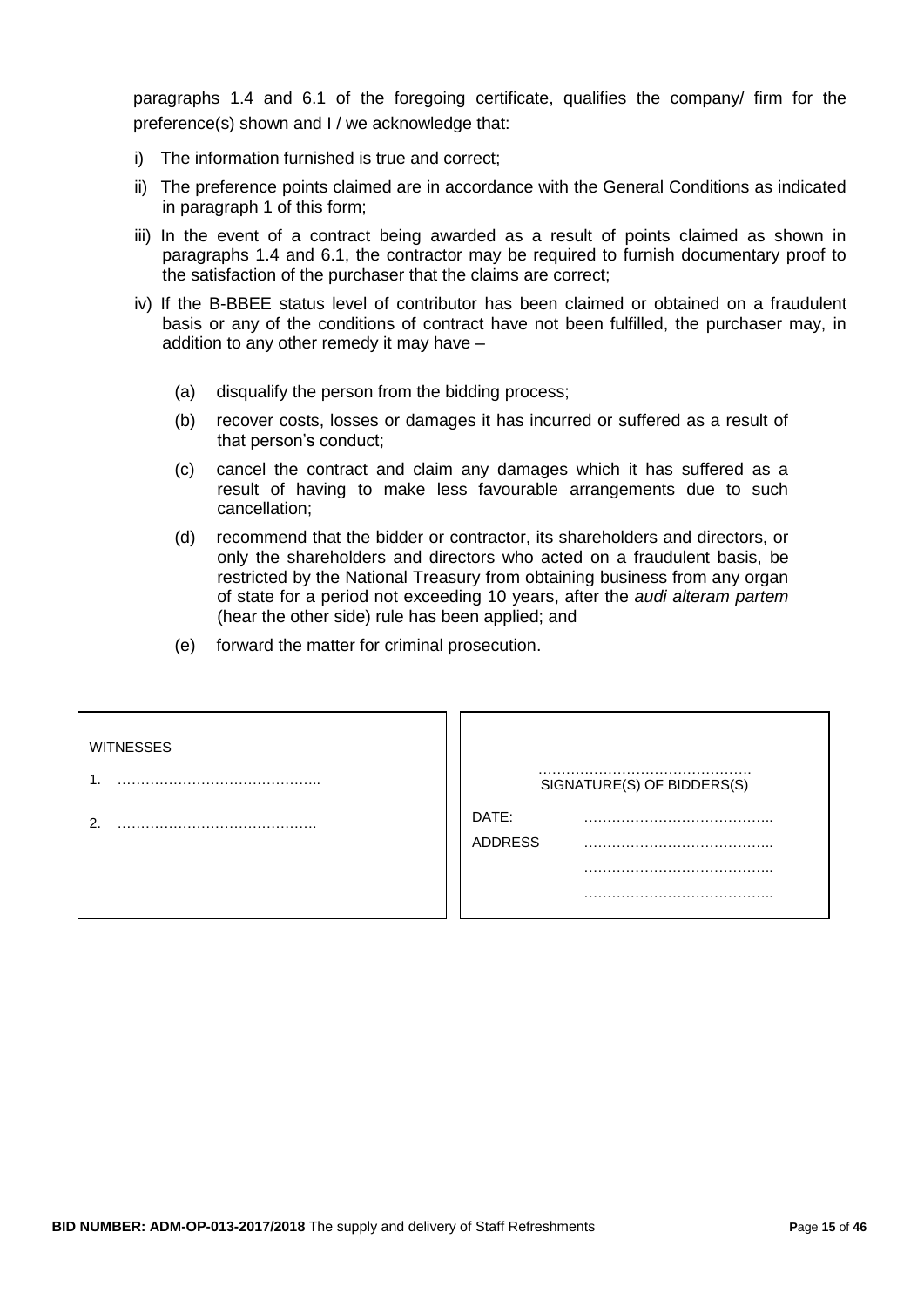### **9. AUTHORITY FOR SIGNATORY**

Signatories for close corporations and companies shall confirm their authority **by singing or attaching to this form** a duly signed and dated copy of the relevant resolution of their members or their board of directors, as the case may be.

|     | " By resolution of the board of directors passed on ____________________________                                                                                                                                                                                                                                                                                                                                                                        |  |
|-----|---------------------------------------------------------------------------------------------------------------------------------------------------------------------------------------------------------------------------------------------------------------------------------------------------------------------------------------------------------------------------------------------------------------------------------------------------------|--|
|     |                                                                                                                                                                                                                                                                                                                                                                                                                                                         |  |
|     |                                                                                                                                                                                                                                                                                                                                                                                                                                                         |  |
|     | No <sub>_________________________________</sub> and any Contract, which may arise there from on behalf of                                                                                                                                                                                                                                                                                                                                               |  |
|     |                                                                                                                                                                                                                                                                                                                                                                                                                                                         |  |
|     |                                                                                                                                                                                                                                                                                                                                                                                                                                                         |  |
|     | Date: https://www.archive.com/discrete and and analysis of the contract of the contract of the contract of the                                                                                                                                                                                                                                                                                                                                          |  |
|     |                                                                                                                                                                                                                                                                                                                                                                                                                                                         |  |
|     | As witnesses:                                                                                                                                                                                                                                                                                                                                                                                                                                           |  |
|     |                                                                                                                                                                                                                                                                                                                                                                                                                                                         |  |
|     |                                                                                                                                                                                                                                                                                                                                                                                                                                                         |  |
| 11. | I/we, the undersigned, who warrants that he/she is duly authorised to do so on behalf of<br>the firm certify that points claimed, based on the equity ownership, indicated in paragraph<br>8 of the foregoing certificate, qualifies the firm for the preference(s) shown and I / we<br>acknowledge that:<br>The information furnished is true and correct.<br>(i)<br>(ii) The Faulty ownership claimed is in accordance with the General Conditions as |  |

- (ii) The Equity ownership claimed is in accordance with the General Conditions as indicated in paragraph 1 of this form.
	- In the event of a contract being awarded as a result of points claimed as shown in paragraph 8, the contractor may be required to furnish documentary proof to the
	- satisfaction of the purchaser that the claims are correct.
- (iv) If the claims are found to be incorrect, the purchaser may, in addition to any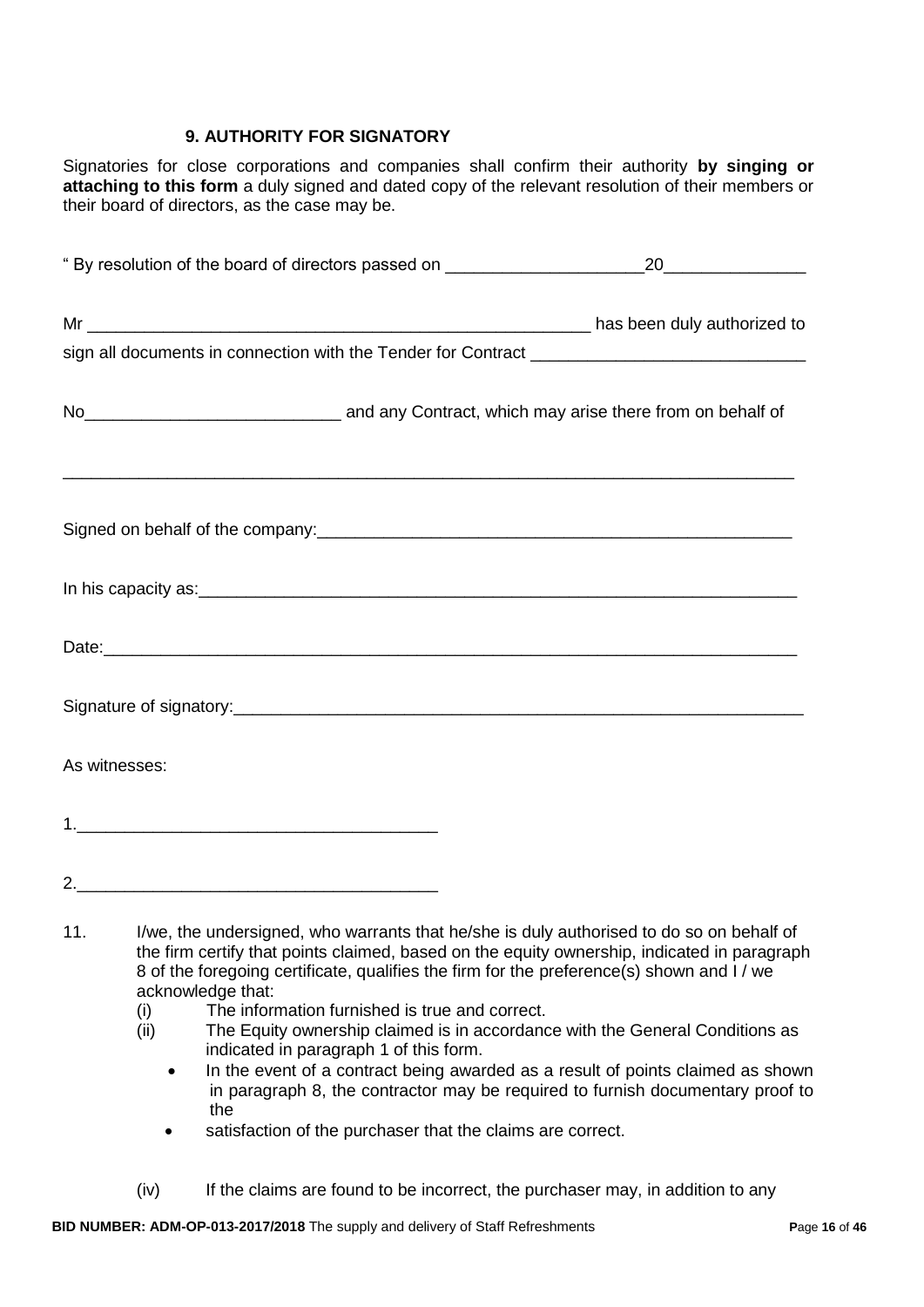other remedy it may have -

- (a) recover costs, losses or damages it has incurred or suffered as a result of that person's conduct; and
- (b) cancel the contract and claim any damages which it has suffered as a result of having to make less favourable arrangements due to such cancellation

### **WITNESSES:**

1. \_\_\_\_\_\_\_\_\_\_\_\_\_\_\_\_\_\_\_\_\_\_\_\_\_\_\_\_

2. \_\_\_\_\_\_\_\_\_\_\_\_\_\_\_\_\_\_\_\_\_\_\_\_\_\_\_\_

**SIGNATURE (S) OF BIDDER (S)**

\_\_\_\_\_\_\_\_\_\_\_\_\_\_\_\_\_\_\_\_\_\_\_\_\_\_\_\_\_\_\_\_\_\_\_

\_\_\_\_\_\_\_\_\_\_\_\_\_\_\_\_\_\_\_\_\_\_\_\_\_\_\_\_\_\_\_\_\_\_\_

**DATE: \_\_\_\_\_\_\_\_\_\_\_\_\_\_\_\_\_\_\_\_\_\_\_\_\_\_\_\_\_**

**ADDRESS: \_\_\_\_\_\_\_\_\_\_\_\_\_\_\_\_\_\_\_\_\_\_\_\_\_**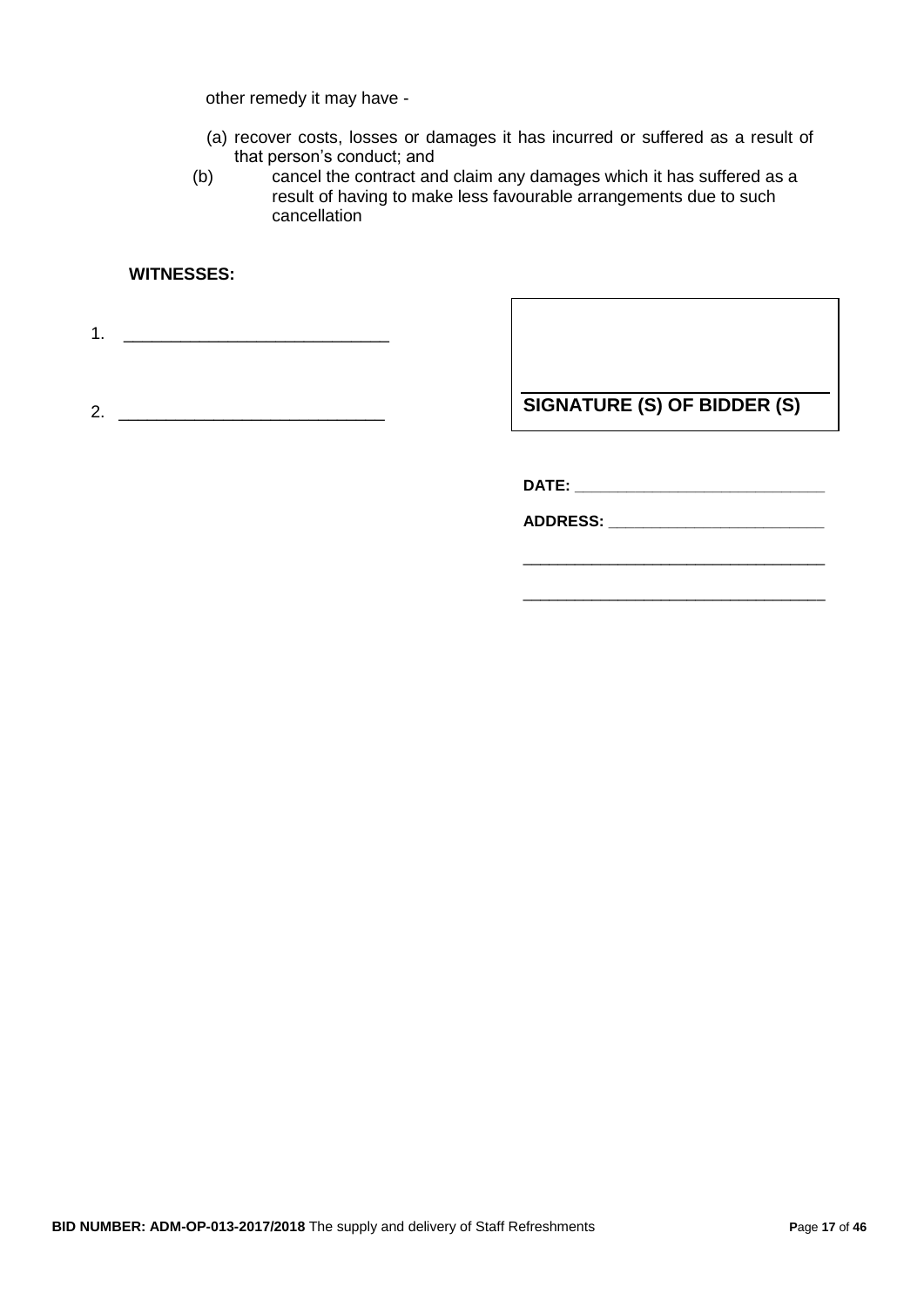#### **DECLARATION OF BIDDER'S PAST SUPPLY CHAIN MANAGEMENT PRACTICES**

- 1 This Municipal Bidding Document must form part of all bids invited.
- 2 It serves as a declaration to be used by municipalities and municipal entities in ensuring that when goods and services are being procured, all reasonable steps are taken to combat the abuse of the supply chain management system.
- 3 The bid of any bidder may be rejected if that bidder, or any of its directors have:
	- a. abused the municipality's / municipal entity's supply chain management system or committed any improper conduct in relation to such system;
	- b. been convicted for fraud or corruption during the past five years;
	- c. willfully neglected, reneged on or failed to comply with any government, municipal or other public sector contract during the past five years; or
	- d. been listed in the Register for Tender Defaulters in terms of section 29 of the Prevention and Combating of Corrupt Activities Act (No 12 of 2004).

#### **4 In order to give effect to the above, the following questionnaire must be completed and submitted with the bid.**

| Item  | Question                                                                                                                                                                                                                                                                                                                                                              | Yes | <b>No</b> |
|-------|-----------------------------------------------------------------------------------------------------------------------------------------------------------------------------------------------------------------------------------------------------------------------------------------------------------------------------------------------------------------------|-----|-----------|
| 4.1   | Is the bidder or any of its directors listed on the National Treasury's<br>Database of Restricted Suppliers as companies or persons prohibited<br>from doing business with the public sector?                                                                                                                                                                         | Yes | <b>No</b> |
|       | (Companies or persons who are listed on this Database<br>were informed in writing of this restriction by the Accounting<br>Officer/Authority of the institution that imposed the restriction<br>after the audi alteram partem rule was applied). The Database                                                                                                         |     |           |
|       | of Restricted Suppliers now resides on the National<br>Treasury's website(www.treasury.gov.za)<br>and<br>can<br>be<br>accessed by clicking on its link at the bottom of the home<br>page.                                                                                                                                                                             |     |           |
| 4.1.1 | If so, furnish particulars:                                                                                                                                                                                                                                                                                                                                           |     |           |
| 4.2   | Is the bidder or any of its directors listed on the Register for Tender<br>Defaulters in terms of section 29 of the Prevention and Combating of<br>Corrupt Activities Act (No 12 of 2004)? The Register for Tender<br>Defaulters can be accessed on the National Treasury's<br>websitewww.treasury.gov.za) by clicking on its link at the bottom<br>of the home page. | Yes | No        |
| 4.2.1 | If so, furnish particulars:                                                                                                                                                                                                                                                                                                                                           |     |           |
| 4.3   | Was the bidder or any of its directors convicted by a court of law<br>(including a court of law outside the Republic of South Africa) for fraud<br>or corruption during the past five years?                                                                                                                                                                          | Yes | No        |
| 4.3.1 | If so, furnish particulars:                                                                                                                                                                                                                                                                                                                                           |     |           |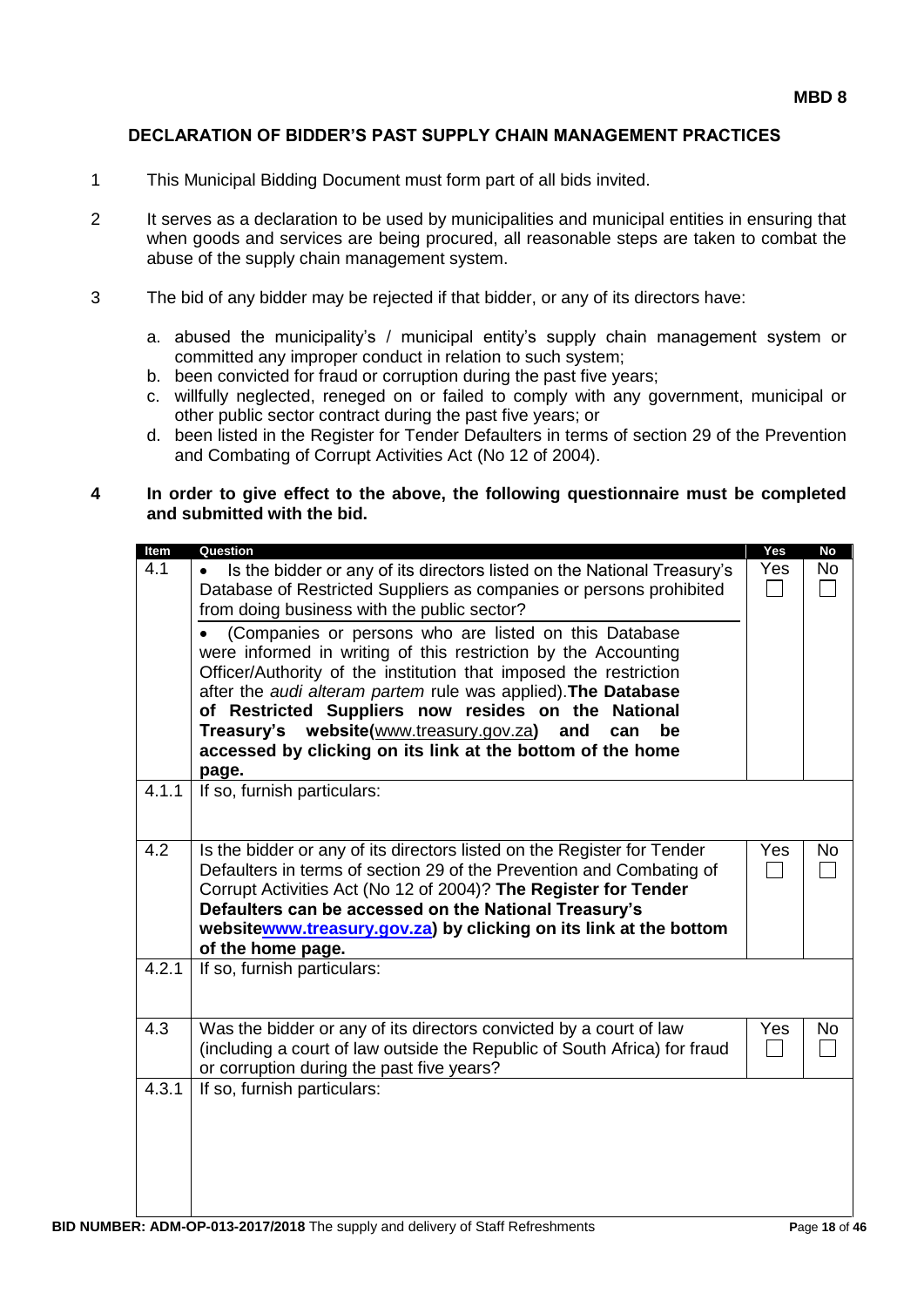| <b>Item</b> | Question                                                                                                                                                                                                             | Yes | <b>No</b> |
|-------------|----------------------------------------------------------------------------------------------------------------------------------------------------------------------------------------------------------------------|-----|-----------|
| 4.4         | Does the bidder or any of its directors owe any municipal rates and<br>taxes or municipal charges to the municipality / municipal entity, or to                                                                      | Yes | No.       |
|             | any other municipality / municipal entity, that is in arrears for more<br>than three months?                                                                                                                         |     |           |
| 4.4.1       | If so, furnish particulars:                                                                                                                                                                                          |     |           |
| 4.5         | Was any contract between the bidder and the municipality / municipal<br>entity or any other organ of state terminated during the past five years<br>on account of failure to perform on or comply with the contract? | Yes | No.       |
| 4.7.1       | If so, furnish particulars:                                                                                                                                                                                          |     |           |

### **CERTIFICATION**

#### **I, THE UNDERSIGNED (FULL NAME) \_\_\_\_\_\_\_\_\_\_\_\_\_\_\_\_\_\_\_\_\_\_\_\_\_\_\_\_\_\_\_\_\_\_\_\_\_\_\_\_\_\_\_\_\_\_**

**CERTIFY THAT THE INFORMATION FURNISHED ON THIS DECLARATION FORM TRUE AND CORRECT.**

**\_\_\_\_\_\_\_\_\_\_\_\_\_\_\_\_\_\_\_\_\_\_\_\_\_\_\_\_\_\_ \_\_\_\_\_\_\_\_\_\_\_\_\_\_\_\_\_\_\_\_\_\_\_\_\_**

**\_\_\_\_\_\_\_\_\_\_\_\_\_\_\_\_\_\_\_\_\_\_\_\_\_\_\_\_\_\_ \_\_\_\_\_\_\_\_\_\_\_\_\_\_\_\_\_\_\_\_\_\_\_\_\_**

**I ACCEPT THAT, IN ADDITION TO CANCELLATION OF A CONTRACT, ACTION MAY BE TAKEN AGAINST ME SHOULD THIS DECLARATION PROVE TO BE FALSE.**

**Signature Date** 

**Position Name of Bidder**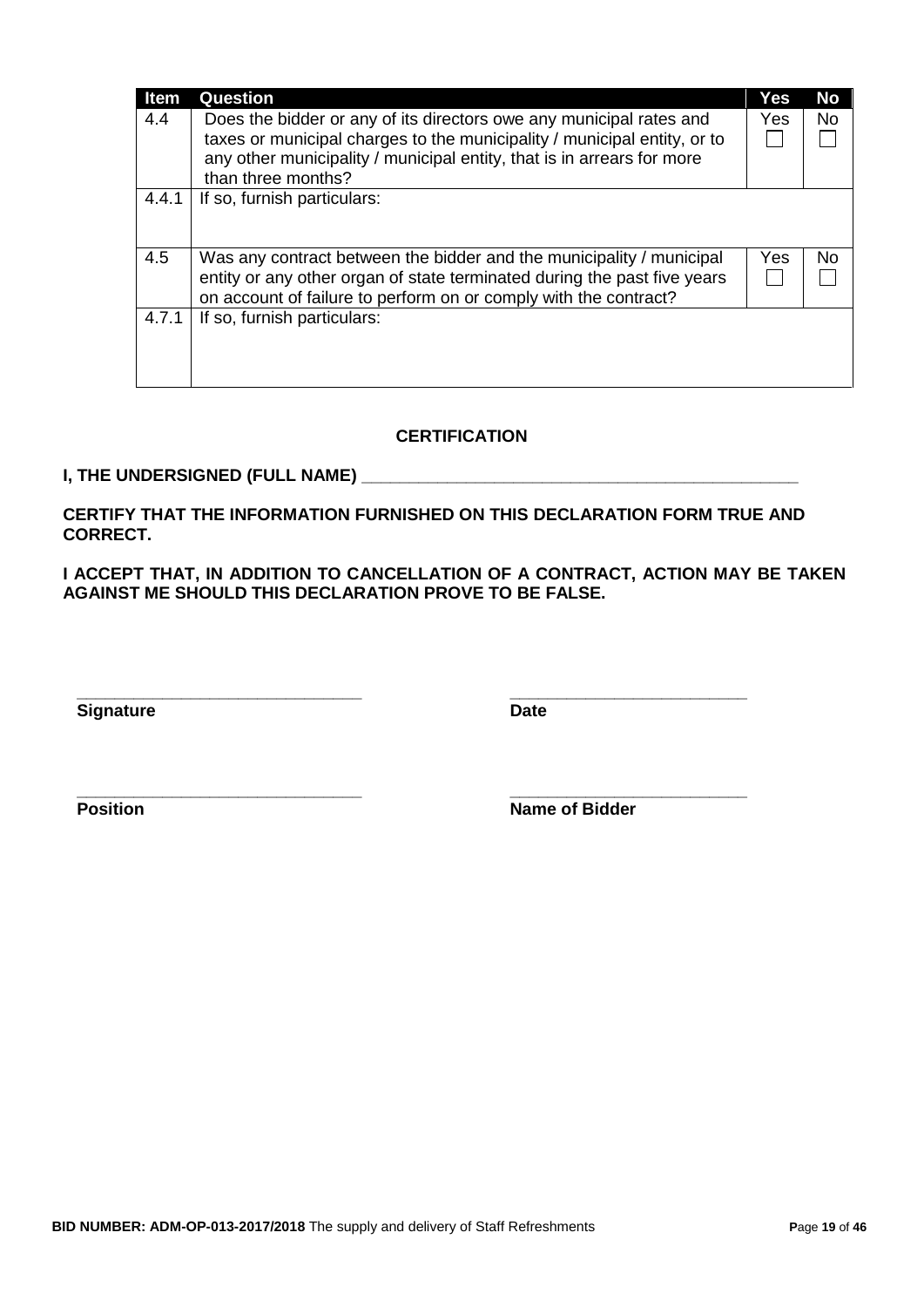### **CERTIFICATE OF INDEPENDENT BID DETERMINATION**

- 1 This Municipal Bidding Document (MBD) must form part of all bids<sup>1</sup> invited.
- 2 Section 4 (1) (b) (iii) of the Competition Act No. 89 of 1998, as amended, prohibits an agreement between, or concerted practice by, firms, or a decision by an association of firms, if it is between parties in a horizontal relationship and if it involves collusive bidding (or bid rigging).² Collusive bidding is a *pe se* prohibition meaning that it cannot be justified under any grounds.
- 3 Municipal Supply Regulation 38 (1) prescribes that a supply chain management policy must provide measures for the combating of abuse of the supply chain management system, and must enable the accounting officer, among others, to:
	- a. take all reasonable steps to prevent such abuse;
	- b. reject the bid of any bidder if that bidder or any of its directors has abused the supply chain management system of the municipality or municipal entity or has committed any improper conduct in relation to such system; and
	- c. cancel a contract awarded to a person if the person committed any corrupt or fraudulent act during the bidding process or the execution of the contract.
- 4 This MBD serves as a certificate of declaration that would be used by institutions to ensure that, when bids are considered, reasonable steps are taken to prevent any form of bid-rigging.
- 5 In order to give effect to the above, the attached Certificate of Bid Determination (MBD 9) must be completed and submitted with the bid:

**¹ Includes price quotations, advertised competitive bids, limited bids and proposals.**

**² Bid rigging (or collusive bidding) occurs when businesses, that would otherwise be expected to compete, secretly conspire to raise prices or lower the quality of goods and / or services for purchasers who wish to acquire goods and / or services through a bidding process. Bid rigging is, therefore, an agreement between competitors not to compete.**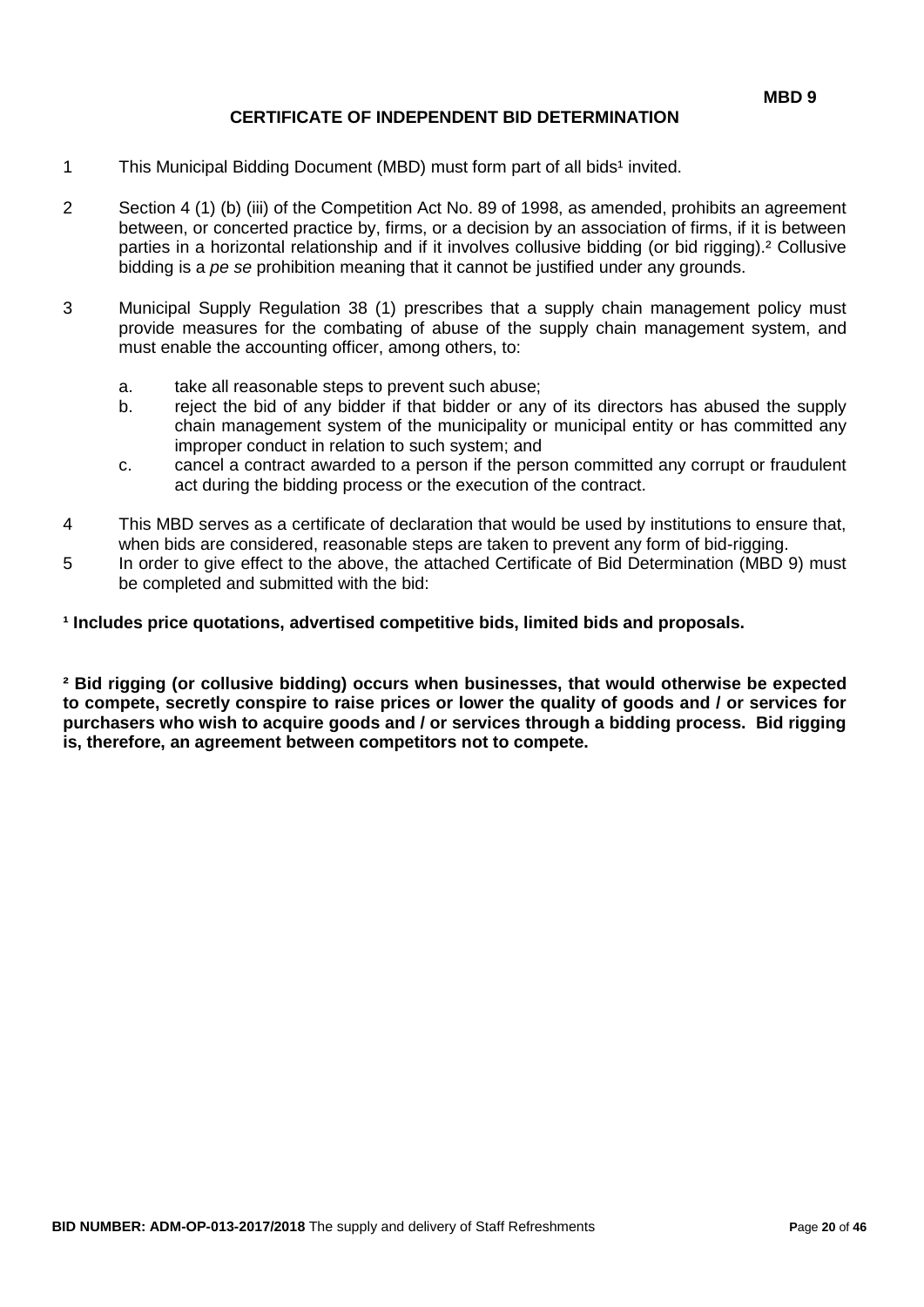# **CERTIFICATE OF INDEPENDENT BID DETERMINATION**

(Bid Number and Description)

\_\_\_\_\_\_\_\_\_\_\_\_\_\_\_\_\_\_\_\_\_\_\_\_\_\_\_\_\_\_\_\_\_\_\_\_\_\_\_\_\_\_\_\_\_\_\_\_\_\_\_\_\_\_\_\_\_\_\_\_\_\_\_\_\_\_\_\_\_\_\_\_\_\_\_\_\_\_

\_\_\_\_\_\_\_\_\_\_\_\_\_\_\_\_\_\_\_\_\_\_\_\_\_\_\_\_\_\_\_\_\_\_\_\_\_\_\_\_\_\_\_\_\_\_\_\_\_\_\_\_\_\_\_\_\_\_\_\_\_\_\_\_\_\_\_\_\_\_\_\_\_\_\_\_\_\_

in response to the invitation for the bid made by:

(Name of Municipality / Municipal Entity)

do hereby make the following statements that I certify to be true and complete in every respect:

I certify, on behalf of: the state of the state of the state of the state of the state of the state of the state of the state of the state of the state of the state of the state of the state of the state of the state of th

(Name of Bidder)

- 1. I have read and I understand the contents of this Certificate;
- 2. I understand that the accompanying bid will be disqualified if this Certificate is found not to be true and complete in every respect;
- 3. I am authorized by the bidder to sign this Certificate, and to submit the accompanying bid, on behalf of the bidder;
- 4. Each person whose signature appears on the accompanying bid has been authorized by the bidder to determine the terms of, and to sign, the bid, on behalf of the bidder;
- 5. For the purposes of this Certificate and the accompanying bid, I understand that the word "competitor" shall include any individual or organization, other than the bidder, whether or not affiliated with the bidder, who:
	- (a) has been requested to submit a bid in response to this bid invitation;
	- (b) could potentially submit a bid in response to this bid invitation, based on their qualifications, abilities or experience; and
	- (c) provides the same goods and services as the bidder and/or is in the same line of business as the bidder
- 6. The bidder has arrived at the accompanying bid independently from, and without consultation, communication, agreement or arrangement with any competitor. However communication between partners in a joint venture or consortium<sup>3</sup> will not be construed as collusive bidding.
- 7. In particular, without limiting the generality of paragraphs 6 above, there has been no consultation, communication, agreement or arrangement with any competitor regarding:
	- (a) prices;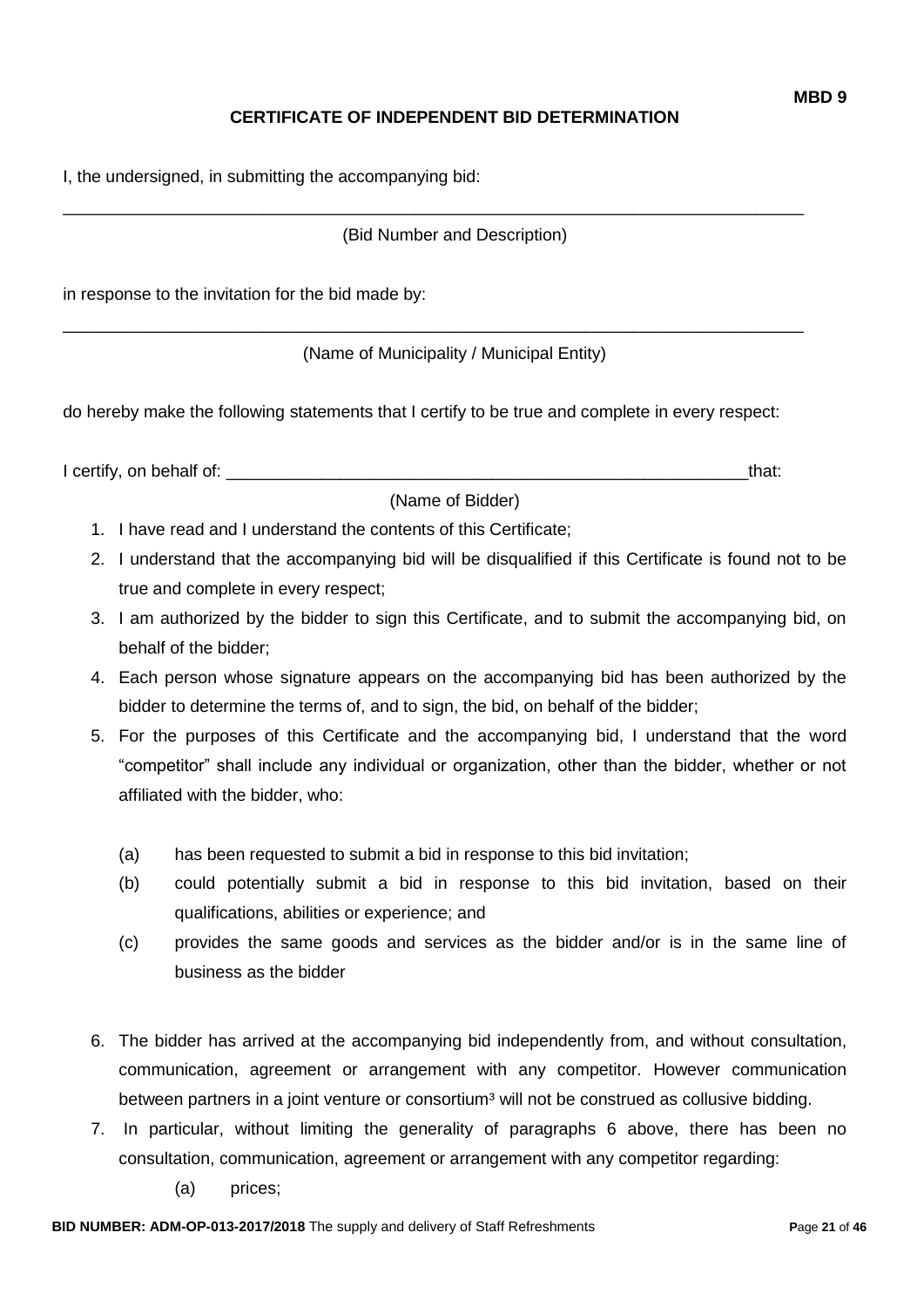- (b) geographical area where product or service will be rendered (market allocation)
- (c) methods, factors or formulas used to calculate prices;
- (d) the intention or decision to submit or not to submit, a bid;
- (e) the submission of a bid which does not meet the specifications and conditions of the bid; or
- (f) bidding with the intention not to win the bid.
- 8. In addition, there have been no consultations, communications, agreements or arrangements with any competitor regarding the quality, quantity, specifications and conditions or delivery particulars of the products or services to which this bid invitation relates.
- 9. The terms of the accompanying bid have not been, and will not be, disclosed by the bidder, directly or indirectly, to any competitor, prior to the date and time of the official bid opening or of the awarding of the contract.

#### **³ Joint venture or Consortium means an association of persons for the purpose of combining their expertise, property, capital, efforts, skill and knowledge in an activity for the execution of a contract.**

10. I am aware that, in addition and without prejudice to any other remedy provided to combat any restrictive practices related to bids and contracts, bids that are suspicious will be reported to the Competition Commission for investigation and possible imposition of administrative penalties in terms of section 59 of the Competition Act No 89 of 1998 and or may be reported to the National Prosecuting Authority (NPA) for criminal investigation and or may be restricted from conducting business with the public sector for a period not exceeding ten (10) years in terms of the Prevention and Combating of Corrupt Activities Act No 12 of 2004 or any other applicable legislation.

\_\_\_\_\_\_\_\_\_\_\_\_\_\_\_\_\_\_\_\_\_\_\_\_\_\_\_\_\_\_\_\_\_\_\_\_\_\_\_ \_\_\_\_\_\_\_\_\_\_\_\_\_\_\_\_\_\_\_\_\_\_\_

**Signature Date**

\_\_\_\_\_\_\_\_\_\_\_\_\_\_\_\_\_\_\_\_\_\_\_\_\_\_\_\_\_\_\_\_\_\_\_\_\_\_\_ \_\_\_\_\_\_\_\_\_\_\_\_\_\_\_\_\_\_\_\_\_\_\_ **Position Position Name of Bidder**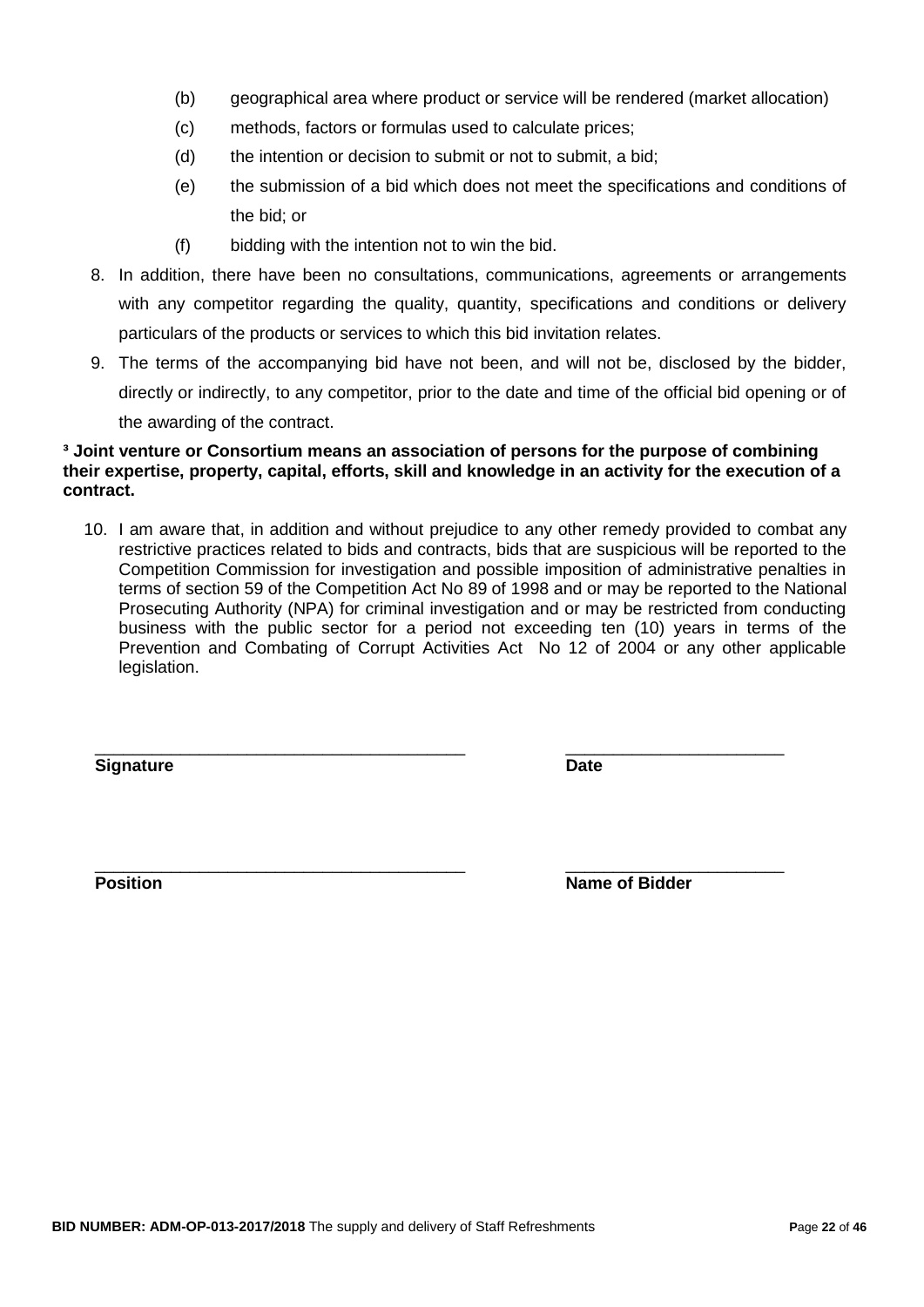# **GENERAL CONDITIONS OF CONTRACT**

| 1.         |                                                                                        |
|------------|----------------------------------------------------------------------------------------|
|            |                                                                                        |
|            |                                                                                        |
|            |                                                                                        |
|            |                                                                                        |
|            |                                                                                        |
|            |                                                                                        |
|            |                                                                                        |
|            |                                                                                        |
| 2.         |                                                                                        |
| 3.         |                                                                                        |
|            |                                                                                        |
|            |                                                                                        |
| 4.         |                                                                                        |
| 5.         |                                                                                        |
| 6.         |                                                                                        |
| 7.         |                                                                                        |
|            |                                                                                        |
| 8.         |                                                                                        |
| 9.         |                                                                                        |
|            |                                                                                        |
| 10.        |                                                                                        |
|            |                                                                                        |
|            |                                                                                        |
|            |                                                                                        |
| 11.        |                                                                                        |
| 12.        |                                                                                        |
| 13.        |                                                                                        |
| 14.        |                                                                                        |
| 15.<br>16. |                                                                                        |
| 17.        |                                                                                        |
| 18.        |                                                                                        |
| 19.        |                                                                                        |
| 20.        |                                                                                        |
| 21.        |                                                                                        |
| 22.        |                                                                                        |
| 23.        |                                                                                        |
|            |                                                                                        |
|            |                                                                                        |
|            |                                                                                        |
|            |                                                                                        |
| 24.        |                                                                                        |
| 25.        |                                                                                        |
|            | BID NUMBER: ADM-OP-013-2017/2018 The supply and delivery of Staff Refreshments<br>Page |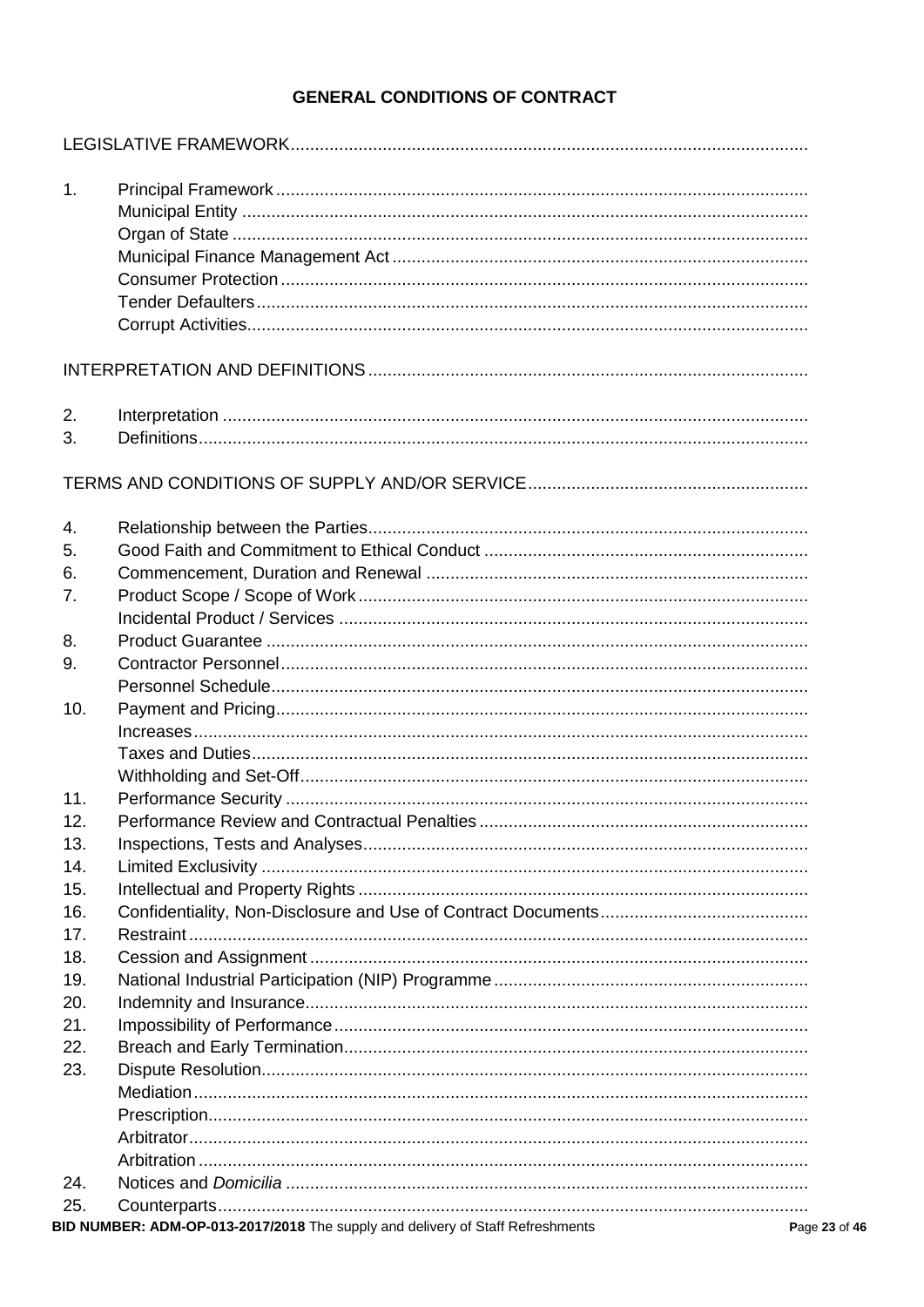| 26. |  |
|-----|--|
| 27  |  |

### LEGISLATIVE FRAMEWORK

1. Principal Framework

The information contained under this heading summarises certain of the principal statutory provisions applicable to the transaction concluded between the Parties. It is included for information purposes only and should not be regarded as legal advice, it being incumbent upon the Contractor to familiarise itself with the legislative framework. These provisions apply at law and the Parties are not competent to exclude the operation thereof by mutual agreement. As such, no agreement, transaction or series of transactions concluded outside of or in contravention of the legislative framework and the procedures provided for therein shall be binding on the Parties notwithstanding the capacity or office held or undertakings given, in writing or otherwise, by the persons contracting on behalf of either Party.

#### Municipal Entity

1.1 Joburg Market is a municipal entity contemplated in section 1, read with sections 86B(1)(a)(i) and 86D(1)(a), of the Municipal Systems Act (32 of 2000), ("MSA"). It was established as such by the Greater Johannesburg Metropolitan Council (predecessor to the City of Johannesburg Metropolitan Municipality or "COJ") who procured, by virtue of the provisions of section 17D of the Promotion of Local Government Affairs Act (91 of 1983) the formation, registration and incorporation of its fresh produce market as the Joburg Market (SOC) Limited in terms of the Companies Act, with the COJ as its sole shareholder. Upon the foregoing and as required by the MSA, Joburg Market entered into a Service Delivery Agreement with the COJ in terms of which Joburg Market was appointed as an external mechanism for the delivery of a municipal service with the mandate to manage and operate the business of the fresh produce market and its assets.

#### Organ of State

1.2 As a municipal entity Joburg Market is an "organ of state" as defined in section 239 of the Constitution of South Africa (108 of 1996) read with section 1 of the Institution of Legal Proceedings Against Organs of State Act (40 of 2002).

#### Municipal Finance Management Act

1.3 Contracting with Joburg Market is subject, amongst others, to the Municipal Finance Management Act (56 of 2003) ("MFMA"), the MFMA Supply Chain Management Regulations (GN 868 in GG 27636 of 30 May 2005) ("SCM Regulations") and, specifically, Joburg Market's Supply Chain Management Policy made in terms of section 111 of the MFMA and regulation 2 of the SCM Regulations (collectively referred to as the "SCM Regulatory Framework"). In terms of the irregular expenditure provisions of the SCM Regulatory Framework, Joburg Market is prohibited from making any payment in relation to goods or services unlawfully or irregularly procured and/or rendered, notwithstanding that value might have been received.

#### Consumer Protection

1.4 The Consumer Protection Act (68 of 2008) does not, in terms of section 5(2)(a), apply to any transaction in terms of which goods or services are supplied to the State. However, section 5(5) stipulates that notwithstanding the foregoing exemption, those goods, and the importer or producer, distributor and retailer of those goods are nevertheless subject to, amongst others, the provisions of section 61. Section 61 sets out the liability of the producer and/or supplier for any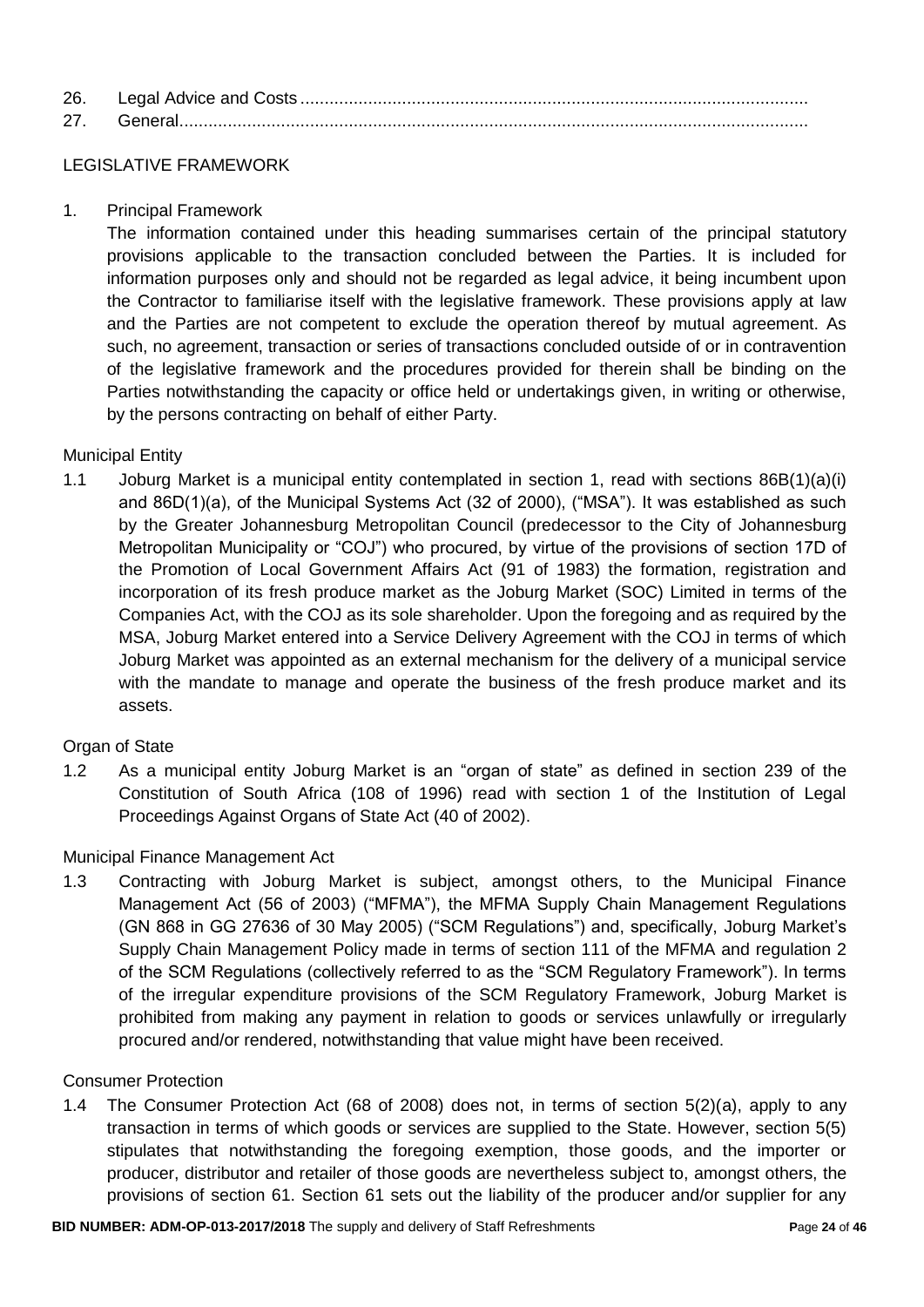harm caused wholly or partly as a consequence of a product failure, defect or hazard in any goods, irrespective of whether the harm resulted from any negligence on the part of the producer, importer, distributor or retailer, as the case may be. In terms of subsections 61(5)(c) and (d), harm for which the Contractor may be held liable includes any loss of, or physical damage to, any property of Joburg Market irrespective of whether it is movable or immovable including economic loss occasioned by such harm.

Competitive Behaviour

1.5 In terms of section 4(1)(b)(iii) of the Competition Act (89 of 1998) an agreement between, or concerted practice by, firms, or a decision by an association of firms, is prohibited if it is between parties in a horizontal relationship and if bidders was involved in collusive bidding (or bid rigging). If bidders, based on reasonable grounds or evidence obtained by Joburg Market, have engaged such restrictive practices, Joburg Market may refer the matter to the Competition Commission for investigation and possible imposition of administrative penalties. If a bidders are found guilty by the Competition Commission Joburg Market may, in addition and without prejudice to any other remedy provided for in this Agreement or at law, invalidate the bid and/or terminate this Agreement in whole or part, and/or restrict the bidders from conducting business with the public sector for a period not exceeding ten (10) years.

Tender Defaulters

- 1.6 Where Joburg Market terminates this Agreement in whole or in part, it may decide to impose a restriction penalty on the Contractor by prohibiting the Contractor from doing business with the public sector for a period not exceeding 10 years. If Joburg Market intends imposing a restriction on a Contractor or any person associated with the Contractor, the Contractor will be allowed a period of not more than fourteen (14) days to provide reasons why the envisaged restriction should not be imposed. Should the Contractor fail to respond within the stipulated fourteen (14) days, Joburg Market might regard the intended penalty as not objected against and may impose it. Any restriction imposed on any person by the Accounting Officer of Joburg Market will, at the discretion of the Accounting Officer, also be applicable to any other enterprise or any partner, manager, director or other person who wholly or partly exercises, exercised or may exercise control over the enterprise of the first-mentioned person.
- 1.7 If a restriction is imposed, Joburg Market must, within five (5) working days of such imposition, furnish the National Treasury, with the following information:
	- 1.7.1 the name and address of the Contractor and/or person restricted by Joburg Market;
	- 1.7.2 the date of commencement of the restriction;
	- 1.7.3 the period of restriction; and
	- 1.7.4 the reasons for the restriction.
- 1.8 These details will be loaded in the National Treasury's central database of suppliers or persons prohibited from doing business with the public sector.

#### Corrupt Activities

1.9 If a court of law convicts a person of an offence under sections 12 or 13 of the Prevention and Combating of Corrupt Activities Act (12 of 2004), the court may also rule that such person's name be endorsed on the Register for Tender Defaulters. When a person's name has been endorsed on the Register, the person will be prohibited from doing business with the public sector for a period not less than five years and not more than 10 years.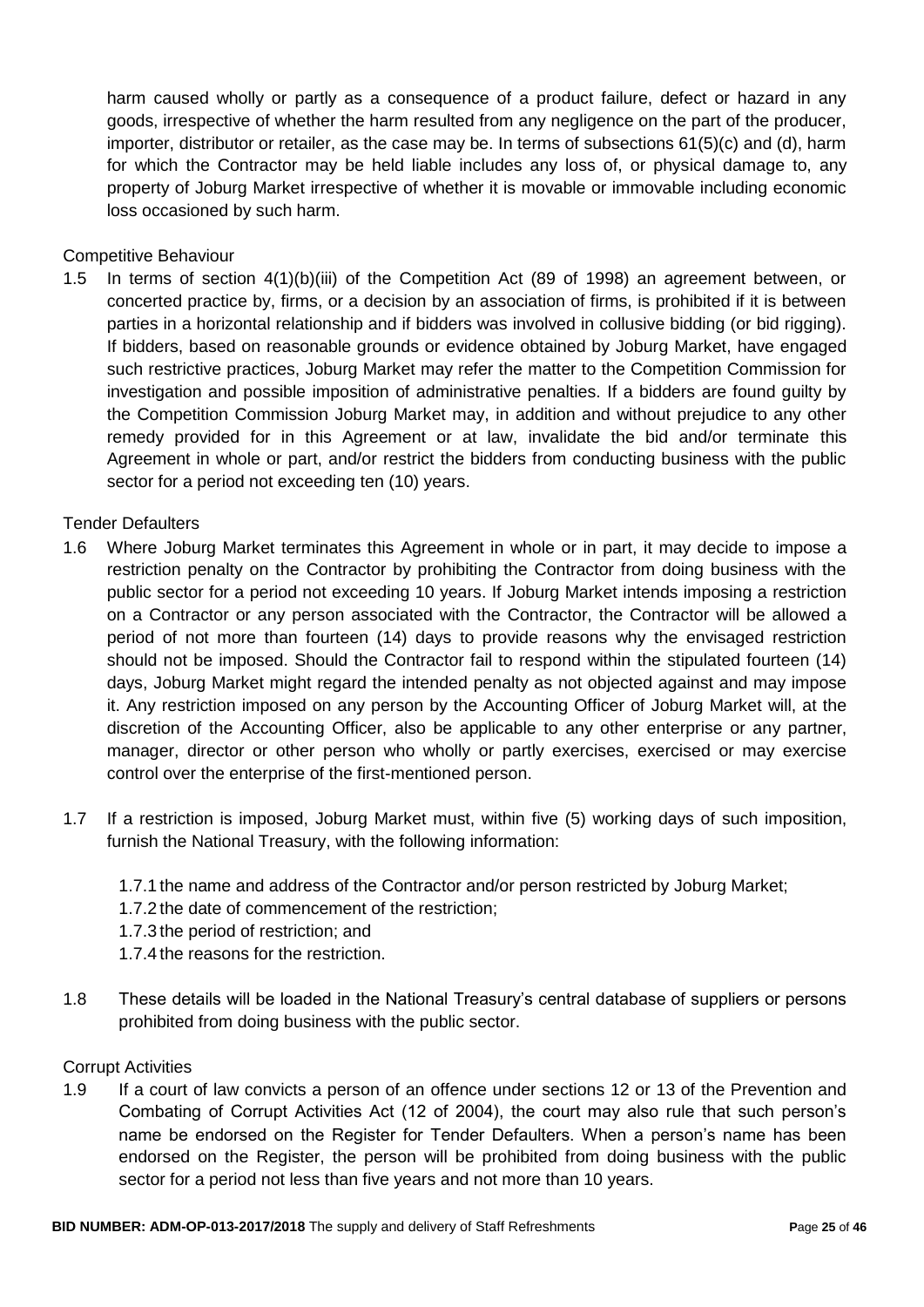### INTERPRETATION AND DEFINITIONS

#### 2. Interpretation

This Agreement shall be governed and interpreted in accordance with the laws of the RSA; and

- 2.1 headings shall be read for the purpose of reference only and shall not be used in the interpretation of nor modify nor amplify the terms of this Agreement.
- 2.2 words importing any gender include the others; the singular include the plural and vice versa and natural persons include created entities, other legal *personae* (corporate or unincorporate) and the state and vice versa.
- 2.3 all provisions of this Agreement are severable from each other and any provision which is or may become unenforceable shall be ineffective to the extent of such unenforceability and shall be treated as if not written and severed without invalidating the remaining provisions of this Agreement (or affecting the validity or enforceability of such provision in any other jurisdiction); the Parties who declare their intention that this Agreement would be executed without such unenforceable provision if they were aware of such unenforceability at the time of execution hereof and that this Agreement should be implemented or continue to be implemented, having regard to each Party's rationale and purpose in entering into this Agreement.
- 2.4 when any number of days is prescribed, these shall business days (unless days are described as calendar days in which event Saturdays, Sundays and public holiday's shall be included) reckoned exclusively of the first and inclusively of the last day.
- 2.5 any reference to any statute, regulation or other legislation shall be a reference to that statute, regulation or other legislation as at the Signature Date, and as amended or substituted from time to time thereafter.
- 2.6 the words "include", "including" and "in particular" shall be construed as being by way of example or emphasis and shall not be construed as, nor shall they take effect as, limiting the generality of any preceding words.
- 2.7 the rule of construction that a contract shall be interpreted against the Party principally responsible for the drafting or preparation of the contract, shall not apply.
- 2.8 any annexures, schedules, and/or documents ("appendices") referred to in this Agreement shall be deemed to be incorporated in and form an integral part hereof; in the event of a conflict between any appendices and this Agreement, the provisions of this Agreement shall prevail.
- 2.9 the termination of this Agreement shall not affect those of the provisions which provide that they shall operate after termination or which of necessity must continue to have effect thereafter notwithstanding that specific clauses do not expressly provide for such continuation.
- 2.10 any substantive provision imposing rights or obligations on a Party, notwithstanding that it is only in a definition clause, shall have effect as if it were a substantive provision in the body of this Agreement.
- 2.11 information supplied in the bidding documents shall be construed as material representations made by the Contractor, which induced Joburg Market to enter into this Agreement.
- 3. Definitions

Unless clearly inconsistent with or otherwise indicated by the context, the following expressions shall bear the meanings assigned to them and cognate expressions shall bear corresponding meanings in this Agreement: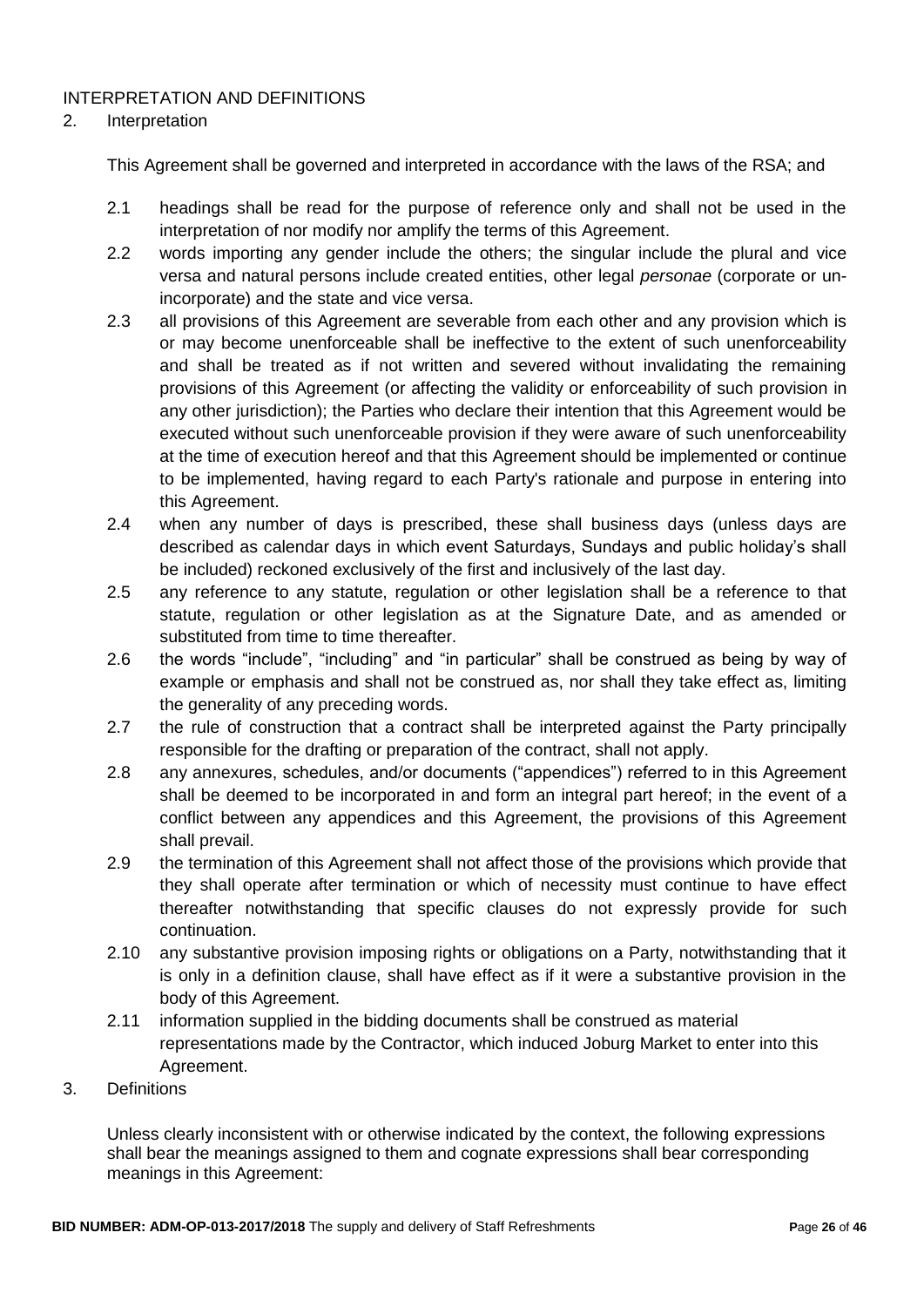- 3.1 "Agreement" means this Agreement entered into between Joburg Market and the Contractor including the appendices and all documents included therein by reference.
- 3.2 "Annexure A" means the Contractor's tender to supply the Product or render the Services or works to Joburg Market in terms of the scope of work and on the terms and conditions, pricing and payment terms set out therein.
- 3.3 "Annexure B" means a copy of Joburg Market Supply Chain Management Policy in terms of which this Agreement and the bid was specified, evaluated, adjudicated and awarded.
- 3.4 "Annexure C" means, if applicable to the subject matter of this Agreement and the Contractor's obligations in terms thereof, the Contractor's Personnel Schedule.
- 3.5 "Annexure D" means, if applicable to services rendered at Joburg Market's premises by the Contractor, the Occupational Health and Safety Act Agreement entered into between the Parties in terms of section 37(2) of that Act.
- 3.6 "Annexure E" means, if applicable in terms of the scope of work, the Contractor's Project Plan delivered to Joburg Market within the time specified therefore.
- 3.7 "Annexure F" means, if applicable to the Product or the subject matter of this Agreement and read conjunctively with the Contractor's obligations in terms of the Consumer Protection Act, the express warranties provided by the Contractor in relation to the Product.
- 3.8 "Annexure G" means a copy of the regulation 36 deviation approved by the Accounting Officer (Chief Executive Officer) of Joburg Market in the event that in the procurement of this Agreement the official procurement processes was dispensed with based on an exceptional circumstance allowed by the SCM Regulatory Framework.
- 3.9 "Closing Time" means the date and hour specified in the bidding documents for the receipt of bids.
- 3.10 "Commencement Date" means, notwithstanding the Signature Date, the date specified in the Contract Schedule.
- 3.11 "Confidential Information" means including this Agreement, Joburg Market's trade secrets, processes, techniques, methods, designs, products and organisational and other structures employed in its business, the contractual and financial arrangements with its suppliers, customers, employees, clients and other business associates, its financial details including its results, details of the prospective and existing clients, customers and employees, its business strategies, general modus operandi, client information including its customer lists and customer contact details, price lists, employee remuneration and salary packages, medical and/or patient information, computer programs and information systems, policies and procedures, diagnostic tools, data, diagrams, reports including incidents, incident reports, electronic and other visual and audio recordings, related statistics, specifications, charts, studies and Intellectual Property, know-how, trade and any other similar information all of which is, by its nature, confidential and/or proprietary to Joburg Market and its business.
- 3.12 "Contractor" means the incorporated entity, consortium, and partnership or individual who is the service provider, supplier or seller in terms of this Agreement, identified as such in the Contract Schedule; howsoever the Contractor may be legally constituted or formed.
- 3.13 "Contract Period" means the period set out in the Contract Schedule.
- 3.14 "Contract Price" means the price payable to the Contractor under this Agreement for the full and proper performance of its contractual obligations specified in the Contract Schedule.
- 3.15 "Corrupt Practice" means the offering, giving, receiving, or soliciting of a thing of value to influence the action of a public official in the procurement process or in the execution of this Agreement.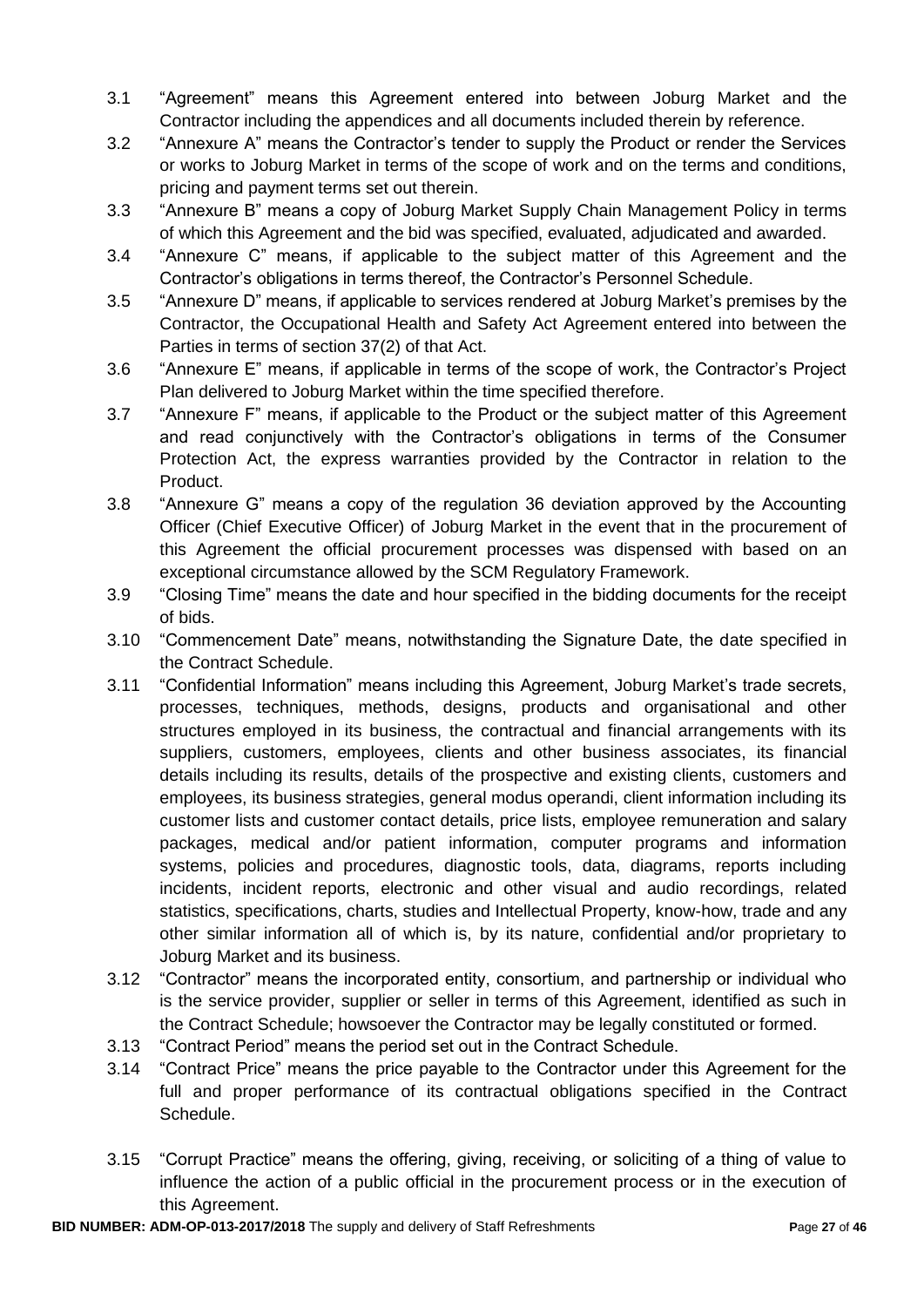- 3.16 "Countervailing Duties" are imposed in cases where an enterprise abroad is subsidised by its government and encouraged to market its products internationally.
- 3.17 "Country of Origin" means the place where the Product was mined, grown or produced or from which the services are supplied.
- 3.18 "CPI" means the headline consumer price index (for all urban areas) annual inflation rate, or such amended or replacement index, as published monthly by Statistics South Africa in Statistical Release P0141, available from <http://www.statssa.gov.za>.
- 3.19 "Default Interest" means interest chargeable in terms of this Agreement to unpaid amounts or outstanding obligations which interest shall be calculated, from the due date until date of payment, on a daily balance and compounded monthly in arrear at an annual rate of two percent (2%) above the prevailing, variable prime rate publicly quoted by ABSA Bank Limited from time to time.
- 3.20 "Delivery" means delivery of the Product (and a reference to the rendering any service or executing any works) inclusive of necessary clearing, documentation, carriage (through whatsoever mode), insurance, licensing, unloading, installation and commissioning in operational working order at the store, site or premises of Joburg Market (which shall, unless the contrary is agreed in writing, be performed, conducted and/or delivered in accordance with Joburg Market's usual policies and procedures), the Contractor bearing all the risks and charges in the Product until completion of delivery is confirmed in writing by Joburg Market.
- 3.21 "Delivery Period" means that period agreed in writing between the Parties in relation to Delivery of the Product or parts thereof by the Contractor, any delay in which shall be deemed a breach of this Agreement and entitle Joburg Market to exercise its remedies in terms of this Agreement or at law.
- 3.22 "Dumping" means a private enterprise resident outside of the RSA market its goods on own initiative in the RSA at lower prices than that of the Country of Origin and which have the potential to harm the local industries in the RSA.
- 3.23 "Fraudulent practice" means a misrepresentation of facts in order to influence a procurement process or the execution of this Agreement to the detriment of any bidder or Joburg Market, and includes collusive practice among bidders (prior to or after bid submission) designed to establish bid prices at artificial non-competitive levels and to deprive the bidder of the benefits of free and open competition.
- 3.24 "Intellectual Property" means collectively, patents, copyright, trademarks, logos, style names, slogans, designs, models, methodologies, inventions, software object code or programme interface and/or structure, and any other type of intellectual property (whether registered or unregistered including applications for and rights to obtain, use or for their protection) which are used or held, whether or not currently, in connection with Joburg Market's business and includes the Confidential Information and, "know-how" being ideas, designs, documents, diagrams, information, devices, technical data, scientific data, secret and other processes and methods used in connection with Joburg Market's business, and, all available information regarding marketing and promotion of the goods and services of Joburg Market, and, all and any modifications or improvements to any of them.
- 3.25 "Joburg Market" means Joburg Market (SOC) Limited (trading as Joburg Market), a corporatized municipal entity incorporated in terms of the laws of the RSA under registration number 2000/023383/07 and with VAT registration number 4840195038, with its *domicilium citandi et executandi* situated at The Office of the CEO, 3<sup>rd</sup> Floor, Main Building, Joburg Market, 4 Fortune Road (off Heidelberg Road), City Deep, 2049, Johannesburg.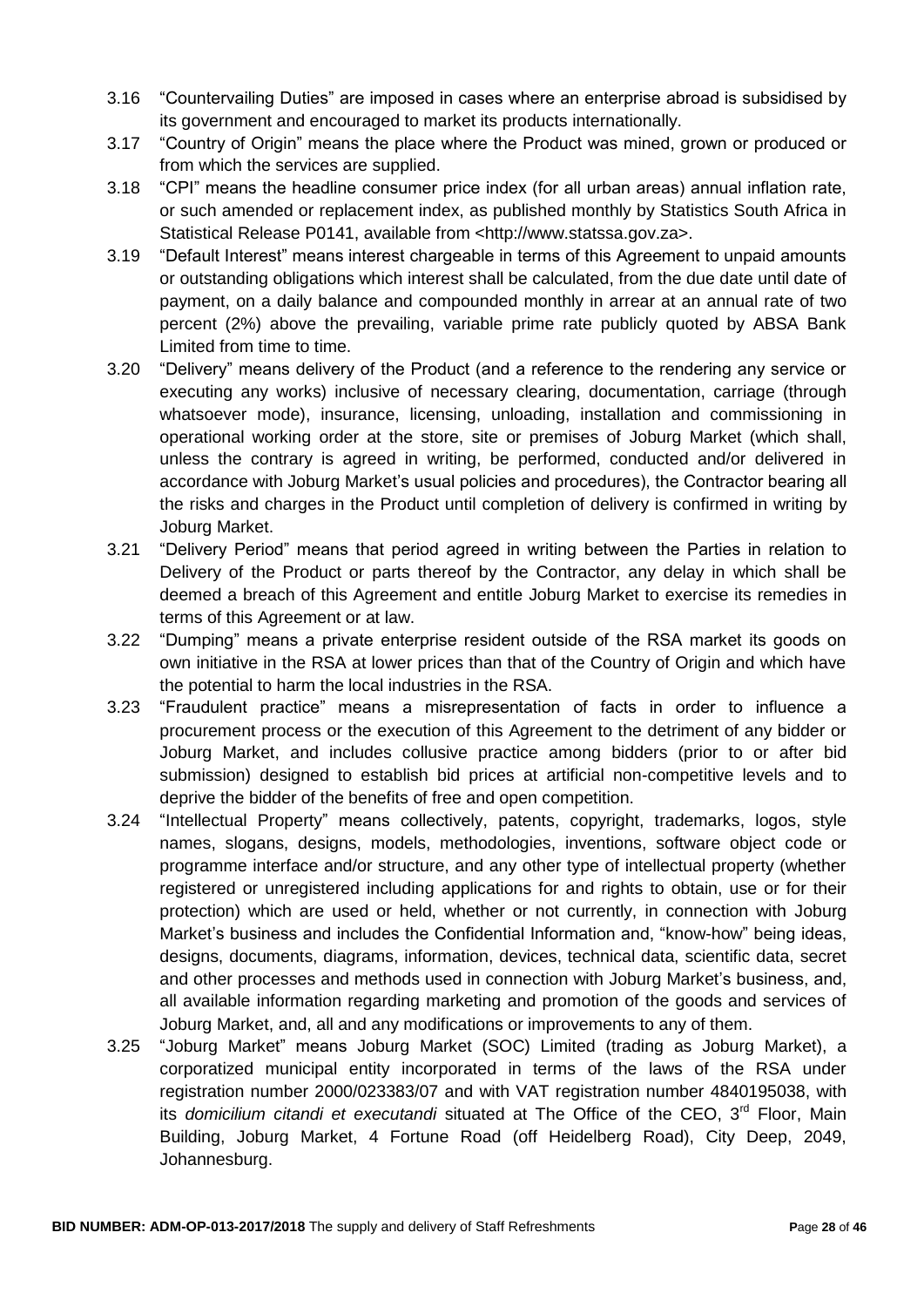- 3.26 "Imported Content" means that portion of the bidding price represented by the cost of components, parts or materials which have been or are still to be imported (whether by the Contractor or its subcontractors) and which costs are inclusive of the costs abroad, plus freight and other direct importation costs such as landing costs, dock dues, import duty, sales duty or other similar tax or duty at the RSA place of entry as well as transportation and handling charges to the factory in the RSA where the Product covered by the bid will be manufactured.
- 3.27 "Local Content" means that portion of the bidding price, which is not included in the imported content provided that local manufacture does take place.
- 3.28 "Order" means an official written order or requisition issued for the supply of the Product.
- 3.29 "Parties" mean the Contractor and Joburg Market and "Party" shall mean that one of them be indicated by the context.
- 3.30 "Product" means, depending on the subject matter of this Agreement, either or both of:
	- 3.30.1 "Goods" e.g. plant, equipment, machinery, manufactured items and/or other materials or combined works that the Contractor is required to supply to Joburg Market including (where usually, logically or of right or common practice) ancillary services such as installation, commissioning, provision of technical assistance, after sales support, warranty services etc. and/or
	- 3.30.2 "Services" e.g. those functional, consulting and/or professional services or combined works the Contractor as service provider is required to render to Joburg Market including (where usually, logically or of right or common practice) ancillary goods such as spare parts, packing, documents, manuals, reports etc.).
- 3.31 "RSA" means the Republic of South Africa as defined in section 1 of the Constitution of the Republic of South Africa (108 of 1996).
- 3.32 "Signature Date" means the date of the on which this Agreement, or any other document in relation thereto, is signed by the Party signing it last in time on the last date in time.
- 3.33 "VAT" means Value-Added Tax defined and levied in terms of the Value-Added Tax Act (89 of 1991) and unless stated to the contrary, all amounts quoted in this Agreement are quoted exclusive of VAT.

# TERMS AND CONDITIONS OF SUPPLY AND/OR SERVICE

- 4. Relationship between the Parties
	- 4.1 The Contractor shall fulfil its obligations in terms of this Agreement as an independent contractor to Joburg Market and not as an employee, labour broker, agent, partner (whether in consortium or joint venture) of Joburg Market; and, neither it nor any of its employees shall hold itself/themselves out as being the same.
	- 4.2 In addition, save as set out herein, neither Party shall be entitled to bind the other Party to any representation, obligation or promise of any nature whatsoever, pledge the credit of the other or incur any liability on behalf of the other Party or purport to do so.

# 5. Good Faith and Commitment to Ethical Conduct

- 5.1 The Parties commit to ethical business conduct and undertake to exercise and display the utmost good faith to one another in giving effect to the terms of this Agreement.
- 5.2 Without limiting the generality of the foregoing the Parties undertake not to accept, offer, induce, permit or promote the acceptance or offering of any gratuity, enticement, incentive or gift that could reasonably be regarded as a bribe or an attempt to otherwise exert undue influence over the recipient.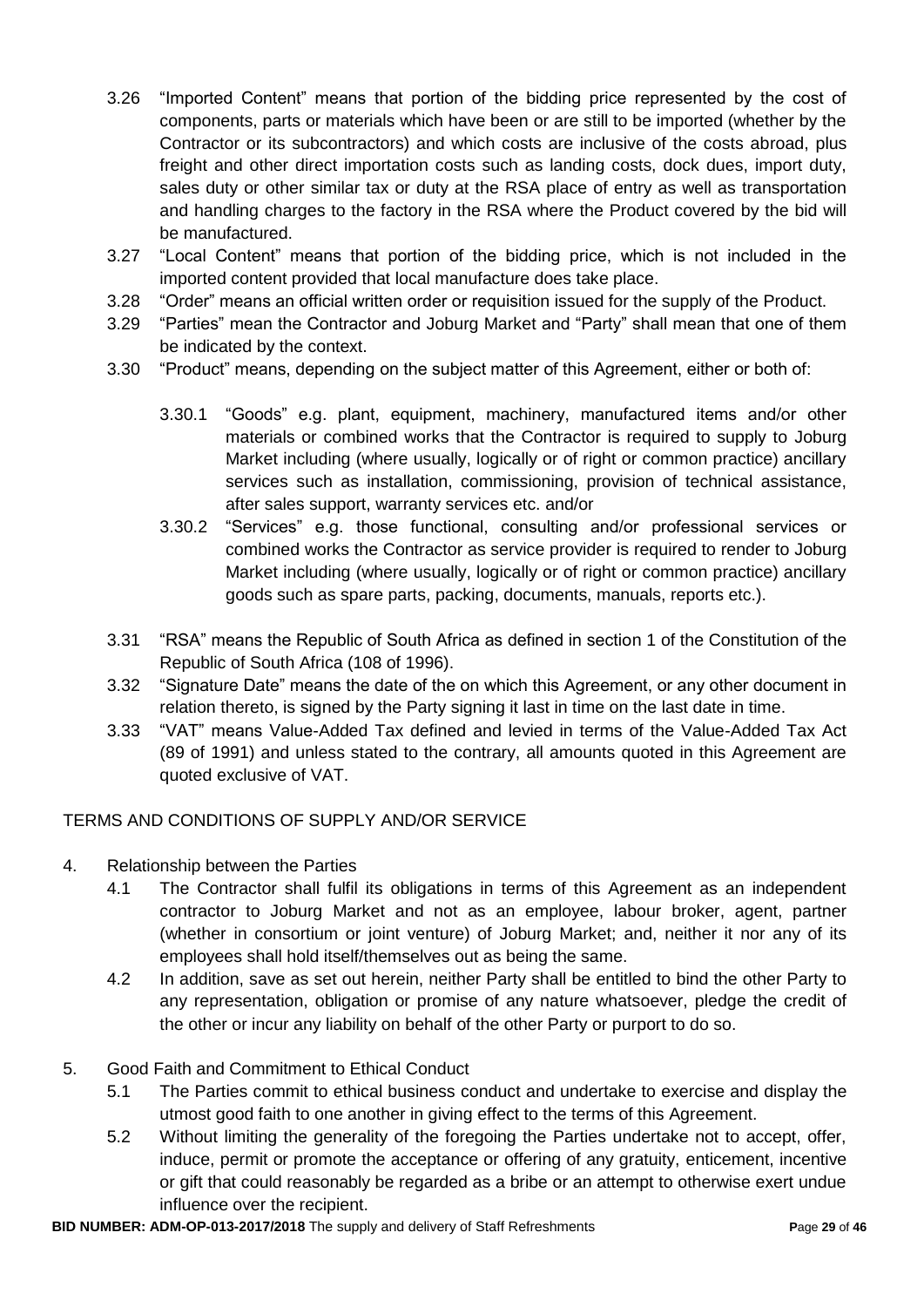- 5.3 The Parties will use their best endeavours to prevent their officers, employees, agents and contractors from doing any of the foregoing; or, to otherwise act in a manner which a reasonable and informed person would regard as unethical or do anything which could reasonably be expected to damage or diminish the reputation or business image of the other.
- 6. Commencement, Duration and Renewal
	- 6.1 This Agreement shall commence on the Commencement Date and endure for the Contract Period, delimited in terms of time and/or the expenditure of a particular amount, as set out in the Contract Schedule.
	- 6.2 In the event that the Contractor's obligations is to be performed in terms of a project plan or in phased or other manner, the same shall be set out in a separate annexure.
	- 6.3 Unless provision is made for renewal in the Contract Schedule, this Agreement shall terminate on the expiry of the Contract Period unless terminated earlier in terms of this Agreement or at law. Any renewal shall be conditional upon the subject matter of this Agreement being susceptible for renewal and, the proper performance by the Contractor of its obligations during the initial Contract Period.
	- 6.4 However, notwithstanding anything to the contrary contained in this Agreement or any terms contained in any document produced whether in relation to this Agreement of otherwise by Joburg Market or the Contractor, any renewal of this Agreement shall at all times:
		- 6.4.1 remain within the discretion and at the option of Joburg Market,
		- 6.4.2 be express and in writing, and
		- 6.4.3 executed no sooner than three (3) months before and no later than the termination date.
- 7. Product Scope / Scope of Work

The relevant part of Annexure A shall apply in relation to the description, quality and quantity of the Product (goods, services, works or any combination thereof) to be delivered to Joburg Market in terms of this Agreement.

- 7.1 The Product shall conform to the standards, specifications and/or scope of work set out in the bidding documents and, where applicable, be packed in a manner designed to prevent damage or deterioration during transit to its final destination / Joburg Market, which packing, marking, case size, weights and documentation both inside and outside the packaging shall:
	- 7.1.1 be sufficient to withstand, without limitation, rough handling during transit and exposure to extreme temperatures, salt and precipitation during transit, and open storage.
	- 7.1.2 take into consideration, where appropriate, the location of the Product's final destination and the absence of heavy handling facilities at all points in transit.
	- 7.1.3 comply strictly with such special requirements expressly provided for in the bidding documents and in any subsequent instructions ordered by Joburg Market.

Incidental Product / Services

**BID NUMBER: ADM-OP-013-2017/2018** The supply and delivery of Staff Refreshments **P**age **30** of **46** 7.2 The bid documents may require that the Contractor provide any or all of the following incidental Product (services, goods or works including materials, notifications, and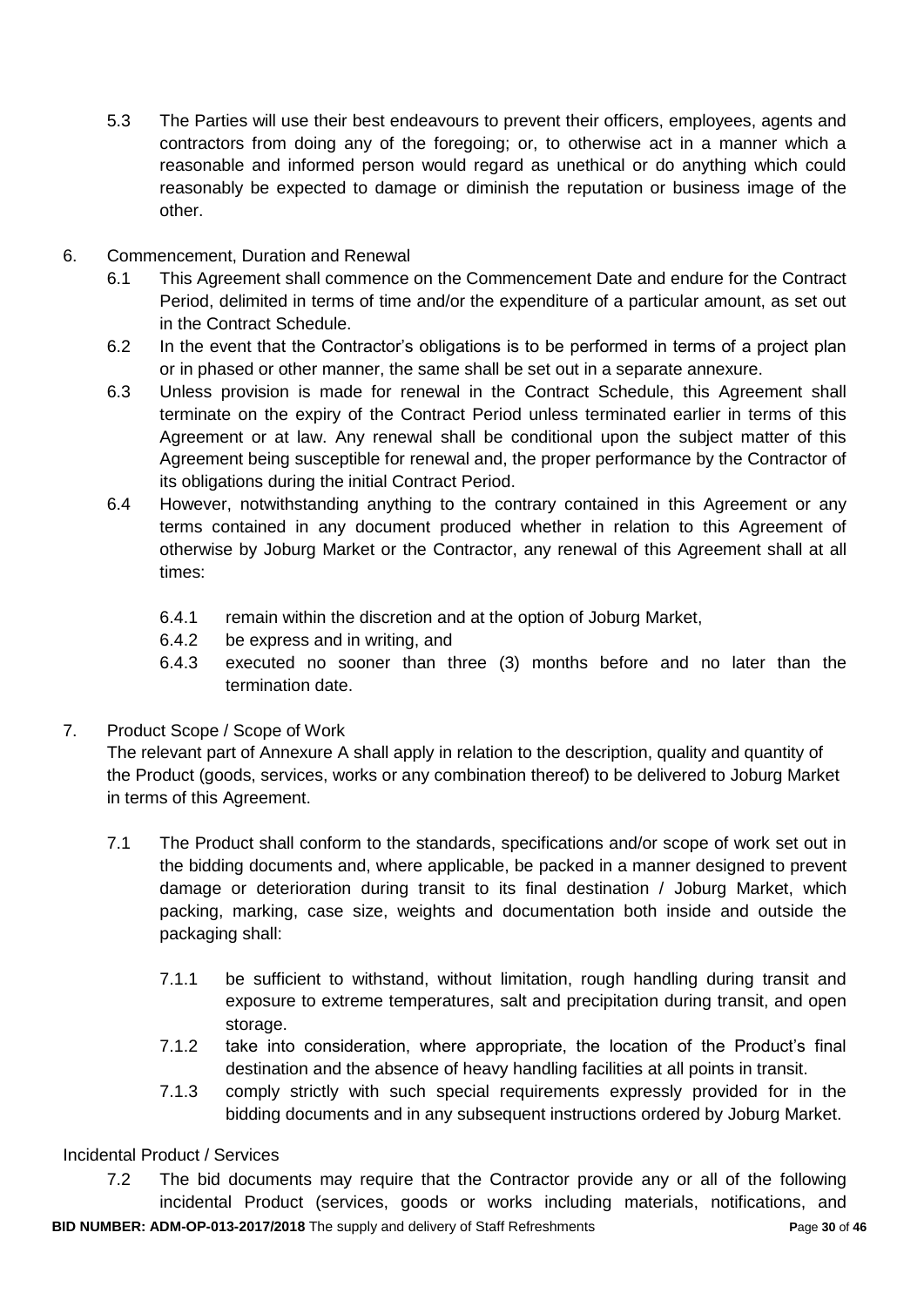information pertaining to spare parts manufactured or distributed by the Contractor or its principal):

- 7.2.1 performance or supervision of on-site assembly and/or commissioning of the Product.
- 7.2.2 furnishing of tools required for assembly and/or maintenance of the Product.
- 7.2.3 furnishing of a detailed operations and maintenance manual for each appropriate unit of the Product.
- 7.2.4 performance or supervision or maintenance and/or repair of the Product, for a period agreed by the Parties, provided that this shall not relieve the Contractor of any warranty obligations under this Agreement.
- 7.2.5 training of Joburg Market's personnel, at the Contractor's plant and/or on-site, in assembly, start-up, operation, maintenance, and/or repair of the Product.
- 7.2.6 such spare parts as Joburg Market may elect to purchase from the Contractor, provided that this election shall not relieve the Contractor of any warranty obligations under this Agreement and advance notification to the discontinuation of any particular model of Product, spare parts etc. in sufficient time to permit Joburg Market to procure needed requirements.
- 7.3 Prices charged by the Contractor for incidental Product and/or services, if not included in the Contract Price, shall be agreed upon in advance by the Parties and shall not exceed the prevailing rates charged to other Parties by the supplier for similar services.
- 8. Product Guarantee
	- 8.1 The Contractor warrants that the Product shall be fit for the intended purpose of use and free of defect, arising from design, materials, or workmanship (except when the design and/or material is required by Joburg Market's specifications) or from any act or omission of the Contractor and that it is new, unused, of the most recent or current model, and incorporates all recent improvements in design and materials unless provided otherwise in the bid documents.
	- 8.2 Unless a more favourable Product warranty is offered by the Contractor or warranty terms are expressly agreed between the Parties (refer annexures and Contract Schedule), this warranty shall remain valid for twelve (12) months after the Product have been delivered to Joburg Market or, for eighteen (18) months after the date of shipment from the port or place of loading in the source country, whichever period concludes earlier.
	- 8.3 Joburg Market shall notify the Contractor in writing of any claims arising under this warranty. Upon receipt of such notice, the Contractor shall, within the reasonable period specified therein and with all reasonable speed, repair or replace the defective goods or parts thereof, without costs to Joburg Market. If the Contractor, having been notified, fails to remedy the defect(s) within the period specified in the notice, Joburg Market may proceed to take such remedial action as may be necessary at the Contractor's risk and expense and without prejudice to any other rights, which Joburg Market may have against the Contractor.
- 9. Contractor Personnel

The Contractor shall employ and provide all qualified and experienced personnel required to perform the Services and shall take all measures necessary and shall provide all materials and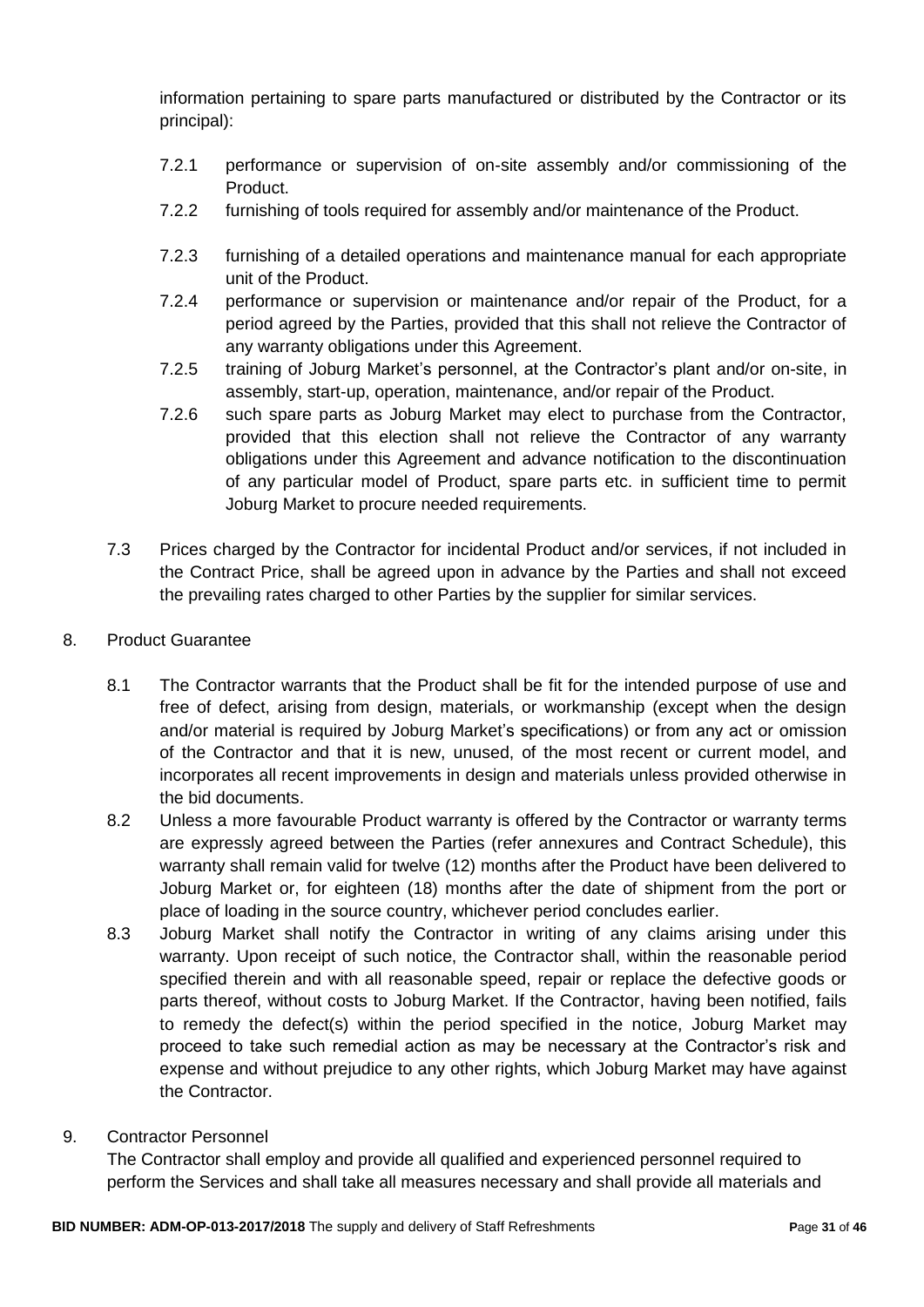equipment necessary to enable personnel to perform their duties in an efficient, workmanlike and professional manner.

Personnel Schedule

- 9.1 If required in terms of this Agreement, the Contractor shall provide key persons or named personnel listed (including titles, job descriptions, qualifications and estimated periods of engagement) in a Personnel Schedule who will perform specific duties for periods of time indicated therein in the delivery of the Product; and shall forward same to Joburg Market for approval within ten (10) days of the Signature Date or the Commencement Date (whichever is the earlier).
- 9.2 If at any time, a key person cannot be made available, the Contractor may engage a replacement who is equally or better qualified to perform the stated duty. Where the fees for the Product are time-based, the fee payable for a person provided as a replacement to a named key person shall not exceed that which would have been payable to the person replaced and the Contractor shall bear all additional costs arising out of or incidental to replacement of personnel.
- 9.3 Where the Contractor proposes to utilise a person not listed in the Personnel Schedule, it shall submit the name, relevant qualifications and experience of the proposed replacement person to Joburg Market for approval. Should Joburg Market not object in writing within ten (10) days of receipt of such notification, the replacement shall be deemed to have been approved by Joburg Market.
- 10. Payment and Pricing

The Contract Price shall be fixed and not vary from the Contractor's tendered prices with the exception of variations allowed in the tender document.

- 10.1 The method and conditions of payment (in South African Rand) to be made to the Contractor under this Agreement shall be specified in relevant part of Annexure A. Unless specified to the contrary in Annexure A, payment shall be made thirty (30) days from the end of the month in which the relevant invoice is received.
- 10.2 Notwithstanding the foregoing, payment shall at all times remain subject to such deductions / penalties as may be allowed in terms of this Agreement and the Contractor upon fulfilment of its obligations furnishing Joburg Market with an valid tax invoice accompanied by a copy of the delivery note, completion certificate or such other document as may be prescribed or customary given the subject matter of the Product delivered.

#### Increases

10.3 The Contractor shall not be entitled to increase its rates or prices to Joburg Market; however, in the event of an annual of multi-year agreement, the Contractor shall be entitled, on the anniversary of the Commencement Date, to increase its rate and/or prices to Joburg Market by an amount not exceeding CPI.

#### Taxes and Duties

10.4 The Contractor shall be entirely liable for all taxes, stamp duties, license fees, and other such levies imposed in relation to the Product / this Agreement, whether levied in the RSA or abroad, until the Product is delivered to Joburg Market.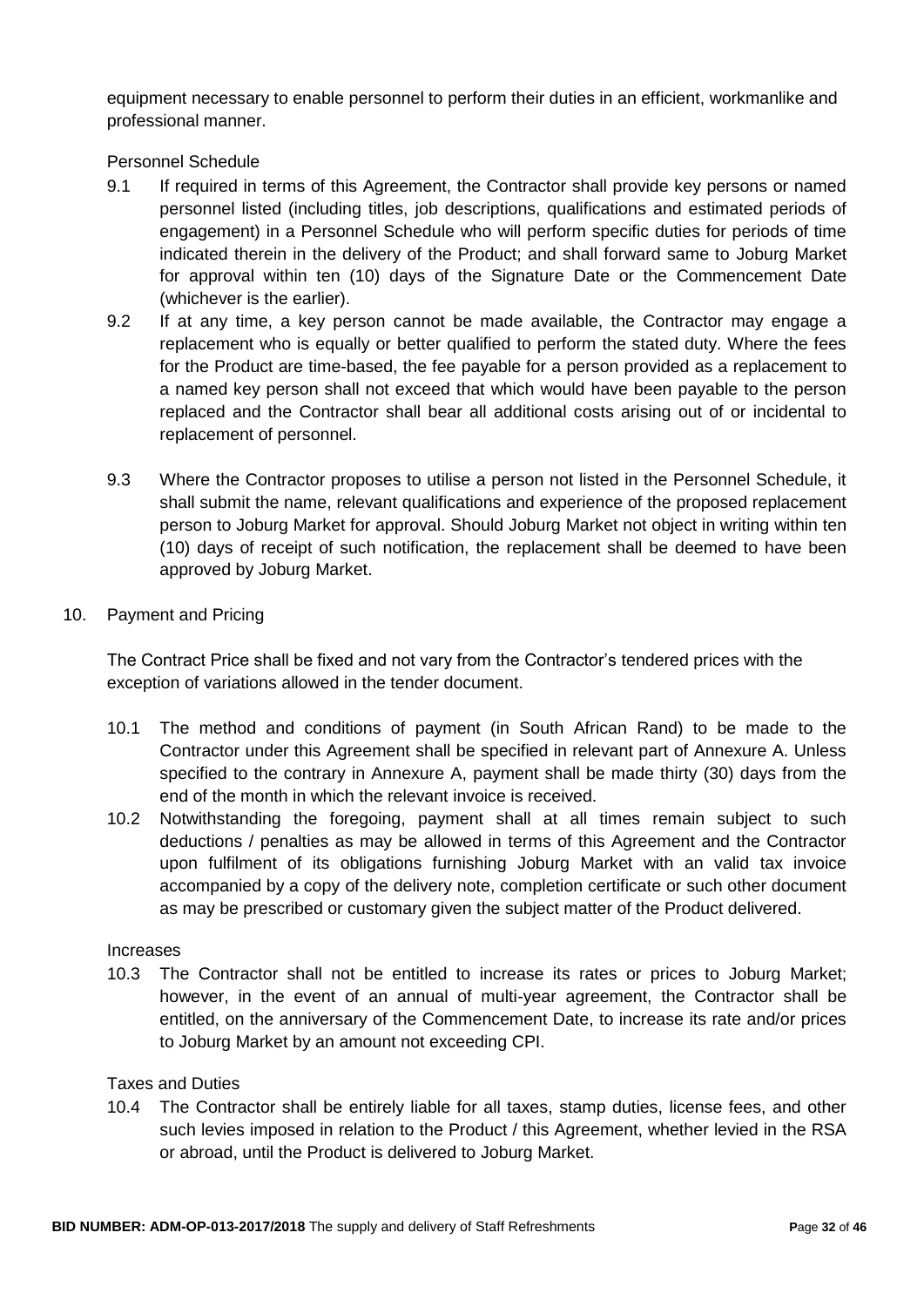Withholding and Set-Off

10.5 The Contractor shall not be entitled because of any (improvement) lien, set-off, counterclaim, abatement or other similar deduction to withhold delivery or hand-over of any of the Product under any circumstances including when same is disputed.

# 11. Performance Security

If specified in the bid documents, Joburg Market may within thirty (30) days of the Signature Date, require the Contractor to furnish Joburg Market with performance security in the amount specified in the bid documents (refer Contract Schedule), the furnishing of which shall be a resolutive condition to the continued operation of this Agreement.

- 11.1 The performance security shall be denominated in South African Rand and shall be a bank guarantee or an irrevocable letter of credit issued by a reputable bank located in the RSA.
- 11.2 The bank guarantee shall be payable to Joburg Market on demand, in whole or in part, as either contractual penalties or, as compensation for any loss resulting from the Contractor's failure to comply with its obligations under this Agreement.
- 11.3 The performance security will be discharged by Joburg Market and returned to the Contractor not later than thirty (30) days following the date of completion of the Contractor's obligations under this Agreement, including any warranty obligations, unless otherwise specified.

### 12. Performance Review and Contractual Penalties

The Contractor's performance of its obligations in terms of this Agreement may be monitored and evaluated by Joburg Market in terms of its performance measurement criteria and contract management systems from time to time against the requirements of this Agreement. In the event that the Contractor's performance is at any time, in Joburg Market's reasonable opinion:

- 12.1 not carried out in accordance with this Agreement and/or any instruction to rectify any performance shortcoming, whether or not the obligation arose as a result of a breach of this Agreement or a performance evaluation, or
- 12.2 of a quality not in conformance with the specifications that places the objectives of this Agreement or Joburg Market's public service delivery mandate at undue risk, or
- 12.3 represents a performance shortcoming or delay or a series or trend of such shortcomings or delays which is likely to continue or recur,

Joburg Market shall at its discretion and with reservation of Joburg Market's rights in terms of this Agreement and its remedies at law to:

12.4 suspend the Contractor and at the Contractor's cost take or cause corrective action and/or take over the rendering of the services / supply of the goods in whole or in part (itself or through another party) to the extent and for the time deemed necessary to remedy or rectify the performance shortcomings or delays, or

without prejudice to claim damages in lieu of the following and/or Joburg Market's right to terminate this Agreement, to deduct from any payments due and payable to the Contractor:

12.5 a contractual penalty, calculated on the delivered price or Contract Price of the delayed goods or underperformed services, per instance, in an amount equal to the Default Interest pro-rated per day of delay or as a percentage of underperformance, and/or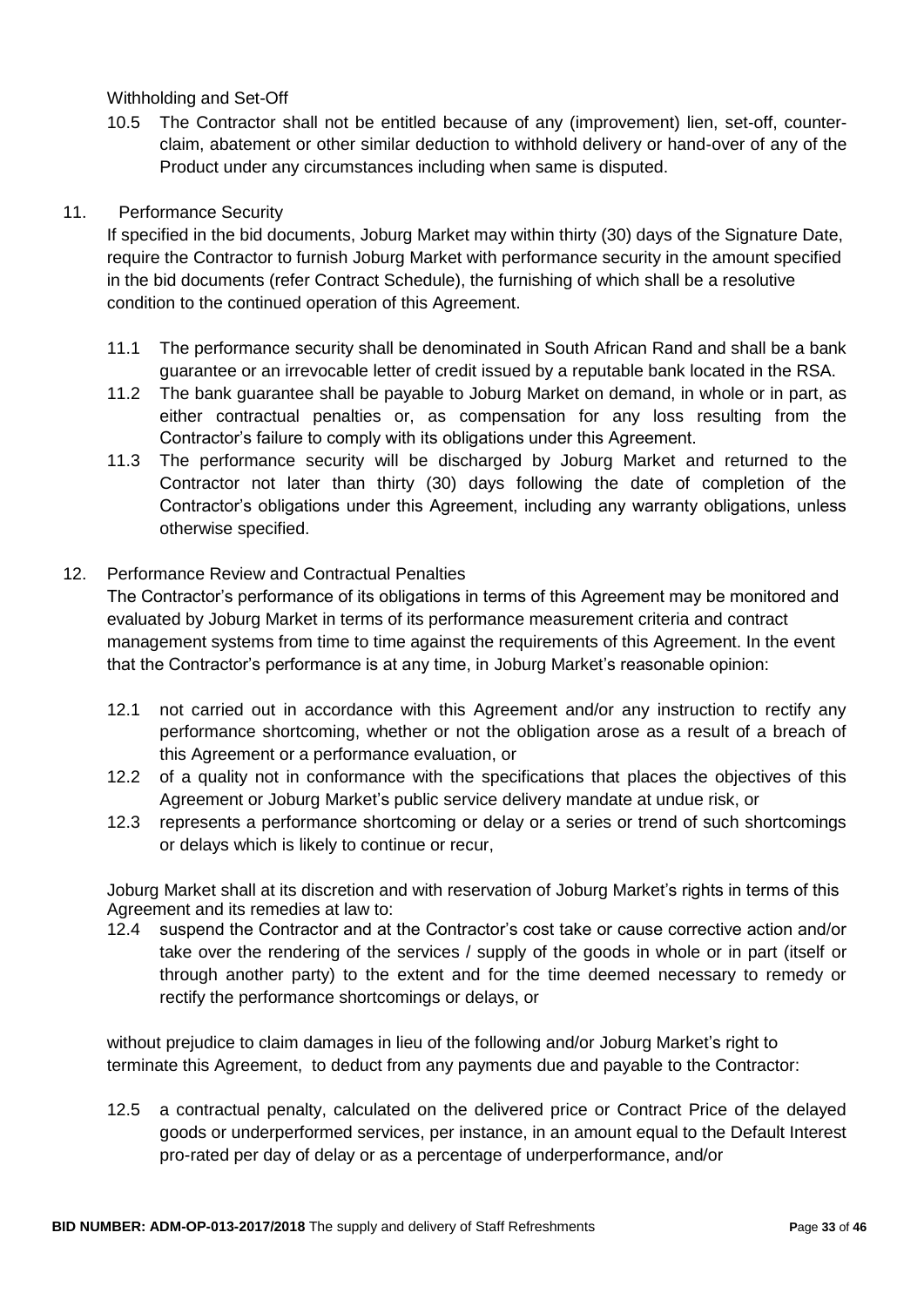- 12.6 calculated as the reasonable cost of repair or replacement, any damage to Joburg Market's property, plant, equipment and/or infrastructure attributable to the wilful or negligent actions and/or omissions of the Contractor.
- 13. Inspections, Tests and Analyses
	- 13.1 All pre-bidding testing will be for the account of the bidder / Contractor. If it is a bid condition that Product to be produced or rendered should at any stage during production or execution or on completion be subject to inspection, the premises of the bidder or Contractor shall be open, at all reasonable hours, for inspection by a representative or nominee of Joburg Market.
	- 13.2 If there are no inspection requirements indicated in the bidding documents but during the Contract Period Joburg Market in its discretion decide that inspections shall be carried out, the Contractor shall make the necessary arrangements, including payment arrangements with the testing and/or certification authority concerned. If the results of the foregoing inspections, tests and/or analyses reflects that the Product is:
		- 13.2.1 in good order and/or complies with the bid requirements, the cost of the inspections, tests and analyses shall be defrayed by Joburg Market, or
		- 13.2.2 defective and/or does not comply with the bid requirements, tests and analyses shall be defrayed by the Contractor.
	- 13.3 Joburg Market shall, irrespective of whether defective and/or non-compliant Product was previously accepted by it, be entitled to reject the same based on the inspections, tests and/or analyses result.
	- 13.4 Any Product may on or after (subject to the Product guarantee) Delivery be inspected, tested or analysed and may be rejected if found not to comply with the requirements of this Agreement. Such rejected Product shall be held at the cost and risk of the Contractor who shall, when called upon, remove them immediately at its own cost and forthwith substitute them with Product which do comply with the requirements of this Agreement. Failing such removal, the rejected Product shall be returned at the Contractor's cost and risk. Should the Contractor fail to provide the substitute supplies forthwith, Joburg Market may, without giving the Contractor further opportunity to substitute the rejected Product, purchase such Product as may be necessary at the expense of the Contractor.
	- 13.5 Joburg Market's right (whether personally or through a third party) to test, inspect, analyse or certify the Product and the remedies set out above, shall be without prejudice to Joburg Market's right to terminate this Agreement for breach, impose contractual penalties or to claim damages in lieu of the penalty.

#### 14. Limited Exclusivity

The appointment of the Contractor by Joburg Market is on an exclusive basis and Joburg Market shall for the duration of this Agreement obtain all of the Product listed in the scope of work from the Contractor, subject thereto that:

- 14.1 the Contractor is not in default of its obligations in terms of this Agreement, failing which the exclusivity afforded to the Contractor shall end and Joburg Market shall be free to conclude contractual arrangements with third parties.
- **BID NUMBER: ADM-OP-013-2017/2018** The supply and delivery of Staff Refreshments **P**age **34** of **46** 14.2 no provision in this Agreement shall prohibit the procurement of similar Product from a national department, provincial department, or a local authority; or, outside of this Agreement in small quantities or to have minor essential Product executed if an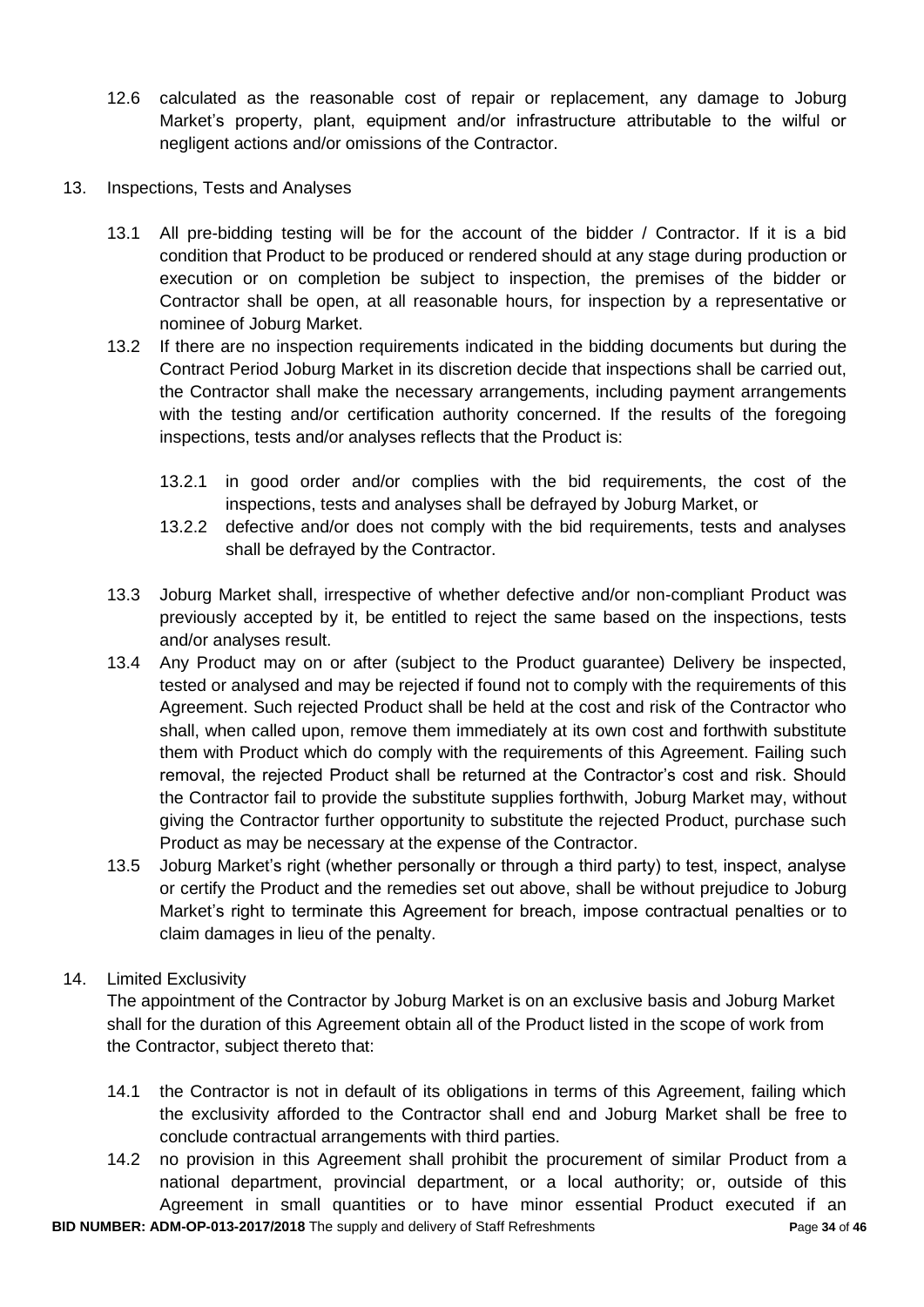emergency arises which in Joburg Market sole discretion cannot timeously be delivered / rendered by the Contractor.

- 15. Intellectual and Property Rights
	- 15.1 In respect of the Product any of the same that are either transferred or rendered to Joburg Market under this Agreement, including without limitation the items listed in the scope of work (if any) or any part of them, the Contractor warrants, to the best of its knowledge, that it has full clear and unencumbered title to all such items, and that at the date of delivery of such items to Joburg Market it will have full and unrestricted rights to sell and transfer the Product. For the avoidance of doubt, it is recorded that any Intellectual Property Rights created prior to the Commencement Date or the Signature Date (whichever is the earlier), shall vest exclusively with the Party who created same and this Agreement does not transfer to the receiving Party title to any Intellectual Property Rights so vested.
	- 15.2 The Contractor hereby indemnifies Joburg Market against losses arising directly out of any claim brought by a third party that operation, possession or use of the Product in accordance with the terms of this Agreement infringes an RSA patent or copyright or is subject to claims of misappropriation of trade secrets protected by RSA law. Where any Product become the subject of any such claims, the Contractor may, in consultation with Joburg Market, choose to either at the Contractor 's cost to:
		- 15.2.1 obtain the right of use of the Product if commercially practicable, or
		- 15.2.2 replace or modify the Product to avoid the claim of infringement, or
		- 15.2.3 require that Joburg Market cease use of the item of Product and return it to the Contractor / supplier, in which case the Contractor shall refund Joburg Market the consideration paid by Joburg Market for that item of Product and any additional costs incurred by Joburg Market in relation to such return including the costs of obtaining reasonably similar replacement Product.
	- 15.3 This indemnity shall not apply if such claim is made by a parent, subsidiary or affiliate of Joburg Market or Joburg Market's holding company, or results from any modification, alteration, repair or addition made by Joburg Market to the Product to the extent that if it were removed, the infringement or violation would cease, or arises out of the use by Joburg Market of the Product in combination with any other product, service or materials.
- 16. Confidentiality, Non-Disclosure and Use of Contract Documents
	- 16.1 All of Joburg Market's Confidential Information, Intellectual Property and know-how received by or exchanged with the Contractor, shall be kept confidential and not disclosed by the Contractor to any person other than a person employed by the Contractor in the performance of this Agreement. Disclosure to employed persons shall be made in confidence and shall extend only as far as may be necessary for purposes of such performance and the Contractor shall take all reasonable steps to minimise the risk of disclosure.
	- 16.2 Notwithstanding the foregoing, the Contractor may disclose Confidential Information to its own professional advisers and, if required to do so by law or any applicable regulatory requirement or requested to do so by any regulatory body to whose jurisdiction the Contractor is subject or with whose instruction it is customary to comply.
	- 16.3 All documents produced in the course of this Agreement or in relation thereto, shall remain or become, as the case may be, the property of Joburg Market and Joburg Market shall be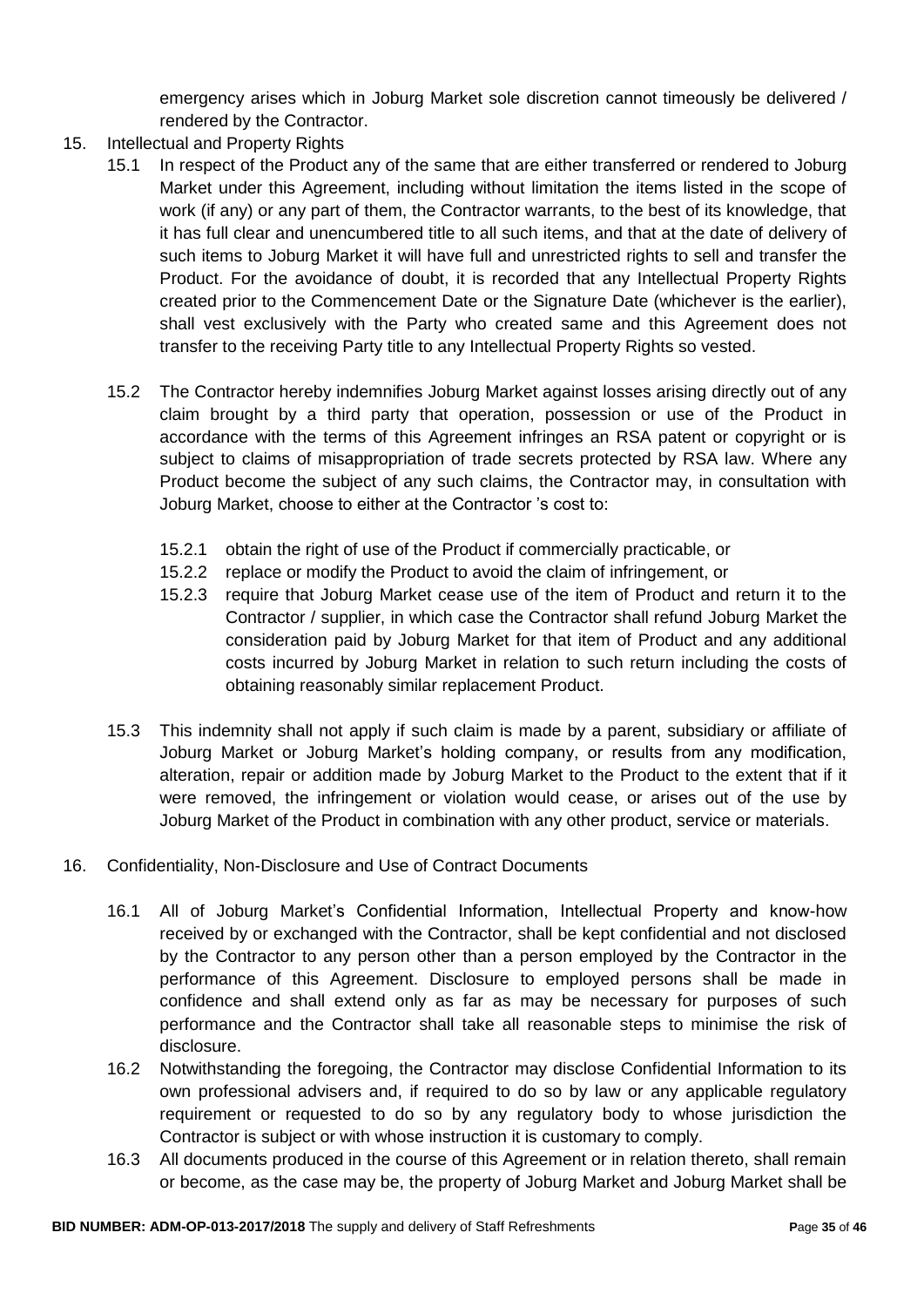entitled to require the return (all copies) to Joburg Market on completion of the Contractor's performance

16.4 The Contractor's confidentiality and non-disclosure obligations shall endure indefinitely beyond the termination of this Agreement until such Confidential Information enters the public domain.

# 17. Restraint

17.1 The Contractor undertakes in favour of Joburg Market that it shall not during the currency of this Agreement nor for a period of one year after its termination (for whatsoever reason) in any manner entice away, offer employment to or employ whether directly or indirectly, alone or jointly any of Joburg Market's employees in any capacity including that of advisor, agent, consultant, director, employee, financier, manager, member of a close corporation, member of a voluntary association, partner, proprietor, or trustee unless the express, prior written consent of Joburg Market is obtained thereto.

### 18. Cession and Assignment

18.1 The Contractor shall not without Joburg Market's prior written consent being obtained, which consent shall not unreasonably be withheld, be entitled to cede, assign, transfer, make over or otherwise part with or encumber its rights and/or obligations under this Agreement. When requesting such consent, or at any time thereafter, the Contractor shall notify Joburg Market in writing of all subcontracts awarded under this Agreement. Such notification shall not relieve the Contractor from its liability or obligation under this Agreement.

### 19. National Industrial Participation (NIP) Programme

19.1 The NIP Programme administered by the Department of Trade and Industry shall be applicable to all contracts that are subject to the NIP obligation.

#### 20. Indemnity and Insurance

- 20.1 The Contractor hereby indemnifies Joburg Market and agrees to keep it indemnified and hold it harmless against any loss or claim, including claims for damage to equipment or property or, personal injury resultant disability or, loss of profit, income or opportunity, howsoever caused and whether general or special, direct or consequential (collectively "any loss"), either on or about the premises of Joburg Market, including by or in relation to third parties arising out of this Agreement or the Product delivered, rendered or manufactured pursuant thereto.
- 20.2 The Contractor shall maintain a paid up policy of public liability insurance suited to the risks inherent to its business and the possible exposures it may encounter in the execution of this Agreement. The Contractor shall be obliged to notify Joburg Market of any claims made against the said policy.
- 21. Impossibility of Performance
	- 21.1 No Party shall be responsible to the other for its failure to perform or any delay in performing any obligation under this Agreement in the event and to the extent that such failure or delay is caused by impossibility of performance ("Force Majeure"). For the purposes of this Agreement, Force Majeure shall mean any circumstance which is beyond the reasonable control of the Party giving notice of Force Majeure ("the affected Party"), which may include but will not be limited to war (whether declared or not), revolution, invasion, insurrection, riot, civil commotion, mob violence, sabotage, blockage, embargo, boycott, the exercise of military or usurped power, fire, explosion, theft, storm, flood,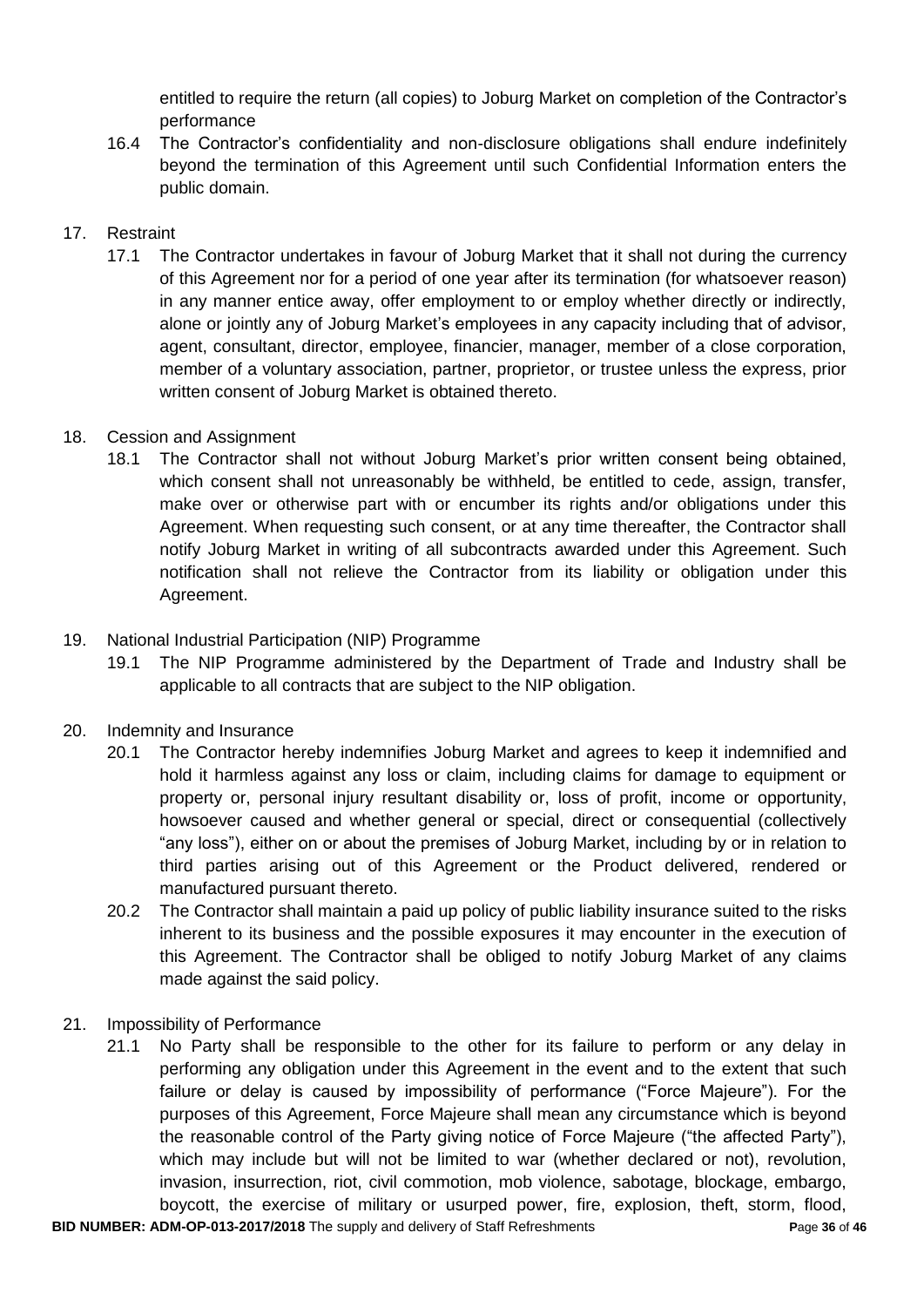drought, wind, lightening or other adverse weather condition, epidemic, quarantine, accident, acts or restraints of government imposition, or restriction of or embargoes in imports or exports.

- 21.2 Notwithstanding the foregoing, the following shall in no circumstances be treated as an event of Force Majeure:
	- 21.2.1 a labour dispute, strike or lockout that could have been averted had the Contractor reasonably acceded to the demands made of it.
	- 21.2.2 economic distress and/or inability to meet a payment because of a lack of funds or exchange rate fluctuation.
	- 21.2.3 breakdown or damage to Contractor equipment and/or other machinery.
- 21.3 The affected Party shall give notice to the Party not so affected ("the other Party") immediately upon the occurrence of an event of Force Majeure. If the event that the Force Majeure is of such a nature that it will:
	- 21.3.1 result in impossibility of performance of an obligation going to the root of the agreement, the other Party shall be entitled on receipt of notice of the Force Majeure event to terminate this Agreement upon notice to the Affected Party but shall not be entitled to recover any damages, which it may suffer as a result of premature termination.
	- 21.3.2 not result in impossibility of performance of the obligation in question but will delay its performance, the affected Party shall be entitled to such extension of time in which to perform that obligation as may be reasonable in the circumstances, taking into account the interests of both Parties, provided that if any Force Majeure event persists for a period in excess of three Months the other Party shall be entitled to terminate this Agreement forthwith but shall not be entitled to recover any damages which it may suffer as a result of such premature termination.
- 22. Breach and Early Termination
	- 22.1 Should a Party breach any of its obligations in terms of this Agreement and fail to remedy such breach within ten (10) days from receipt of a written notification calling upon such Party to do so, the aggrieved Party shall, without prejudice to any other right or remedies which it may have, be entitled to cancel this Agreement without further notice being required.
	- 22.2 Notwithstanding the foregoing and in addition to any other recourse Joburg Market may have, Joburg Market shall be entitled (without prior notice to remedy any particular breach having been given or being required) to cancel this Agreement forthwith on written notice should any of the following events occur:
		- 22.2.1 The Contractor and/or its officials, employees and/or representatives commit any crime of which dishonesty is an element against Joburg Market or maliciously destroys the property of Joburg Market or take any violent, abusive, coercive or threatening action against any person whilst on the Property or in relation to customers, Contractors or suppliers of Joburg Market or collude in such conduct.
		- 22.2.2 The Contractor repudiates this Agreement by acting, or omitting to act, in a manner that reasonably demonstrates to Joburg Market the Contractor's intention not to be bound by this Agreement.
		- 22.2.3 Any composition, compromise or arrangement with the creditors of the Contractor and/or procedure taken in relation to the suspension of payments, moratorium of any indebtedness, winding-up, dissolution, administration or re-organisation by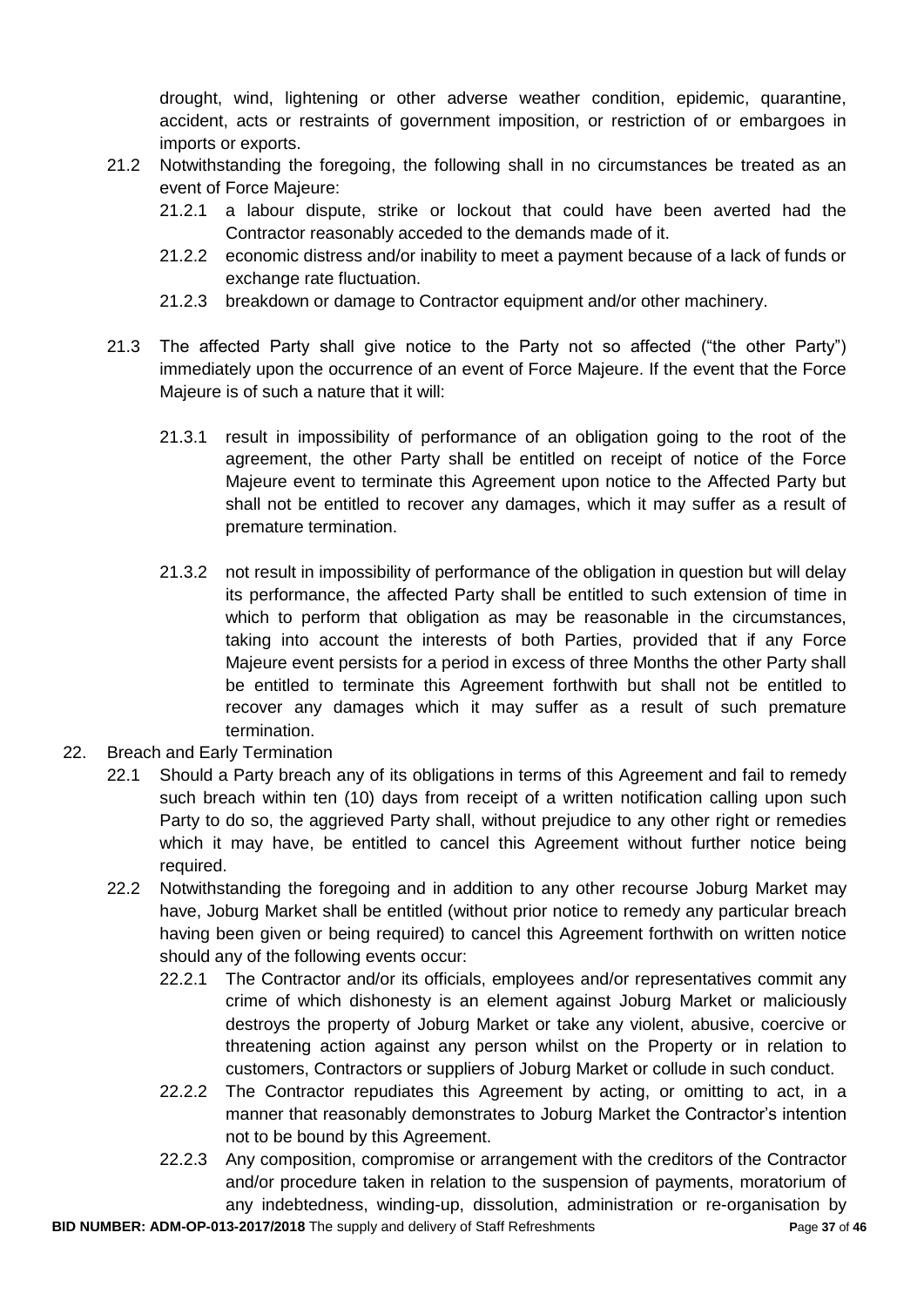way of arrangement or otherwise of the Contractor including the appointment of a liquidator, administrator, judicial manager other than where such action is dismissed, withdrawn or discharged within ten (10) days of being brought or, if demonstrated to the satisfaction of Joburg Market, within that ten-day period, that such action is frivolous or vexatious and is being contested by the Contractor.

22.2.4 The Contractor suspends or ceases to carry on, or threatens to suspend or cease to carry on, all or a material part of its business activities or, whether or not it has acted as aforesaid, abandons any works at Joburg Market's premises or the particular site of work.

# 23. Dispute Resolution

Save in respect of those provisions of this Agreement which provide for their own remedies or disputes which would be incompatible with arbitration, any dispute which arises and cannot be resolved by the operational personnel of the Parties shall be resolved through a process of alternative dispute resolution in accordance with the procedure set out below:

#### **Mediation**

23.1 In the event that the operational personnel of the Parties, acting within the scope of their (delegated) authority, are unable to resolve a dispute, that dispute shall be referred to a joint committee comprising of the Chief Executive Officer of each of the Parties (or their suitably authorised alternate or nominee) who will use their reasonable commercial endeavours to resolve the dispute within twenty (20) days of the dispute having been referred to them; however, should the joint committee be unable to resolve a dispute within that time period, any Party shall have the right to demand that the dispute be referred for determination by an arbitrator agreed on by the Parties.

#### **Prescription**

23.2 The Parties agree that upon the failure to reach a mediated resolution that a written demand given by either Party to submit such a dispute in terms of this clause to arbitration is to be deemed a legal process for interrupting extinctive prescription in terms of the Prescription Act (68 of 1969).

#### Arbitrator

- 23.3 The arbitrator shall be, if the matter in dispute is principally:
	- 23.3.1 an accounting matter independent auditors agreed between the Parties or, failing such agreement within five (5) business days after the arbitration has been demanded, at the request of either of the Parties shall be nominated by the president for the time being of the South African Institute of Chartered Accountants (or its successor body), whereupon the Parties shall forthwith appoint such person as the arbitrator,
	- 23.3.2 any other matter an impartial attorney or advocate of not less than ten (10) years' standing agreed between the Parties or, failing such agreement within five (5) business days after the arbitration has been demanded, at the request of either of the Parties shall be nominated by the president for the time being of the Law Society of the Northern Provinces (or its successor body), whereupon the Parties shall forthwith appoint such person as the arbitrator,
- 23.4 Should the Parties to the dispute fail to agree whether the dispute is principally an accounting or any other matter within five (5) business days after the arbitration was demanded, the matter shall be deemed to be any other matter and the provisions in relation to "any other matter" shall apply.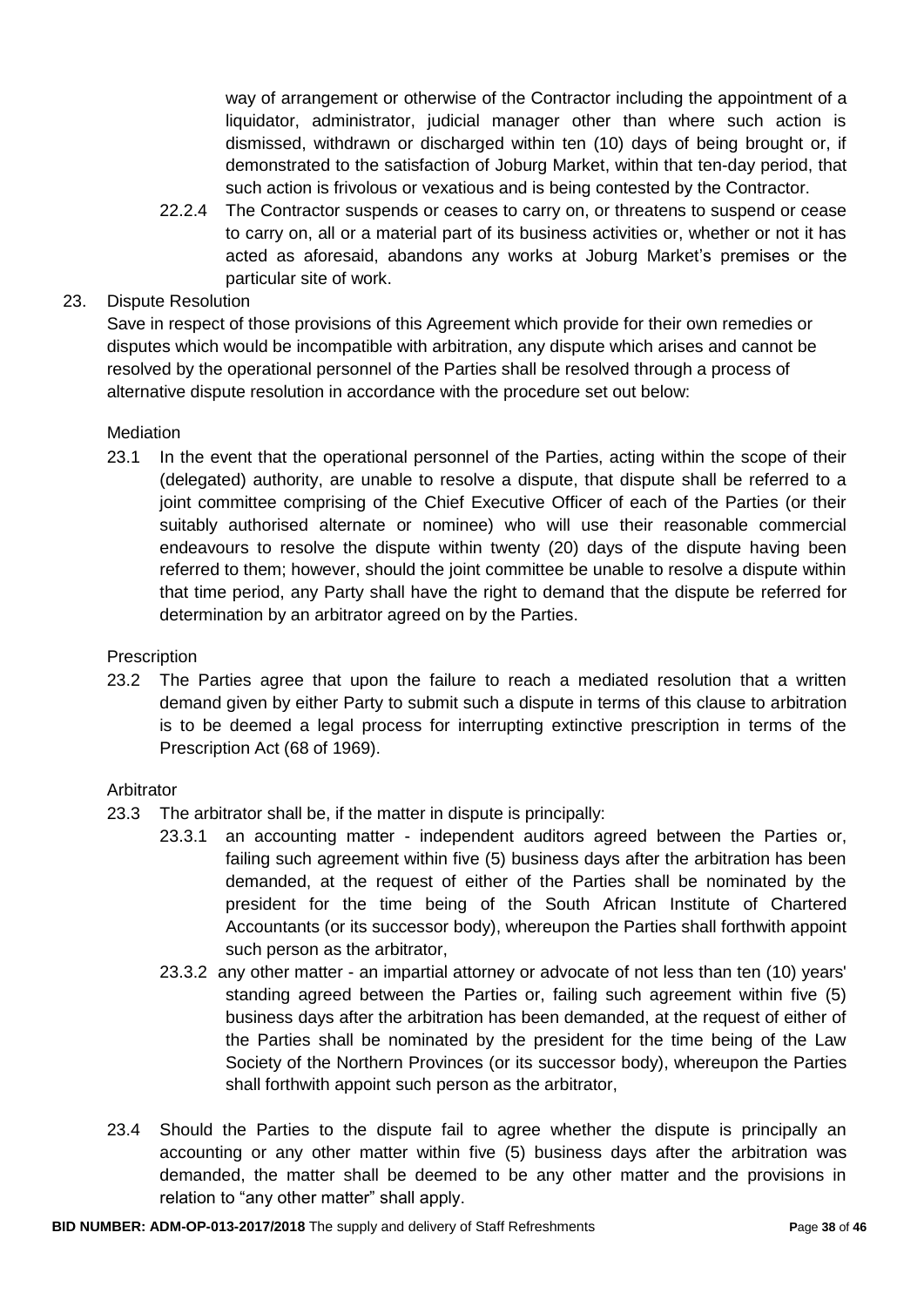- 23.5 Should any person appointed to do so fail or refuse to nominate an arbitrator, either Party may approach any court having jurisdiction to make such appointment and, to the extent necessary, such court is expressly empowered to do so.
- 23.6 The arbitrator shall:
	- 23.6.1 have power to open up, and review any certificate, opinion, decision, requisition or notice relating to all matters in dispute submitted to him and to determine all such matters in the same manner as if no such certificate, opinion, decision or notice had been issued.
	- 23.6.2 be obliged to give his award in writing fully supported by reasons and shall have the power to give default judgment if any Party fails to make submissions on due date and/or fails to appear at the arbitration.

Arbitration

- 23.7 The arbitration shall be conducted in accordance with, save as set out herein, the Commercial Rules of the Arbitration Foundation of Southern Africa:
	- 23.7.1 held with only the Parties and their representatives present thereat at Johannesburg unless mutual agreement on an alternative place is reached between the Parties; and
	- 23.7.2 where possible, be concluded in twenty (20) days after it has been demanded and the Parties shall use their reasonable commercial endeavours to procure the expeditious completion of the arbitration.
- 23.8 The evidence, representations, transcript and information generally made available during the course of the arbitration and/or arbitrator's award constitute Confidential Information and shall be treated as such.
- 23.9 The costs of the arbitrator and the incidental costs of the arbitration shall be borne equally by the Parties to the dispute subject thereto that the arbitrator shall be competent to make any interim and/or final order as to the costs, or parts thereof, as he deems appropriate.
- 23.10 The award of the arbitrator shall be final and binding on the Parties and any Party shall be entitled to apply to a competent court to have the award made an order of court.
- 23.11 Nothing under this heading shall prevent any Party from seeking urgent relief in the High Court of South Africa.
- 24. Notices and Domicilia
	- 24.1 Any notice or communication required or permitted to be given in terms of this Agreement shall be valid and effective only if in writing. The addresses of the Parties set out in the Contract Schedule shall be the Parties' chosen as its *domicilium citandi et executandi.*
	- 24.2 A Party may by notice to the other Party change the physical address chosen as its *domicilium citandi et executandi* to another physical address provided that the change shall become effective on the tenth day from the deemed receipt of the notice by the other Party.
	- 24.3 Any notice to a Party, and it shall be competent to give notice by fax and email, unless the contrary is proved, deemed to have been received if delivered by:
		- 24.3.1 registered post to the Party's postal address, on the tenth (10th) Day after posting;
		- 24.3.2 hand to a responsible person during ordinary business hours at the Party's physical address, on the date of delivery; or
		- 24.3.3 fax to its usual fax number, on the date of dispatch.
		- 24.3.4 email to its usual email address, on the date of dispatch.
	- 24.4 Notwithstanding anything to the contrary herein contained a written notice or communication actually received by a Party shall be an adequate written notice or communication to it notwithstanding that it was not sent to or delivered at its chosen *domicilium citandi et executandi* or its usual fax number or email address.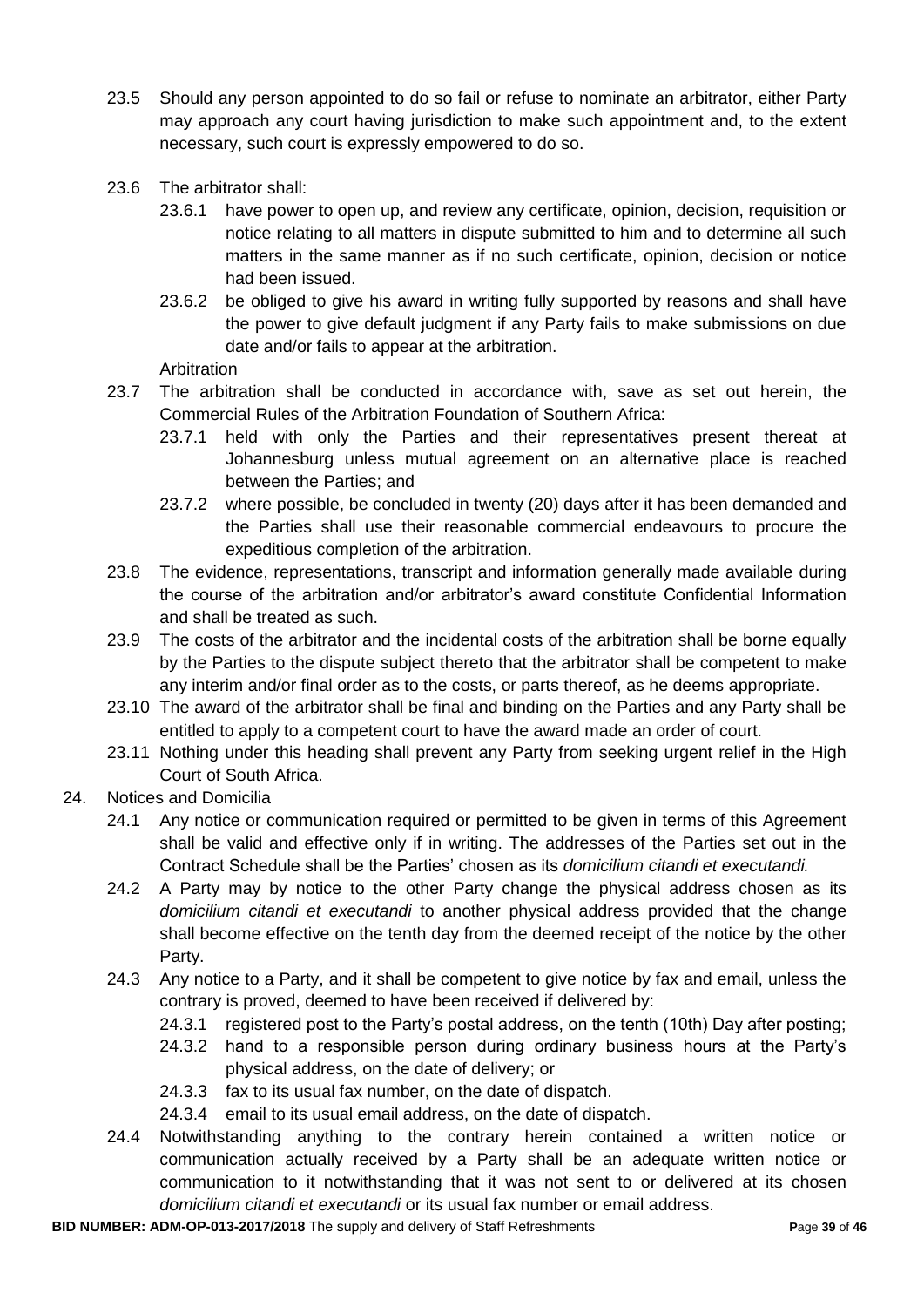#### 25. Counterparts

- 25.1 This Agreement may be executed in one or more counterparts, each of which shall be deemed an original, and all of which together shall constitute the same agreement as at the Signature Date of the Party last signing one of the counterparts.
- 26. Legal Advice and Costs
	- 26.1 The Parties acknowledge that the provisions of this Agreement are fair and reasonable in the circumstances and in accordance with the Party's intentions and they had been free to secure legal and professional advice as to the nature and effect of the provisions of this Agreement and that it had either taken such advice or dispensed with the necessity of doing so and, each Party will bear its own costs incidental to the negotiation and preparation of this Agreement
	- 26.2 In the event of a dispute arising between the Parties, the guilty Party shall be liable to the innocent Party for any costs, including attorney and client costs, the cost of expert witnesses, advocates costs as on brief and any other professional costs incurred by a Party arising out of the breach by a guilty Party of any of the provisions of this Agreement.
- 27. General
	- 27.1 This Agreement constitutes the whole agreement between the Parties and supersedes any other discussions, agreements and/or understandings regarding the subject matter hereof. To the extent permissible by law no Party shall be bound by any express or implied term, representation, warranty, promise or the like not recorded herein, whether it induced the contract and/or whether it was negligent or not.
	- 27.2 No amendment or consensual cancellation of this Agreement or any provision or term hereof or of any agreement or other document executed pursuant to or in terms of this Agreement and no settlement of any disputes arising under this Agreement and no extension of time, waiver or relaxation or suspension of or agreement not to enforce or to suspend or postpone the enforcement of any of the provisions or terms of this Agreement or of any agreement or other document issued pursuant to or in terms of this Agreement shall be binding unless recorded in a written document signed by the Parties.
	- 27.3 No extension of time or waiver or relaxation of any of the provisions or terms of this Agreement or any agreement or other document issued or executed pursuant to or in terms of this Agreement, shall operate as an estoppel against any Party in respect of its rights under this Agreement, nor shall it operate so as to preclude such Party thereafter from exercising its rights strictly in accordance with this Agreement.
	- 27.4 The Parties are in express agreement that it is not the intention of any Party to violate any public policy, statutory or common law, and that if any sentence, paragraph, clause or combination of the same is in violation of the law of the RSA, such sentence, paragraph, clause or combination of the same alone shall be void in the jurisdiction where it is unlawful, and the remainder of such clause and this Agreement shall remain binding upon the Parties hereto.

I Letterman the state of the undersigned hereby certify that I've is a state of the undersigned hereby certify that I've read the content of the general conditions of contract and accept the conditions herein.

\_\_\_\_\_\_\_\_\_\_\_\_\_\_\_\_\_\_\_\_\_\_\_\_\_\_\_\_\_\_\_\_\_\_\_\_\_\_ \_\_\_\_\_\_\_\_\_\_\_\_\_\_\_\_\_\_\_\_\_\_\_

\_\_\_\_\_\_\_\_\_\_\_\_\_\_\_\_\_\_\_\_\_\_\_\_\_\_\_\_\_\_\_\_\_\_\_\_\_\_\_ \_\_\_\_\_\_\_\_\_\_\_\_\_\_\_\_\_\_\_\_\_\_\_

**Signature Date**

**Position Name of Bidder**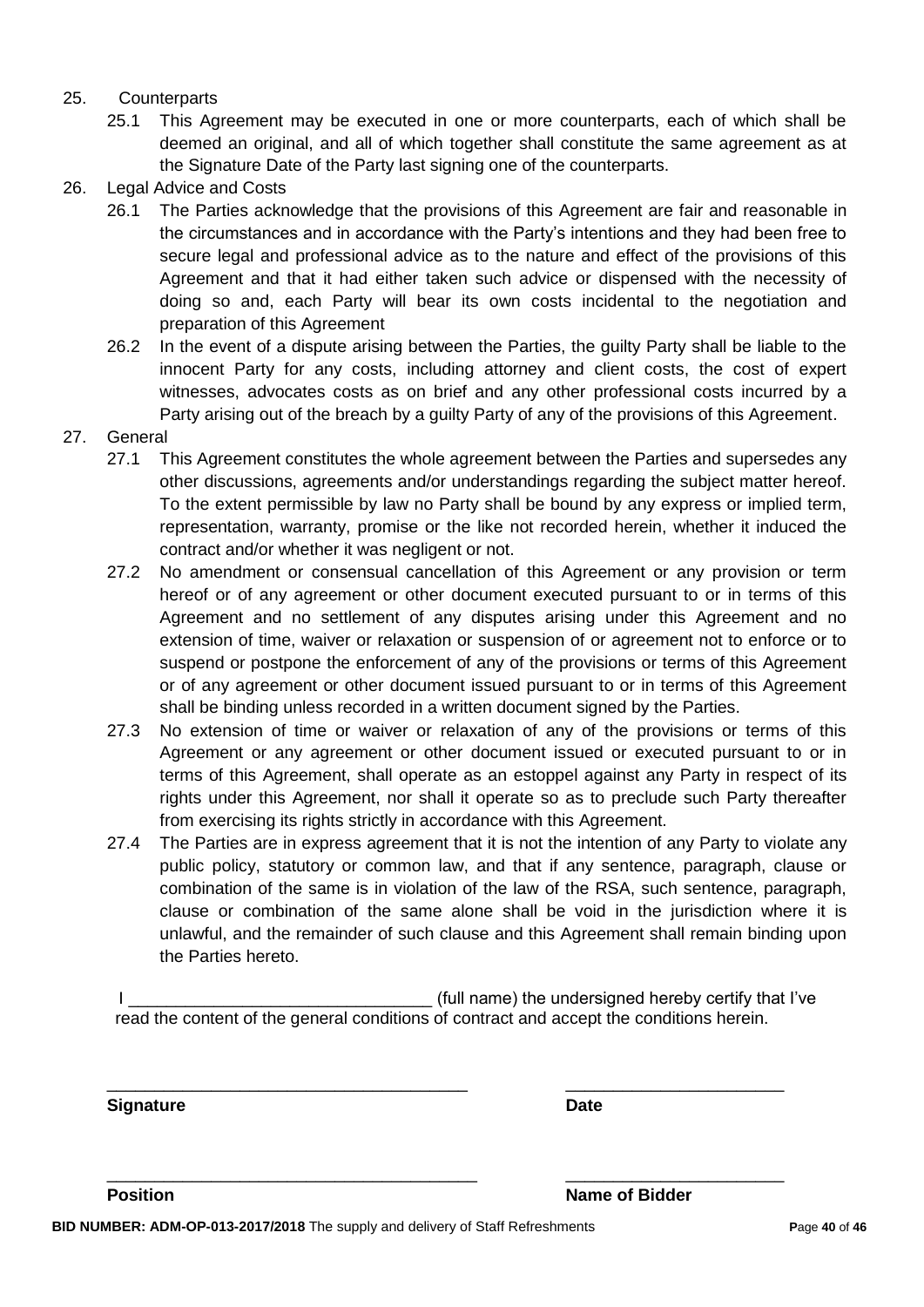# **1. TERMS OF REFERENCE**

Appointing a service provider to supply and deliver staff refreshments as required ensuring that there is sufficient supply.

The following items are required:

| Sugar white -Selati or      | 2.5kg            |
|-----------------------------|------------------|
| equivalent                  |                  |
| Sugar Brown - Selati or     | 1kg              |
| equivalent                  |                  |
| Instant Coffee - Ricoffy or | 750g             |
| equivalent                  |                  |
|                             | 250 <sub>g</sub> |
| Ceylon tea                  |                  |
| <b>Sweetener sticks</b>     | 200 <sub>g</sub> |
|                             |                  |
| Filter coffee - Trekker or  | 125g             |
| equivalent                  |                  |
| Rooibos tea - Eleven        | 200 <sub>g</sub> |
| O'clock or equivalent       |                  |
| Coffee creamer - Ellis      | 1kg              |
| Brown or equivalent         |                  |
| Full cream milk - Clover or | 2Litre           |
| equivalent                  |                  |
| Fat free milk - Clover or   | 1Litre           |
| equivalent                  |                  |

**N.B: SERVICE PROVIDERS TO NOTE THAT MILK MUST BE DELIVERED ON A DAILY BASIS, WEEKDAYS.**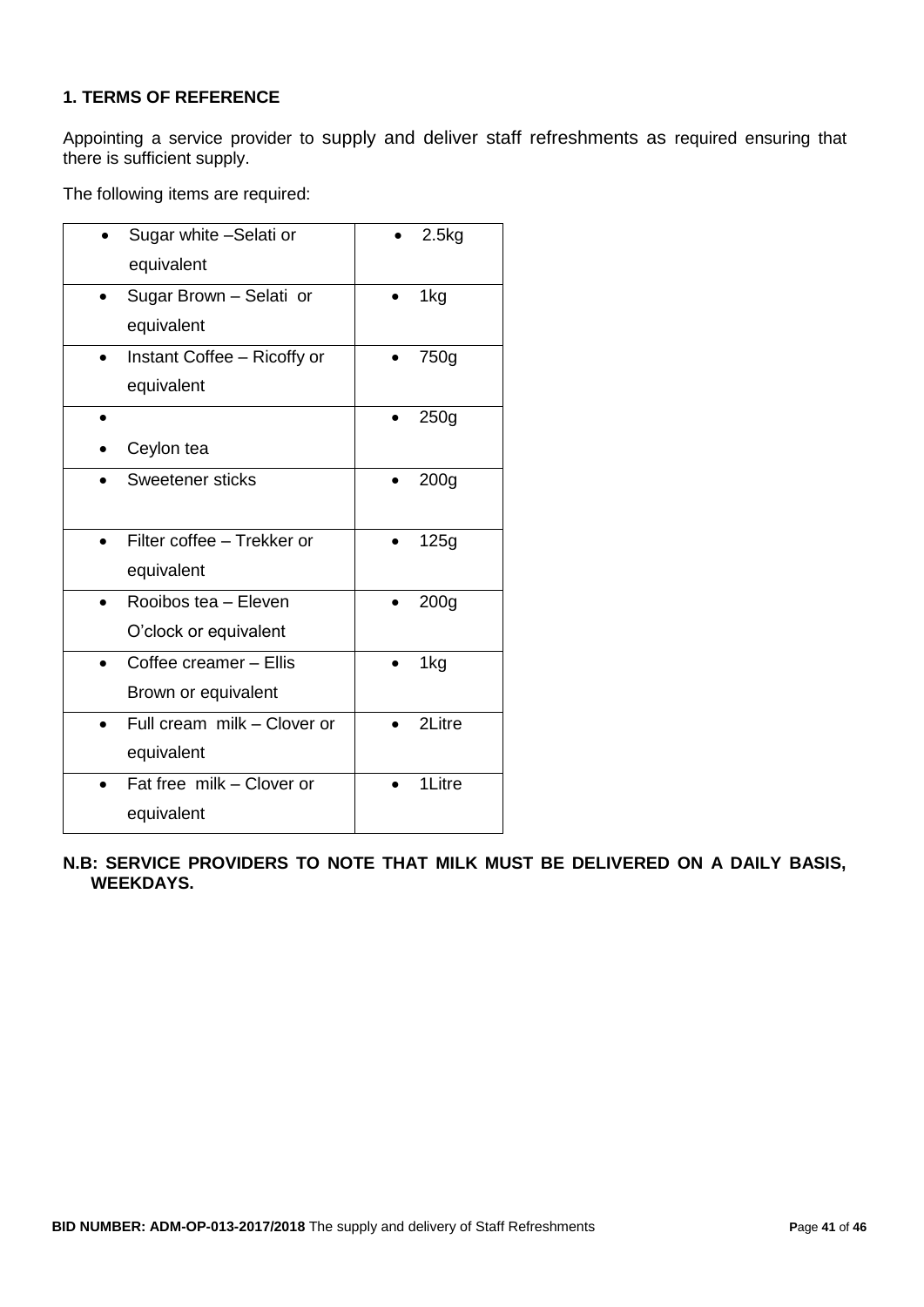### **2. MINIMUM REQUIREMENTS**

#### **2.1** Mandatory Requirements

Please note that failure to meet the requirements or to lodge the following documentation and/or proof thereof will lead to an immediate disqualification:

a) -Registration on the National Treasury Central Database

Or

- Submissions of a valid Tax Clearance Certificate or alternatively supply the unique pin number to access the Tax compliance status

-Proof of company registration documents.

-Certified I.D. copies for directors/shareholders and share certificates, certification not older than three months

#### **Including the following**

- b) Completed and signed MBD 1,2,4,6.1, 8 and 9
- c) General Condition of Contract (GCC) must be signed
- d) An EME or QSE
- e) Initial / sign for ALL alterations in the tender document, failure to do so **may** lead to a disqualification
- f) Signed JV agreement for Joint Venture companies

Note: Joint Ventures need submit a consolidated BBBEE certificate

**2.2** Additional Requirements

#### **This document may be submitted with the bid but will be required prior to awarding**

- a) Rates and taxes account not older than three months or signed lease agreement
- b) Proof of JV bank account

#### **3. FUNCTIONALITY CRITERIA**

**Minimum Required Score for functionality is: 80 points out of 100 points and any bidder scoring less than 80 points will not be considered for further evaluation. Service Providers that qualified pre-evaluation in terms of the functionality cut-off points of 80 points will then be evaluated in terms of price and preference points** 

The tender document will include functionality as evaluation criteria to assess the ability of the bidders to execute the project a follows:

| <b>CRITERION</b>                                                                                           | <b>WEIGHTING</b> |
|------------------------------------------------------------------------------------------------------------|------------------|
| Past Relevant Experience (attach signed letters from contactable<br>references on the client's letterhead) | 60               |
| Lead time                                                                                                  | 40               |
| <b>TOTAL</b>                                                                                               | 100              |

A bidder/s that score less than 80 out of 100 in respect of functionality will be regarded as submitting a non-responsive bid and will be disqualified.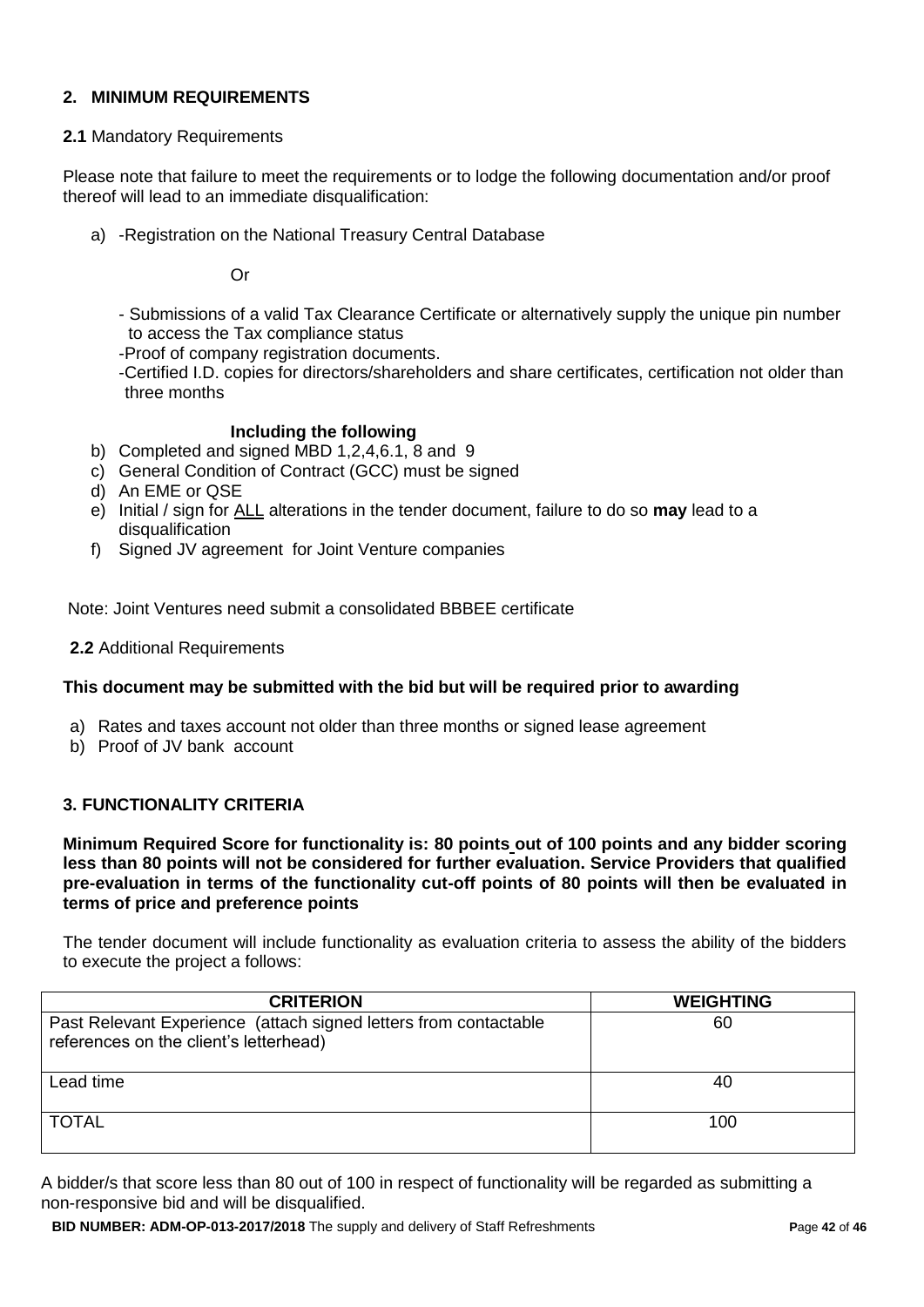| <b>CRITERION</b>                                                                                                                                                       | <b>WEIGHTING</b>         |
|------------------------------------------------------------------------------------------------------------------------------------------------------------------------|--------------------------|
| Attach signed and dated letters from contactable references on client letterhead<br>for the supply and delivery of staff refreshments supplied within the last 5 years | <b>Total Points - 60</b> |
|                                                                                                                                                                        |                          |
| Three (3) reference letters<br>$\bullet$                                                                                                                               | 60 points                |
| Two (2) reference letters<br>$\bullet$                                                                                                                                 | 40 points                |
| One (1) reference letters<br>$\bullet$                                                                                                                                 | 20 points                |
| No submission / Submission not relevant<br>$\bullet$                                                                                                                   | 0 points                 |
| Lead / Delivery Time                                                                                                                                                   | Total Points - 40        |
| Completion of order within 2 days from date of confirmation<br>$\bullet$                                                                                               | 40 points                |
| Completion of order within 5 days from date of confirmation<br>$\bullet$                                                                                               | 20 points                |
| Anything above the set timelines and No submission<br>$\bullet$                                                                                                        | 0 points                 |

# **The above lead time excluded the delivery of Milk as it must be delivered on a daily basis.**

**Indicate lead time indicate lead time** 

**NB! The maximum cut off points for functionality is 80 points and any bidder scoring less than 80 points will not be considered for further evaluation.** 

Bidder/s that meets the minimum required percentage or minimum points will be subject price and preference points evaluation as per the PPPFA Act, No.5 of 2000 as amended and its associated Regulations,2017 issued by the National Treasury.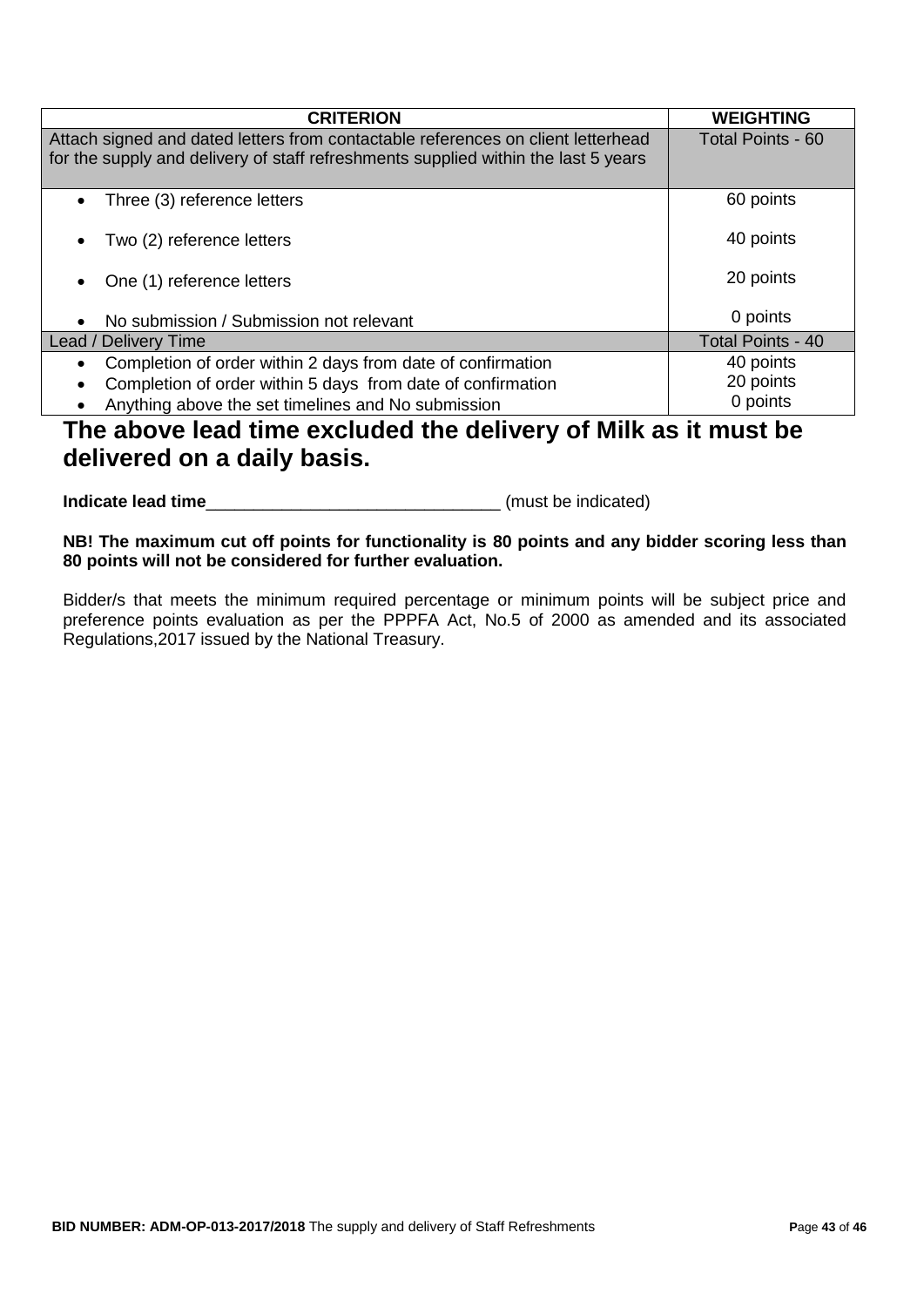

# **Joburg Market**

| <b>Heidelberg Road</b><br><b>City Deep</b><br>Johannesburg<br>2049 | PO Box 86007<br>City Deep,<br>Johannesburg<br>South Africa<br>2049 | Tel +27(0) 11 992 8000<br>Fax +27(0) 11 613 7381<br>E-mail:<br>info@joburgmarket.co.za<br>www.joburgmarket.co.za<br>www.joburg.org.za |
|--------------------------------------------------------------------|--------------------------------------------------------------------|---------------------------------------------------------------------------------------------------------------------------------------|
|--------------------------------------------------------------------|--------------------------------------------------------------------|---------------------------------------------------------------------------------------------------------------------------------------|

# **4. PRICING SCHEDULE**

| <b>Description</b> | <b>Monthly</b>    | <b>Unit price</b> | Price year one | Price year two | Price year three |
|--------------------|-------------------|-------------------|----------------|----------------|------------------|
|                    | <b>Average</b>    |                   | $5X 10 x12 =$  |                |                  |
|                    | <b>Quantities</b> |                   |                |                |                  |
| e.g. Sugar         | 5 <sup>5</sup>    | <b>R10</b>        | <b>R600</b>    | <b>R639</b>    | R680.53          |
| Sugar white 2.5kg  | 50                |                   |                |                |                  |
| Sugar Brown 1kg    | $\overline{75}$   |                   |                |                |                  |
| Coffee 750g        | 48                |                   |                |                |                  |
| Ceylon tea 250g    | 48                |                   |                |                |                  |
| Sweetener sticks   | 1 box             |                   |                |                |                  |
| 200g               |                   |                   |                |                |                  |
| Trekker 125g       | 24                |                   |                |                |                  |
| Rooibos tea 200g   | 40                |                   |                |                |                  |
| Coffee creamer     | 60                |                   |                |                |                  |
| 1kg                |                   |                   |                |                |                  |
|                    |                   |                   |                |                |                  |
| Full cream milk    | 30 per day        |                   |                |                |                  |
| 2Litre             |                   |                   |                |                |                  |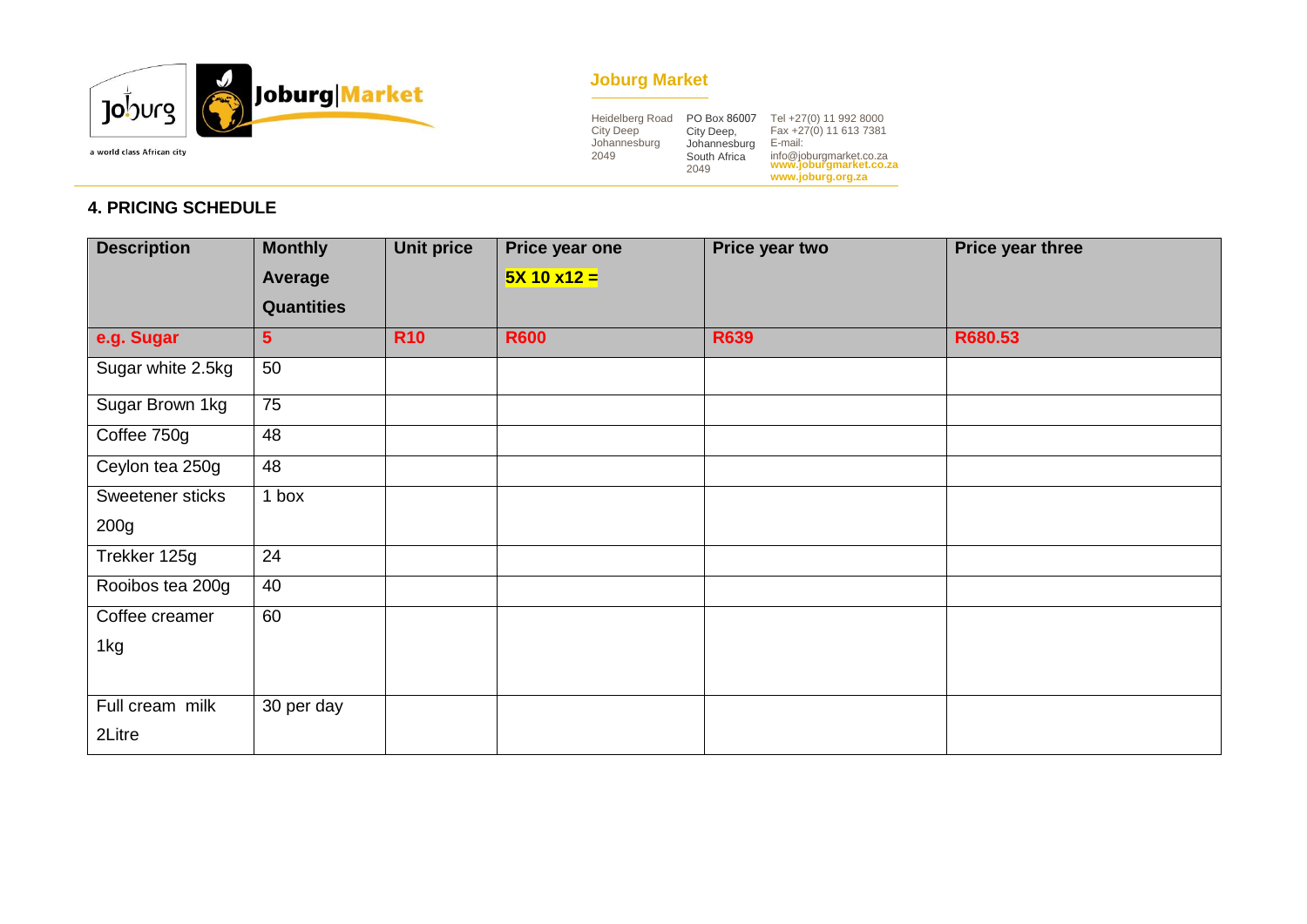| Fat free milk 1 Litre   1 per day |  |  |  |  |
|-----------------------------------|--|--|--|--|
|                                   |  |  |  |  |
| <b>Subtotal</b>                   |  |  |  |  |
|                                   |  |  |  |  |
| <b>VAT</b>                        |  |  |  |  |
| <b>Totals</b>                     |  |  |  |  |

| <b>Descriptions</b>       | <b>Price (VAT inclusive)</b> |
|---------------------------|------------------------------|
| <b>Total Year 1</b>       |                              |
| <b>Total Year 2</b>       |                              |
| <b>Total Year 3</b>       |                              |
| <b>Total tender price</b> | R                            |

**For the purpose of evaluation all bidders are requested to assume a CPI figure of 6.5% for year 2 and year 3 pricing, however escalation will not exceed CPIX.** 

**PLEASE NOTE THAT THE TOTAL TENDER PRICE MUST BE INDICATED ON MBD 1**

**The total tender price and quantities will be used for evaluation purposes and is not indicative of the total tender value.**